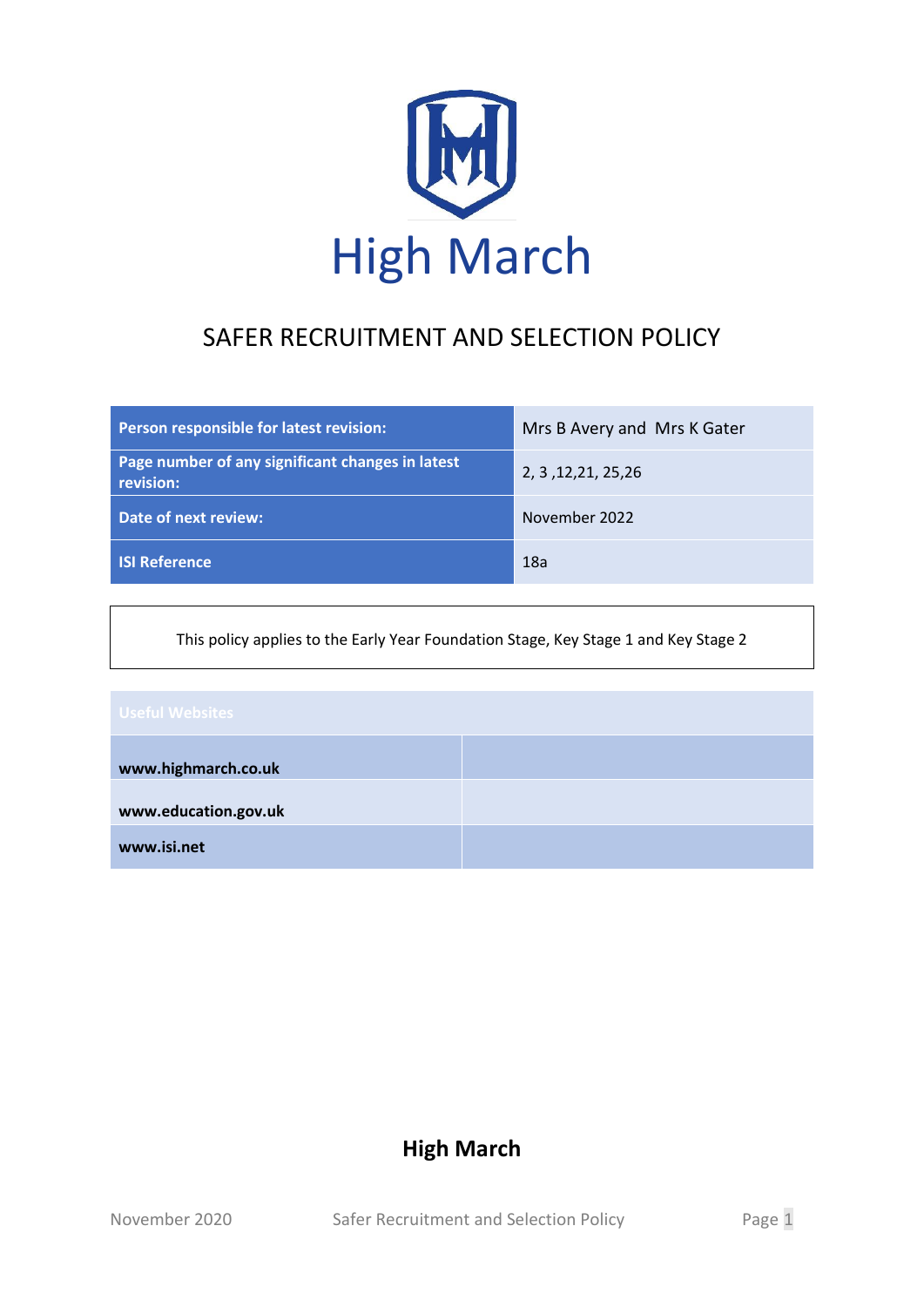# **Safer Recruitment and Selection Policy**

#### **Introduction**

The person responsible for safer recruitment policy: Mrs Kate Gater

The Governor appointed to oversee appointments: Mrs Belinda Avery

Staff who have completed safer recruitment training: Mrs Belinda Avery, Mr Peter Honiball,Mrs Kate Gater, Mrs Kate O'Shaughnessy and Miss Sharon Walker

Dates of staff safer recruitment training and name of provider: Mr Peter Honiball – February 2020 Educare Mrs Kate Gater – August 2019 Educare Mrs Kate O'Shaughnessy - November 2021 Educare Miss Sharon Walker – November 2021 Educare

Dates of governor safer recruitment training and name of provider: Mrs Belinda Avery- December 2021 VWV

The governing body ensures that the procedures and policies in place for the safe recruitment of all staff and volunteers are in accordance with the following and are effective;

Keeping Children Safe in Education (September 2021) (KCSIE) requirements [Keeping children](https://www.gov.uk/government/publications/keeping-children-safe-in-education--2)  safe in education - [GOV.UK \(www.gov.uk\)](https://www.gov.uk/government/publications/keeping-children-safe-in-education--2)

The Education( Independent School Standards) ( England) Regulations 2010 ISI Commentary of the Regulatory Requirements September 2021 The Childcare Act 200[6 ukpga\\_20060021\\_en.pdf \(legislation.gov.uk\)](https://www.legislation.gov.uk/ukpga/2006/21/pdfs/ukpga_20060021_en.pdf)

'Disqualification under the Childcare Act 2006 2015 and Childcare (Disqualification) Regulations 2009 (Feb 2015),

Prevent Duty (April 2015, updated July 2015) s 26 Counter Terrorism and Security Act 2015 [Advice template \(publishing.service.gov.uk\)](https://assets.publishing.service.gov.uk/government/uploads/system/uploads/attachment_data/file/439598/prevent-duty-departmental-advice-v6.pdf)

Any guidance or code of practice published by the Disclosure and Barring Service (DBS)

It is the responsibility of the Headmistress, Senior Management Team and any other staff member nominated by the Headmistress to:

- Implement the School's safer recruitment procedures correctly.
- Ensure all staff and volunteers working at the School undergo appropriate checks.
- Monitor agencies and contractors' compliance with safe recruitment.
- Promote the welfare of pupils at all stages of the process.

The School will ensure that at all times at least one person on the appointments panel will have undertaken safer recruitment training.

Date policy written: September 2014 Date of policy review: September 2021 Next policy review: September 2022

(This policy will be updated in response to any new requirements and regulations that appear before the date of the next review)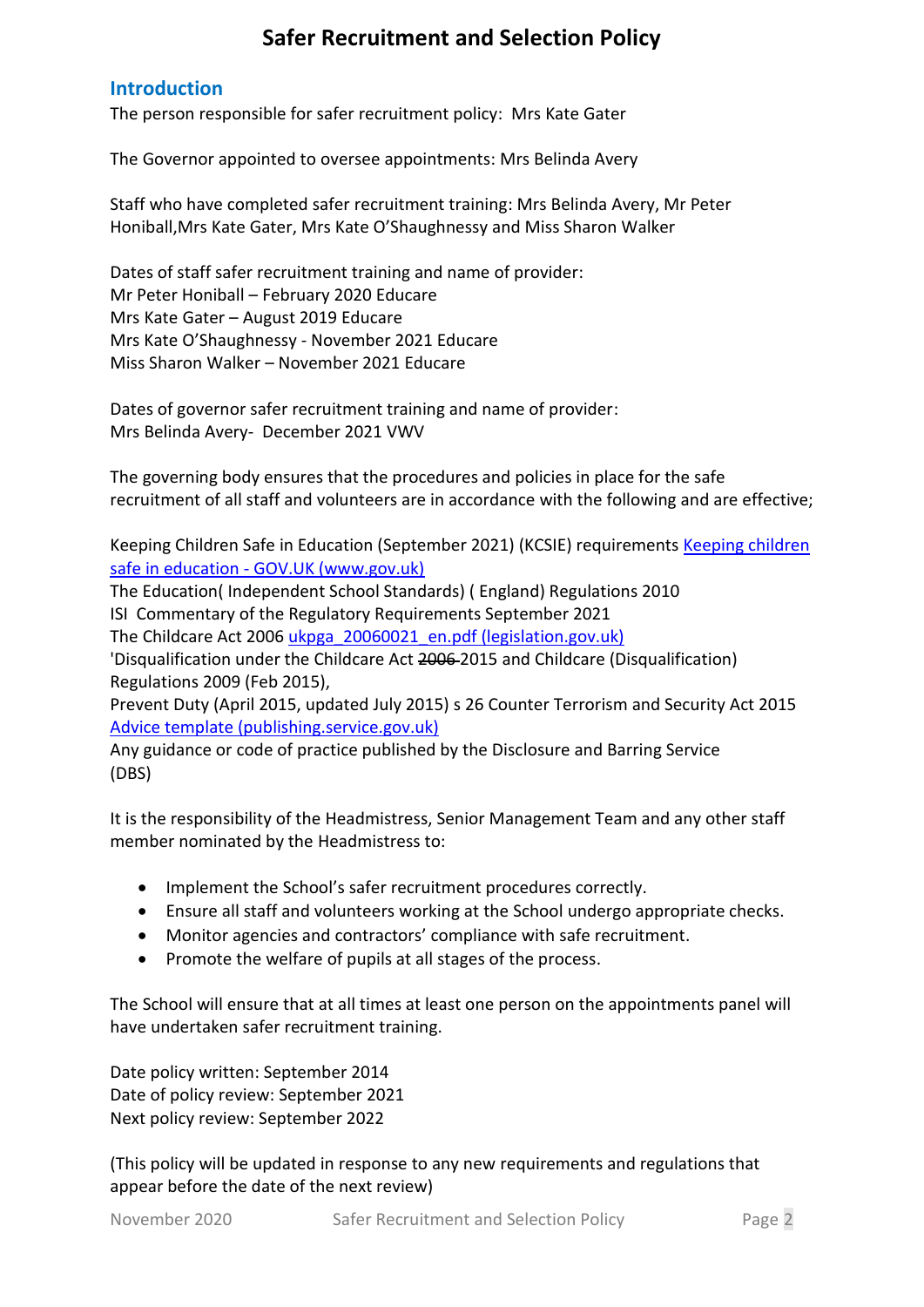This Safer Recruitment and Selection Policy has been produced in line with ''Keeping Children Safe in Education (KCSIE) 2021. This policy aims to ensure that both safe and fair recruitment and selection is conducted at all times. Safeguarding and promoting the welfare of children and young people is an integral factor in recruitment and selection and is an essential part of creating safe environments for children and young people.

### **Safer Recruitment and Selection Policy statement**

High March's commitment to providing a supportive and flexible working environment for staff is supported through the safe, effective recruitment and retention of competent, motivated staff members who form a diverse workforce comprising different backgrounds, skills and abilities. The recruitment and selection process is efficient, effective and equal. We uphold our legal obligations and do not discriminate against applicants on grounds of age, creed, colour, creed, disability, ethnic origin, marital status, nationality, race, religion, sex or sexual orientation.

Employees involved in the safe recruitment and selection of staff are responsible for familiarising themselves with and complying with the provisions of this policy.

The aims of the School's Safer Recruitment and Selection Policy are as follows:

- To follow safer recruitment procedures at all times.
- To ensure compliance with all statutory requirements and relevant recommendations and guidance, including the recommendations of the Disclosure and Barring Service [DBS] [formally the Criminal Records Bureau (CRB)].
- To ensure that the School meets its commitment to safeguarding and promoting the welfare of children and young people by carrying out all necessary pre-employment checks.
- To ensure that the best possible staff are recruited on the basis of their merits, abilities and suitability for the position.
- To ensure that all job applicants are considered equitably and consistently, in line with the School's equal opportunities policy.
- To ensure that no job applicant is treated unfairly on any grounds.
- To ensure sufficient staff and governors receive training in safer recruitment processes.
- To ensure all appointment panels recruiting staff who have contact with children contain at least one member who has been trained in Safer Recruitment.

The main statutory provisions relating to Safer Recruitment include:

- 'Disqualification under the Childcare Act 2015(Feb 2015)
- Keeping Children Safe in Education [September 202] KCSIE].
- Working together to Safeguard Children (July 2018) [WT]
- Protection of Freedoms Act 2012
- The Childcare Act 2006 the Childcare (Disqualification) Regulations 2009 and 2018
- The Equality Act 2010 which makes it unlawful to unjustifiably discriminate, directly or indirectly, against:
	- o Disabled people in employment
	- o Employees on the grounds of colour, nationality, national or ethnic origin or race.. There are four types of discrimination, direct, indirect, victimisation and harassment
	- o Employees on the grounds of sex, sexual orientation or marital or civil partnership status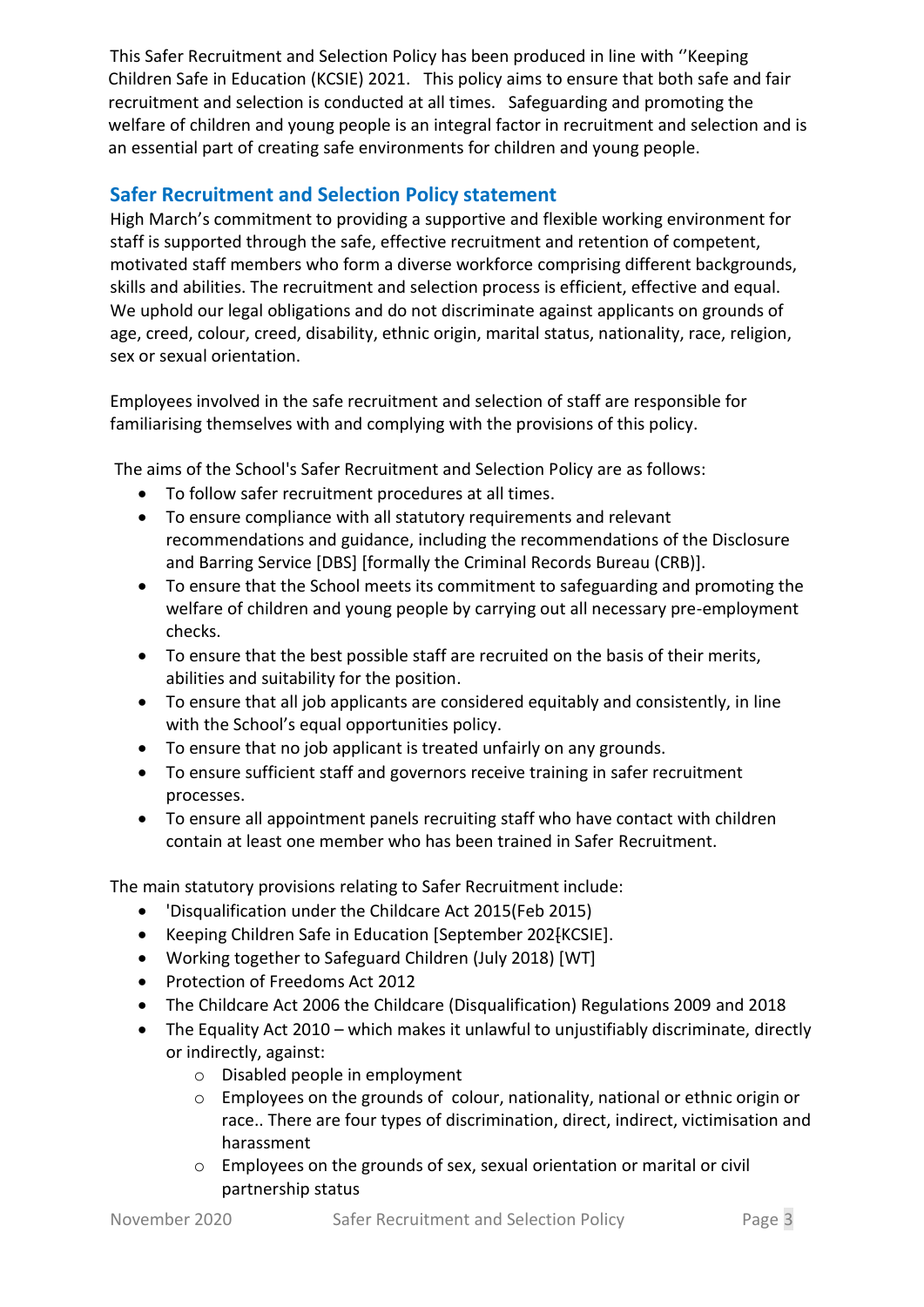- o Employees on the grounds of religious belief or practice in employment.
- o Employees on the grounds of age
- Education and Skills Act 2008
- Education Acts 2002 and 2011

In addition DfE advice on The Registration of Independent Schools and Part 4 of the ISI Regulations (January 2017) are relevant to Safer Recruitment.

#### **Purpose**

The purpose of this policy is to ensure that the recruitment of both permanent and fixedterm staff (including volunteers) is conducted in a fair, effective and successful manner. To achieve this purpose, those who are responsible for each stage of the recruitment process will demonstrate a professional approach by dealing honestly, efficiently and fairly with all internal and external applicants.

#### **Scope**

This policy applies to all the School employees and governors responsible for and involved in recruitment and selection of all staff. The ultimate responsibility for recruitment and selection lies with the Proprietors. The Proprietors share with the Headmistress and/or Bursar the responsibility for appointing staff.

#### **Data Protection**

The School is required by law to carry out the pre-appointment checks set out in this Policy. Staff and applicants will be required to provide certain information to the School to enable the School as Data Controller and Data Processor to carry out the checks applicable to the role. The School will also be required to provide certain information to third parties, such as the Disclosure and Barring Service and the Teaching Regulation Agency (formerly NCTL). Failure to provide information requested may result in the School not being able to meet its employment, safeguarding or legal obligations. The School will process and retain personal data in accordance with its Privacy Notice for Staff.

#### **Safer Recruitment and Selection Procedure**

With the exception of supply staff and volunteers, a new member of staff is defined as a person working at the School whether under a contract of employment or a contract for other types of service.

Our policy and procedures involve consideration of how we safeguard and promote the welfare of our pupils at every stage of the process. The process begins with planning, ensuring that the advertisement makes clear the School's commitment to safeguarding children. It then continues through short-listing, interviewing, appointing, checking the successful applicant according to statutory requirements and induction. The policy demonstrates a consistent and thorough process of obtaining, collating, analysing and evaluating information from and about applicants.

Our procedures include:

Deciding upon whether the post meets the criteria for 'regulated' activity.

- (Please see Appendix 1 for the definition of Regulated Activity)
- Obtaining comprehensive information from applicants and scrutinising the information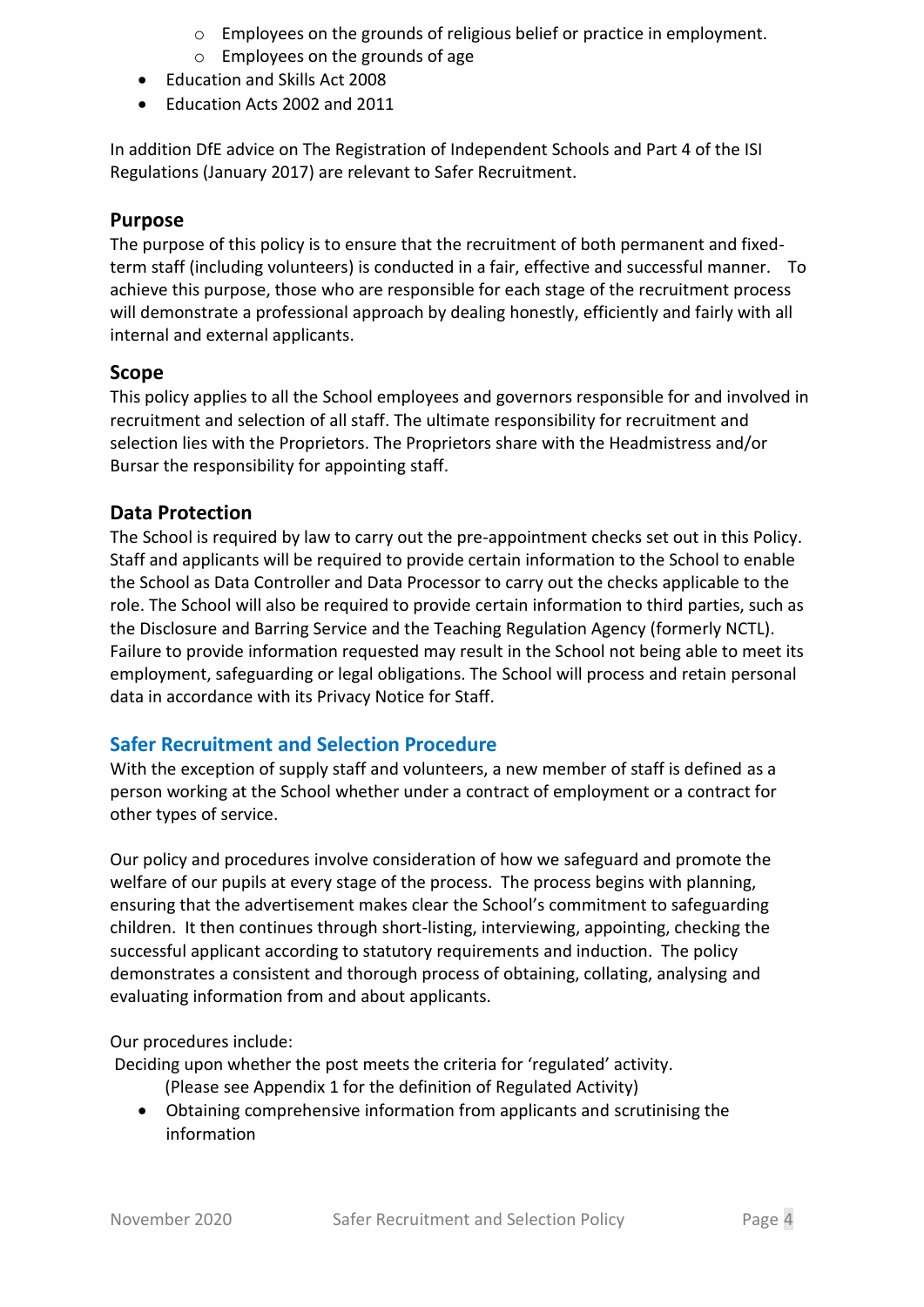- At our entire discretion, reserving the right to undertake such formal or informal background checks as is reasonable in all the circumstances including internet or social media checks on any applicant
- Ensuring that no person who is appointed carries out work, or intends to carry out work at the School in contravention of a prohibition order, an interim prohibition order or any direction made under section 128 of the 2008 Act or section 142 of the 2002 Act, or any other disqualification, or restriction which takes effect as if contained in either such direction
- Satisfactorily resolving any discrepancies or anomalies in information received
- Obtaining and verifying by telephone two independent professional references in order to assess an applicant's suitability to work with children. We may also request a character reference depending on the position offered
- Holding a face to face interview that explores the applicant's suitability to work with children as well as his/her suitability for the post
- Checking the applicant's identity, previous employment history and experience
- Checking that applicants are medically fit to perform the duties required of the position by obtaining a self-declaration of fitness
- Checking the applicant's right to work in the United Kingdom
- Where appropriate, checking the applicant's qualifications
- Carrying out pre-employment checks appropriate to the type of employment advertised, which may include the mandatory enhanced criminal record check and obtaining an enhanced criminal record certificate before or as soon as practicable after the applicant's appointment (If such a certificate does not arrive before employment is due to begin then a barred list check must be obtained)
- Requesting sight of the applicant's original enhanced disclosure certificate
- Following up appointment with a systematic induction programme (Please see Appendix 2 for details of the types of employment and the preemployment checks made for each type of appointment)

# **The Programme for appointing staff in regulated activity**

All material that forms part of the appointment, including the applicant application and information pack, will be checked by the appointments panel and must meet the requirements of the School Safer Recruitment and Selection Policy.

#### **The Advertisement**

This will include a statement about the School's commitment to safeguarding and promoting the welfare of children. It will refer to the need for the successful applicant to undertake an enhanced criminal record check via the DBS and other safeguarding checks. It will refer to the safeguarding responsibilities of the post.

The advertisement will also include:

- Job title.
- A reference to the School ethos.
- Location and contact details for the School.
- Salary and hours (including pro rata salary) or details of how to access this information.
- A brief equal opportunities statement.
- Details of how to apply for the Application Pack.

The advertisement will make no direct reference to age, disability, , race, religion/belief, sex, sexual orientation.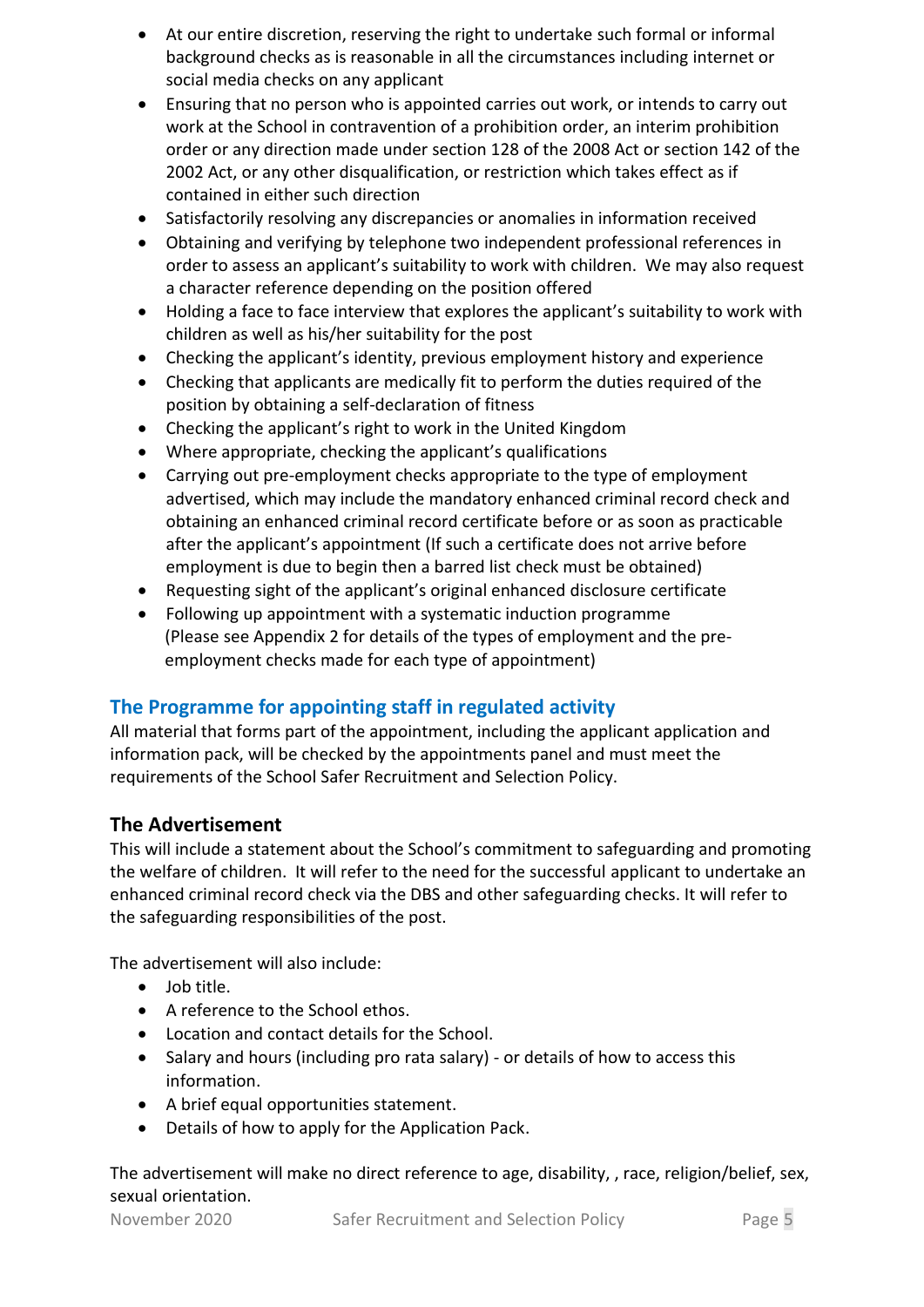An application pack will be sent to prospective applicants on request and will include at the least:

- General information about the School
- The selection procedures for the post
- Information about the section of the School relevant to the role advertised
- Details of the role in the job description
- Qualifications, experience, skills and abilities required summarising the details in the person specification
- Details of all documents required as per employment checks
- Child Protection and Safeguarding Policy or information on how to access this online
- An application form together with a statement informing the applicant that:
	- o Completion of the form ensures that a common set of core data is received from applicants
	- o CVs drawn up by applicants will not be accepted in place of an application form
	- o Incomplete application forms will be returned to the applicant where the deadline for completed application forms has not passed

The job description will include:

- The main duties and responsibilities of the post including whether the role will amount to regulated activity and contact with children pursuant to s192 KCSIE
- The individual's responsibility for promoting and safeguarding the welfare of children and young people that s/he is responsible for, or comes into contact with children.

The person specification will include:

- The qualifications, experience, expertise and any other requirements needed to perform the role and whether it amounts to regulated activity and contact with children within the meaning of s192 KCSIE
- The competences, skills and qualities that the successful applicant should be able to demonstrate
- An explanation of how the above will be assessed during the selection process

#### **References**

A minimum of two references will be sought, to include the applicant's current (or latest) employer.

References are taken up prior to interview pursuant to s 203 KCSIE and are verified by telephone. If anomalies are identified in references, the referees will be contacted, by telephone or e-mail, for clarification and a detailed record kept of such exchanges. Discrepancies may also be probed during the interview. References are sought directly from the referee. References or testimonials provided by the applicant are unacceptable. Where necessary, previous employers who have not been named as referees may be contacted and a detailed written note will be kept of such exchanges.

Should an applicant strongly object to a current employer being approached prior to interview, the School will decide whether or not to accede to the request. If the request is granted, the School will then contact the referee following the interview. In such cases the School will ensure that references are received, scrutinised and that any concerns are resolved satisfactorily before the person's appointment is confirmed and s/he starts in the role.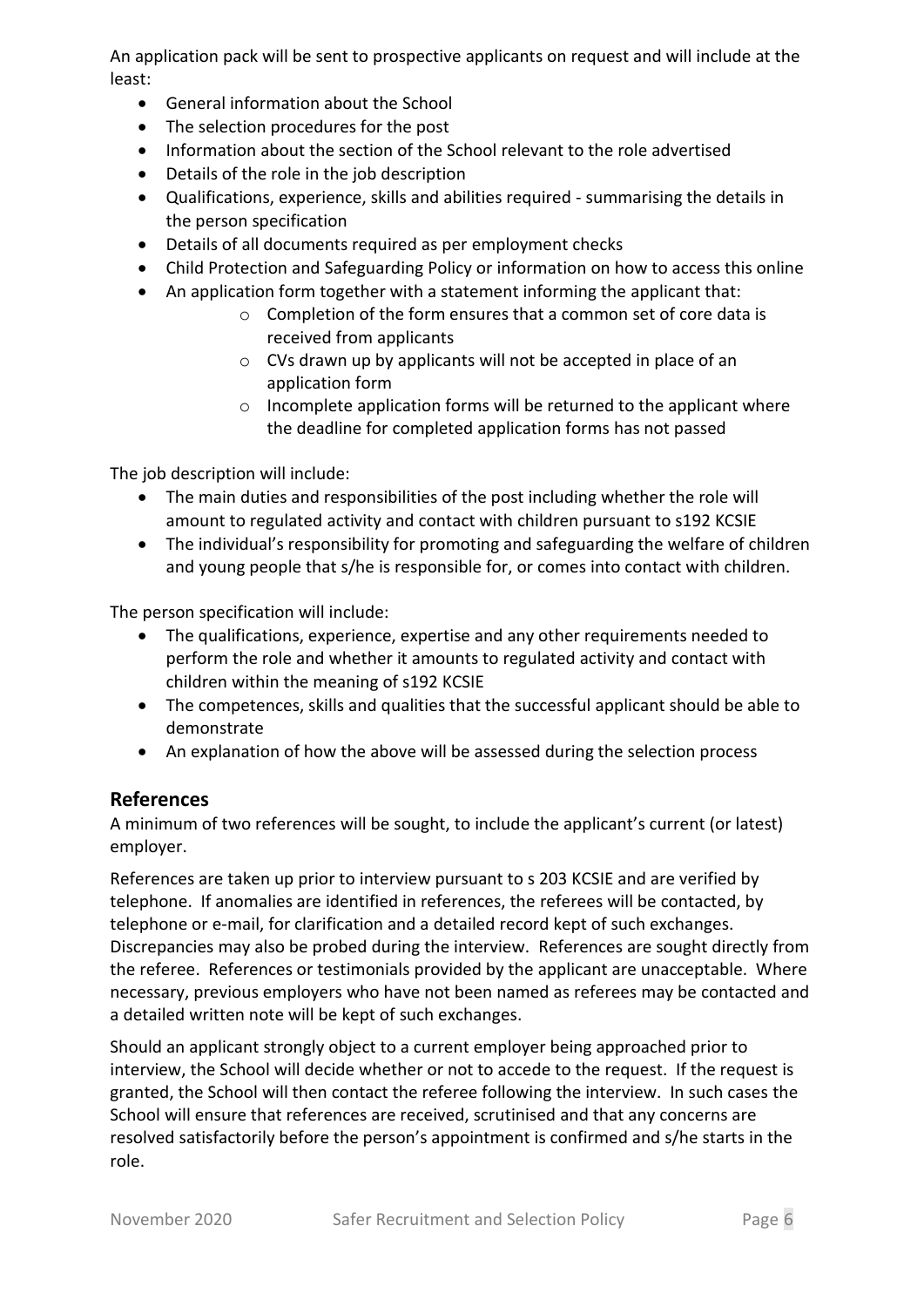Referees should not be a relative or someone known to the applicant solely as a friend. School employees are entitled to see and receive, if requested, copies of their employment references. References addressed "to whom it may concern" will not be accepted.

All referees will be sent a copy of the job description and person specification for the advertised post. Referees will always be asked specific questions about:

- The applicant's suitability for working with children and young people.
- Whether the applicant has ever been the subject of disciplinary procedures, including time-expired warnings, that relate to the welfare and safeguarding of children. Such statements should be confirmed by the Head of any school supplying this information in a reference, or, if that is not possible, by the Deputy Head.
- The applicant's suitability for the demands of the post.
- If the referee is a current or previous employer, they will also be asked to confirm the applicant's dates of employment, job title/duties, reason for leaving, performance, and disciplinary record.

Information contained in references will be compared with the applicant's application form to ensure that facts the referee provides about the applicant and his/her previous employment are consistent with those provided by the applicant. Any discrepancies will be discussed with the applicant.

Any information about past disciplinary action or allegations will be considered individually. Issues that were suitably resolved some time ago or were unfounded with no further issues raised, are less likely to cause concern than more serious or recent events. A history of repeated concerns or allegations over time will give cause for concern.

Additional references will be requested from applicants applying from countries that do not provide criminal record checks.

#### **Prohibition Checks**

In regard to an order made by the Teaching Regulation Agency on behalf of the Secretary of State, barring a person from carrying out "teaching work", the School will carry out a Prohibition Check (from April 2014) in addition to the check of the Children's Barred List, DBS check and other checks set out in the Independent School Standards. ('Teaching work' is defined as planning, preparing and delivering lessons for pupils, which includes distance learning and learning through computer aided techniques, and assessing and reporting on pupils' development, attainment and progress.)

Checks for prohibition from management directions (also known as Section 128 directions) were introduced on 12 August 2015. If the appointment is for a position described below, the School will check that he/ she is not prohibited from management of an independent school. The roles which require a check are:

- Proprietors and members of proprietorial bodies, including governors who are proprietors (but not non-proprietorial governors)
- Head Teachers
- All members of the Senior Management Team, whether or not they are teachers
- All teaching positions which carry a department headship

#### **Selection of prospective applicants for interview**

November 2020 Safer Recruitment and Selection Policy Page 7 Selection criteria will be determined by the nature and duties of the post, the contents of the application form and supporting material. The short list of applicants will be made by a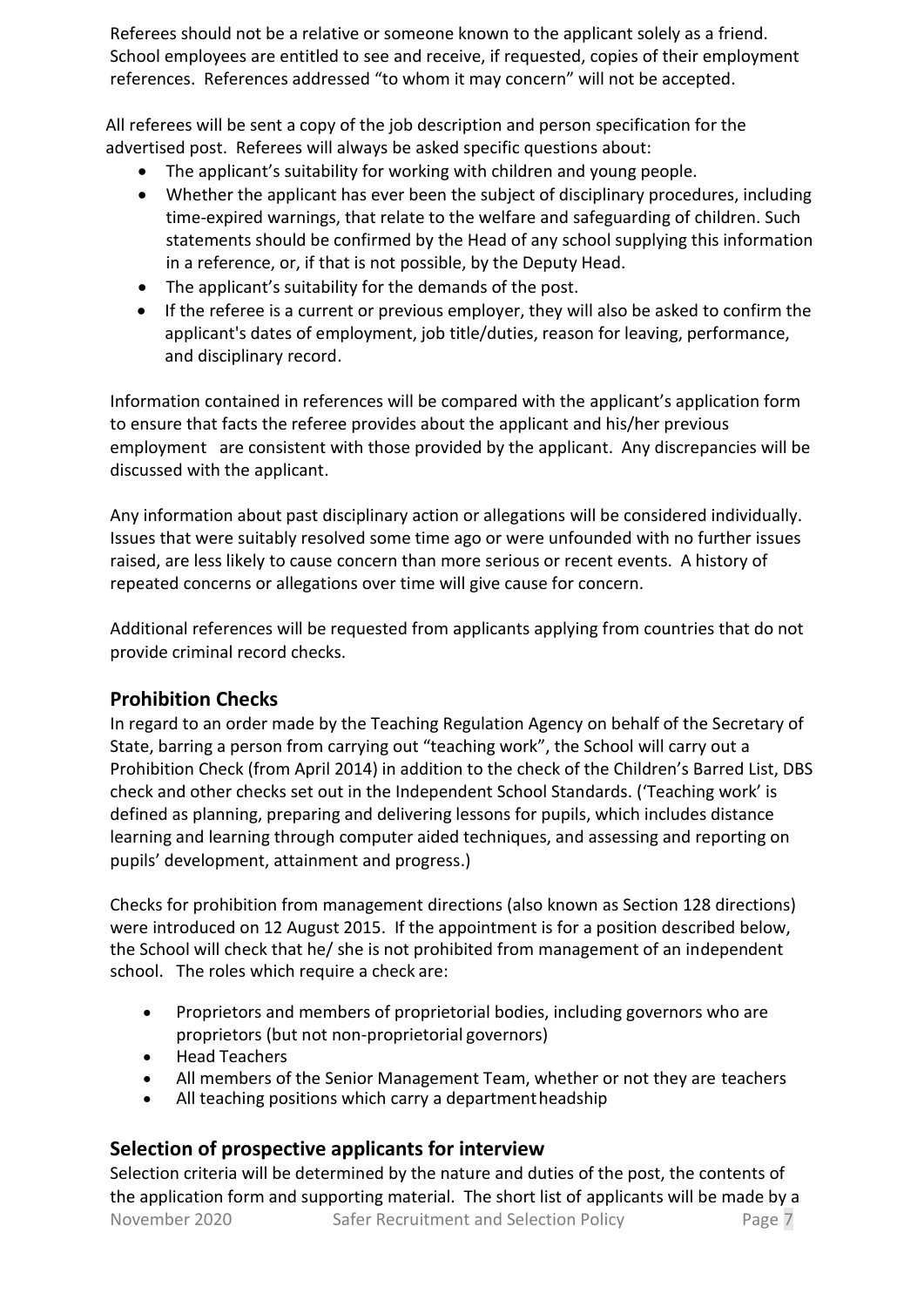panel comprising a combination of the Headmistress, Bursar or Proprietor/s and members of the Senior Leadership or Management Team. The School will ensure that at least one member of the selection panel has completed a course in safer recruitment. When shortlisting applicants, their suitability will be judged against the person specification for the post.

Interviews will always usually be face-to-face if practical to do so. Telephone interviews may be used at the short-listing stage but will not be a substitute for a face-to-face interview (which may be via visual electronic link). Unsuccessful applicants in the interview selection process will be informed in writing and thanked for their interest in the School.

The short-listed applicants will be invited to attend a formal interview at which their relevant skills and experience will be discussed further.Pursuant to s202 KCSIE, shortlisted candidates will be selected by at least two people, ideally those involved in the interview.Shortlisting will involve consideration of inconsistencies in the information provided, looking for gaps in employment history, reviewing the reasons for any gaps and exploring any potential concerns.

### **The Interview**

As applicants arrive, and before the interview, they will be required to provide:

- Original qualification certificates
- Proof of eligibility to live and work in the UK
- If the disclosure held by an overseas applicant is considered insufficient to establish their suitability to work in the School, further evidence may be required from the applicant's country of origin. Such checks will be undertaken if the applicant has lived overseas for three months or more in the last five years
- A UK national returning after working in a foreign country will be asked to obtain a certificate of good conduct or equivalent form the country in question
- Proof of identity- Applicants may bring the following original evidence:
	- Current driving licence (including photograph), passport or full birth certificate; and two utility bills or statements (from different sources) showing the applicants name and home address

The interview process will cover the applicant's suitability with relation to the requirements of the post, their subject knowledge, skills and competence, ability to work within a team, organisation and management skills linked to the post and contributions the applicant can make toward the extended curriculum and general life of the School.

During the interview and face to face, applicants will always be required:

- To explain satisfactorily any gaps in employment
- To explain satisfactorily any anomalies or discrepancies in the information available to recruiters
- To demonstrate their capacity to safeguard and protect the welfare of children and young people

In all interviews a report will be made to the police and/or the Children's Safeguarding Operations Unit (formerly the Teachers Misconduct Team) if the applicant is found:

- To be on the Children's Barred List
- Has a disclosure showing s/he has been disqualified from working with children by a court
- Has provided false information in, or in support of, his/her application
- Presents serious concerns regarding suitability to work with children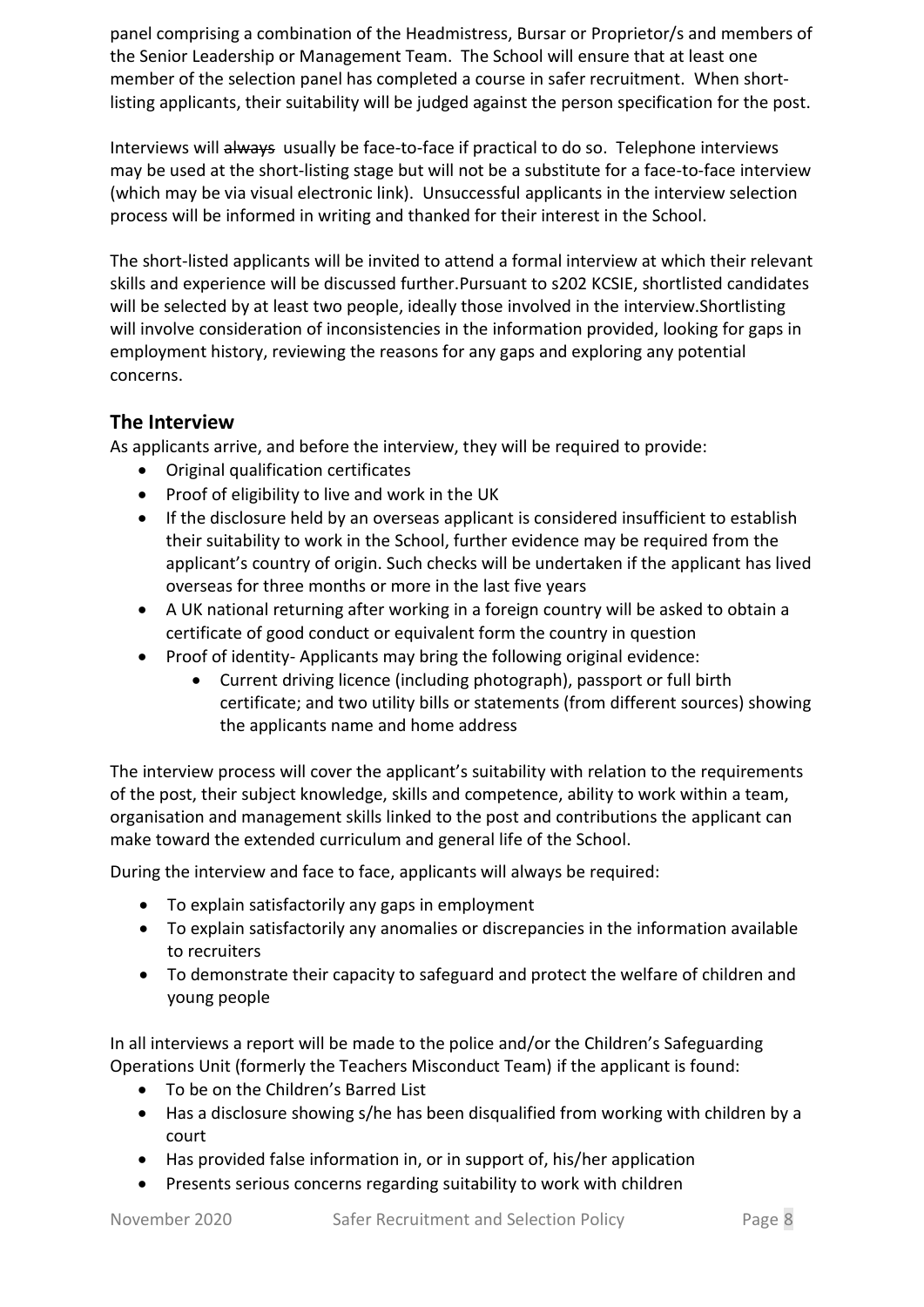Any offer of employment following interview will be conditional, prior to successful completion of a final series of pre-employment checks which, *in brief*, contain the following (Please see Appendix 2 for a full list of checks undertaken by the School in relation to the type of appointment offered.):

- The agreement of a mutually acceptable start date and the signing of a contract incorporating the School's standard terms and conditions of employment
- The receipt of two references (one of which must be from the applicant's most recent employer) which the School considers to be satisfactory
- Verification of the applicant's identity (where that has not previously been verified)
- For teaching positions, confirmation from the Employer Online service that the applicant is not subject to a prohibition order. If qualified teacher status is not required the School will check the applicant is not subject to a prohibition order by application to the Employer Online service
- Where the position amounts to "regulated activity" the School must have sight of an enhanced disclosure from the DBS and it must consider such to be satisfactory
- Where the position amounts to "regulated activity" confirmation that the applicant is not named on the Children's Barred List
- Confirmation that the applicant does not commence work in contravention of a direction section 128 of the Education and Skills Act 2008 or under section 142 of the Education Act 2002 which prohibits, disqualifies or restricts them from teaching or being involved in the management of an independent school
- Confirmation that the applicant is not disqualified from working in connection with Early or Later Years provision (see Appendix 3)
- When relevant, whatever evidence of checking is available for a person's country of origin (if overseas) or from any other country in which he/she has lived, before the offer of an appointment

Until the School has had sight of the original disclosure certificate, the applicant will be treated as unchecked and subject to the safeguards set out below. This requirement arises from both the DBS Employer Guidance and KCSIE. In addition, if an 'enhanced disclosure' is delayed, the Headmistress may allow the applicant appointed to commence work providing:

- The appointment is not formally confirmed
- The DBS application has been made in advance
- If the person will be working in regulated activity, a satisfactory check of the barred list, plus vetting and other relevant checks have been completed satisfactorily
- Appropriate safeguards are in place (for example, a risk assessment and monitored supervision)
- Safeguards are reviewed at least every two weeks
- The person in question is informed what these safeguards are, a note is added to the single central register. Evidence will be kept of the measures put in place
- The applicant's medical fitness has been confirmed through completion of a medical declaration
- The applicant's right to work in the UK has satisfied requirements
- Any further checks which are necessary as a result of the applicant having lived or worked outside of the UK are satisfactory, including countries from the European Economic Area (EEA). Checks are made on those from the EEA who will be carrying out 'teaching work' are not subject to a sanction or restriction imposed by another EEA professional regulating authority for teachers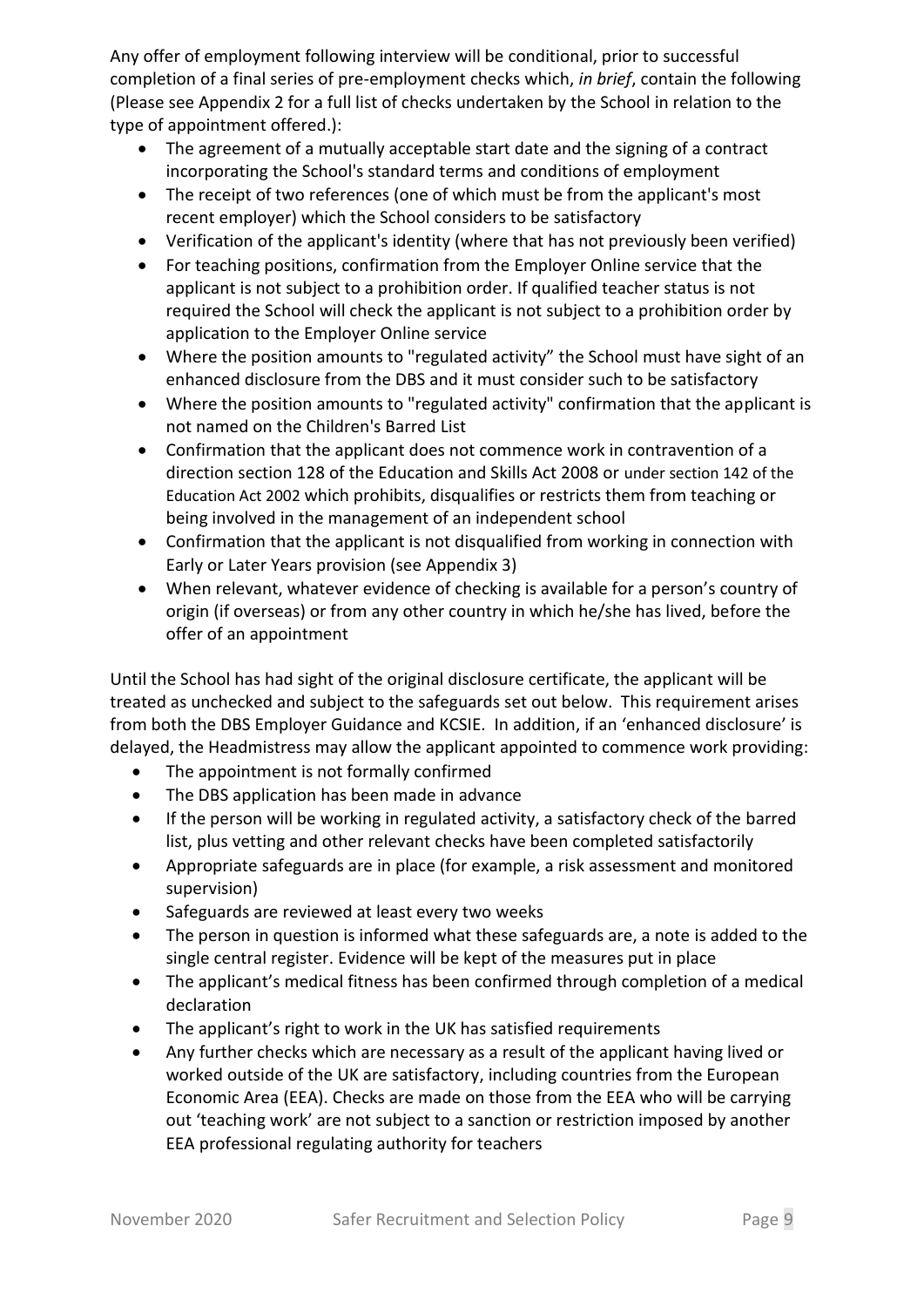- The professional qualifications which the School deems a requirement for the post, or which the applicant otherwise cites in support of their application (where they have not been previously verified) have been verified
- The relevant professional status requirements have been verified e.g. NCTL registration, QTS status (unless correctly exempted)

The School is not permitted to obtain an enhanced DBS disclosure or check the Children's Barred List unless an individual will be engaging in "regulated activity".

### **The Recruitment of Ex-Offenders**

The School will not unfairly discriminate against any applicant for employment on the basis of conviction or other details revealed. The School makes appointment decisions on the basis of merit and ability. If an applicant has a criminal record, this will not automatically bar him/her from employment within the School. Instead, each case will be decided on its merits in accordance with the objective assessment criteria and guidance current at the time of application.

In the event that relevant information (whether in relation to previous convictions or otherwise) is volunteered by an applicant during the recruitment process or obtained through a disclosure check, the School will consider the following factors before reaching a recruitment decision:

- Whether the conviction or other matter revealed is relevant to the position in question
- The seriousness of any offence or other matter revealed
- The length of time since the offence or other matter occurred
- Whether the applicant has a pattern of offending behaviour or other relevant matters
- Whether the applicant's circumstances have changed since the offending behaviour or other relevant matters
- The circumstances surrounding the offence and the explanation(s) offered by the convicted person

If the post involves regular contact with children, it is the School's normal policy to consider it a high risk to employ anyone who has been convicted at any time of any the following offences: murder, manslaughter, rape, other serious sexual offences, grievous bodily harm or other serious acts of violence or serious class A drug related offences, robbery, burglary, theft, deception or fraud.

If the post involves access to money or budget responsibility, it is the School's normal policy to consider it a high risk to employ anyone who has been convicted at any time of robbery, burglary, theft, deception or fraud.

If the post involves some driving responsibilities, it is the School's normal policy to consider it a high risk to employ anyone who has been convicted of drink driving within the last ten years.

If an applicant wishes to dispute any information contained in a disclosure, he / she can do so by contacting the DBS direct. In cases where the applicant would otherwise be offered a position were it not for the disputed information, the School will, where practicable and at its discretion, defer a final decision about the appointment until the applicant has had a reasonable opportunity to challenge the disclosure information.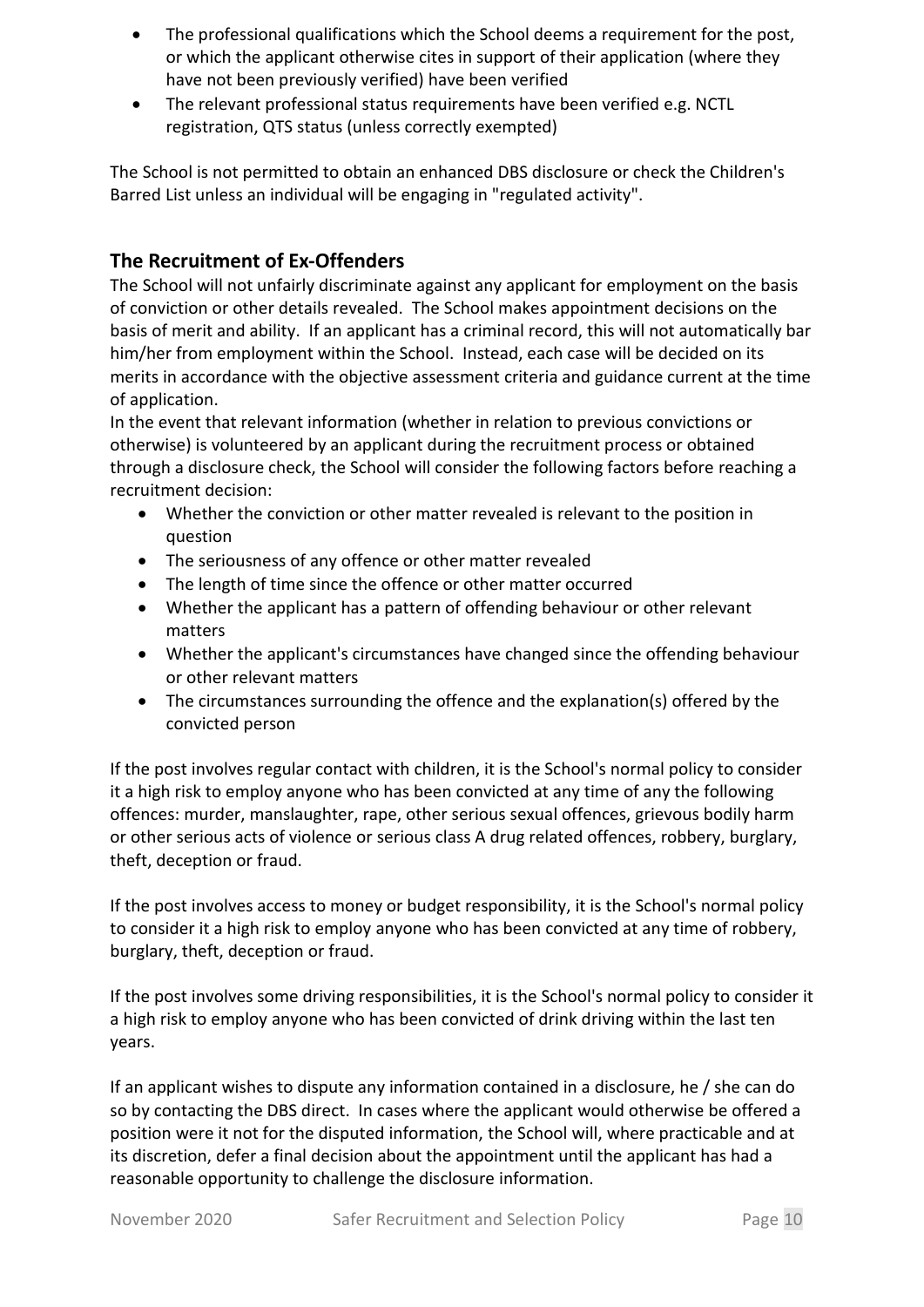## **Retention and security of disclosure information**

The School's policy is to observe the guidance issued or supported by the DBS on the use of disclosure information. In particular, the School will:

- Store disclosure information and other confidential documents issued by the DBS in locked, non-portable storage containers, access to which will be restricted to members of the School's staff responsible for recruitment
- Not retain disclosure information or any associated correspondence for longer than is necessary. The School will keep a record of the date of a disclosure, the name of the subject, the type of disclosure, the position in question, the unique number issued by the DBS and the recruitment decision taken

# **Retention of other records**

The School will retain any relevant information provided on the application form (together with any attachments) on the personnel file of applicants who are offered and accept the position for which they have applied.

From April 2014, DfE guidance requires that schools retain copies of identity documents, right to work, medical fitness and qualifications. Medical information may be used to help the School to discharge its obligations as an employer e.g. so that the School may consider reasonable adjustments if an employee suffers from a disability, or to assist with any other workplace issue.

The Immigration (Restrictions on Employment) Order 2007 requires employers in England and Wales to check and retain copies of passports, or alternatively birth/adoption certificates, belonging to people appointed on or after 29 February 2008.

It is normal practice for the School to retain personnel files for at least six years after the member of staff has left.

If the School wishes to retain the name and details of unsuccessful applicants on file for future vacancies for more than 6 months, the applicants will be informed and offered the opportunity to remove their details from the School's records.

# **The Single Centralised Register of staff**

A single centralised record of recruitment and vetting checks, in line with legal requirements and ISI regulations, is maintained by the School. All individuals who work in regular contact with children, including governors, volunteers and those employed by third parties (supply agencies), are included. The register is kept up to date and checked by the safeguarding governor regularly. The centralised register contains details of the following.

Where applicable, including details of the person doing the checking and the dates checked:

- Identity
- Barred list/List 99 (date of DBS check unless a separate earlier barred list check was undertaken)
- Professional Qualifications
- Enhanced disclosure, DBS Status Check
- Overseas checks, where applicable
- Right to work in the UK
- Prohibition from teaching orders check

• Prohibition from Management Check as appropriate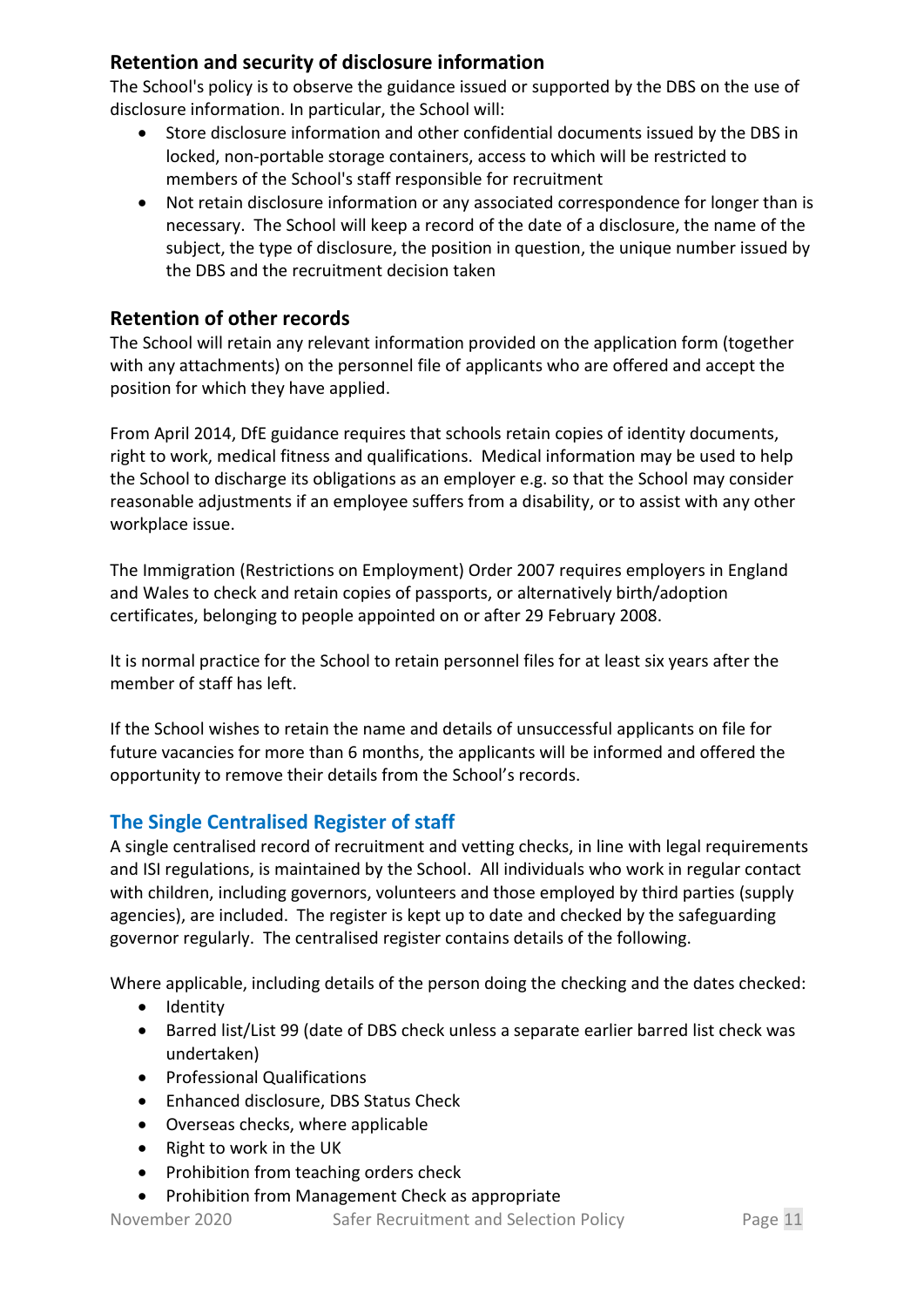Whilst it is not a legal requirement, the School also chooses to include on the register:

• Checks of CV/application form, references, medical fitness declaration and selfdeclaration

Although it is not a requirement (from April 2015) to include volunteers on the register, the School chooses to include details of all checks made on volunteers on the register.

The register will contain the following information for each member of the governing body:

- Enhanced disclosure
- Barred list check
- Where applicable, prohibition from teaching check
- Identity
- Right to work in the UK
- Overseas checks, where applicable

#### **The Induction Programme**

For all staff and volunteers newly appointed into the School, including teaching staff, regardless of experience, there is a comprehensive induction programme (see the Staff Induction Policy). The purpose of this is to:

- Ensure applicants understand the School's Child Protection and Safeguarding Policy and procedures
- Check the applicant has read the relevant part of KSCIE (September 202<del>0 1</del>), plus the School policies and procedures linked to child protection such as the Anti-bullying Policy, Behaviour and Pastoral Care Policy, Staff Code of Conduct and ICT Security Policy. See the School's Induction Policy for a full list
- Ensure applicants are clear about the standards of conduct and behaviour expected of staff and pupils within the School. The Staff Code of Conduct and Behaviour and Pastoral Care Policies
- Provide training and information about all school policies and procedures
- Support individuals in a way that is appropriate for the role to which they have been appointed
- Provide opportunities for the applicant to discuss any issues or concerns about their role or responsibilities
- Enable the applicant's Head of Department or mentor to identify any concerns regarding the settling in process, teaching and behaviour management, relationships with pupils or staff and rectify them swiftly

#### **Related documents:**

Child Protection and Safeguarding Policy Staff Induction Policy Staff Code of Conduct Privacy Notice for Staff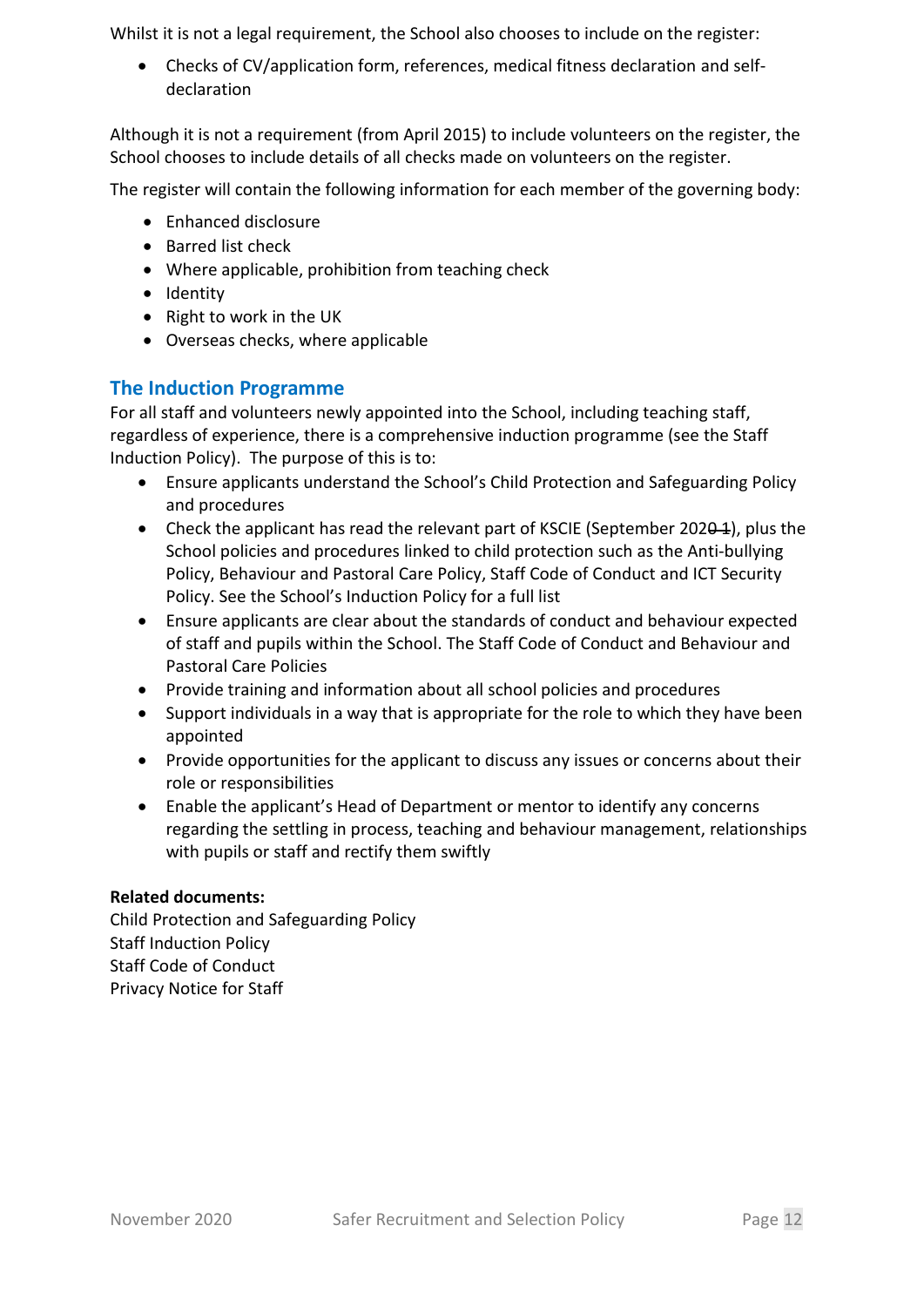# **APPENDIX 1- 'Regulated Activity**

Regulated activity is work that a barred person must not do. It is defined in the Safeguarding Vulnerable Groups Act 2006 as amended by the Protection of Freedoms Act 2012.The School regards all types of regular work that involves the opportunity for contact with children to be regulated activity, with the possible exception of temporary/ emergency contractors and occasional visitors such as musicians who are constantly under supervision whilst on the School premises.

Regular, unsupervised teaching, training, instructing, caring for or supervising children is regulated activity and so is:

- Regularly providing advice or guidance for children on well-being
- Regularly driving a vehicle only for children

Relevant personal care or health care is regarded as regulated activity

- Personal care includes helping a child, for reasons of age, illness or disability, with eating or drinking, or in connection with toileting, washing, bathing and dressing
- Health care means care for children provided by or under the direction or supervision of, a regulated health care professional

However, statutory regulations state that the following may fall outside the remit of what constitutes regulated activity:

- Work (not entailing personal care) by supervised volunteers
- Work (not entailing personal care or teaching) by occasional/temporary contractors
- Work by pupils for other pupils (excepting for those in Early Years) (known as 'the peer exemption')

The School asks the following questions when making decisions upon regulated activity:

- Is the activity a person will do "work"? (A person, for example, visiting the Headmistress or their own child would not be working.
- Is the work regular?
- Does it give rise to opportunity for contact with children? (This applies whether or not contact is required by the work and whether or not it actually takes place. The issue is whether there is "opportunity")
- Is the work for the purposes of the School? (This would not include, for example, those working for bodies hiring premises for other purposes out of school hours)

If the answer to all these questions is "yes", the person is likely to be working in regulated activity, unless an exception as detailed below applies:

- If a volunteer is involved in the personal care of pupils then they are in regulated activity as personal care work is always regulated activity
- If the person is a volunteer and what they do does not involve the personal care of pupils and they are supervised at all times they are not in regulated activity

If the person is a contractor and administers personal care or health care they are in regulated activity.

If the person is a contractor and is involved in teaching pupils they are in regulated activity. If the person is a contractor performing occasional or temporary non-teaching work (such as a quick plumbing task) they are not in regulated activity. In this instance the School will organise suitable supervision whilst the contractors are on site.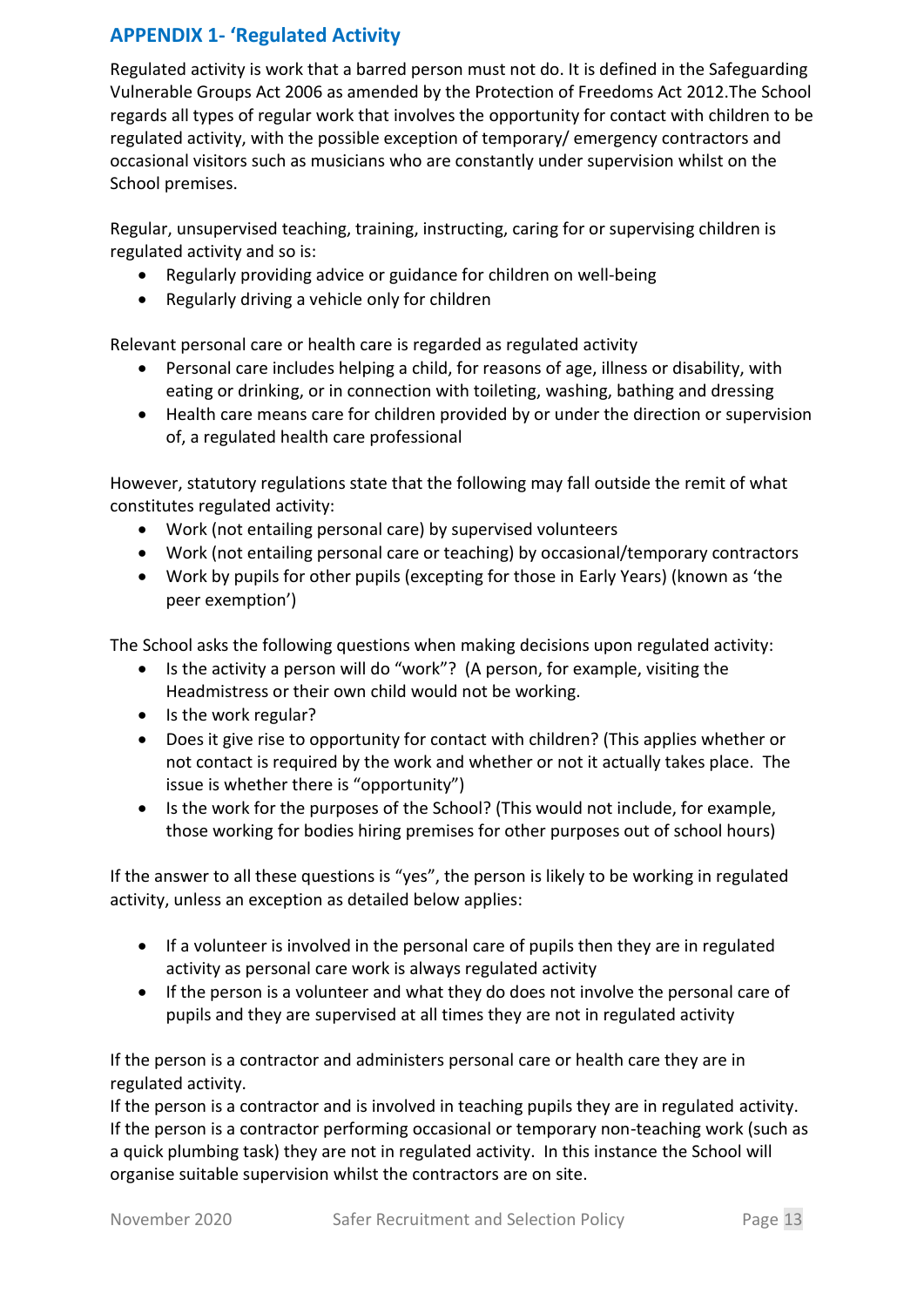Contractors employed by cleaning and catering companies on a long term basis are in regulated activity as they have the opportunity to be with pupils at any time. The School checks with their respective companies and requests written confirmation that all the required checks have been completed successfully prior to the employees beginning work.

The identity of all employees of contractors will be checked by the School on arrival. If the employees of contractors may have unsupervised access to children the School will check with the contractor that such employees have satisfactory DBS and other safer recruitment checks. The School will check the identity of such employees on their arrival at the School and will retain written confirmation from the contractor of the employees' checks.

The School ensures that all contractors and their employees are checked at regular intervals as they work.

The School is aware that supervised volunteers are not regarded as being in regulated activity. However, the School considers all regular volunteers as being in regulated activity. This is because there may be circumstances when the volunteer is with pupils in a directly unsupervised situation. Therefore, the School believes it is best practice to ensure all regular volunteers are subject to requiring an enhanced DBS certificate with barred list information.

The School requires references for some volunteers depending on the work they do, and holds informal interviews as well as checking with members of the School community as to the suitability of proposed volunteers

Visitors to the School who are supervised at all times are not regarded as being in regulated activity.

.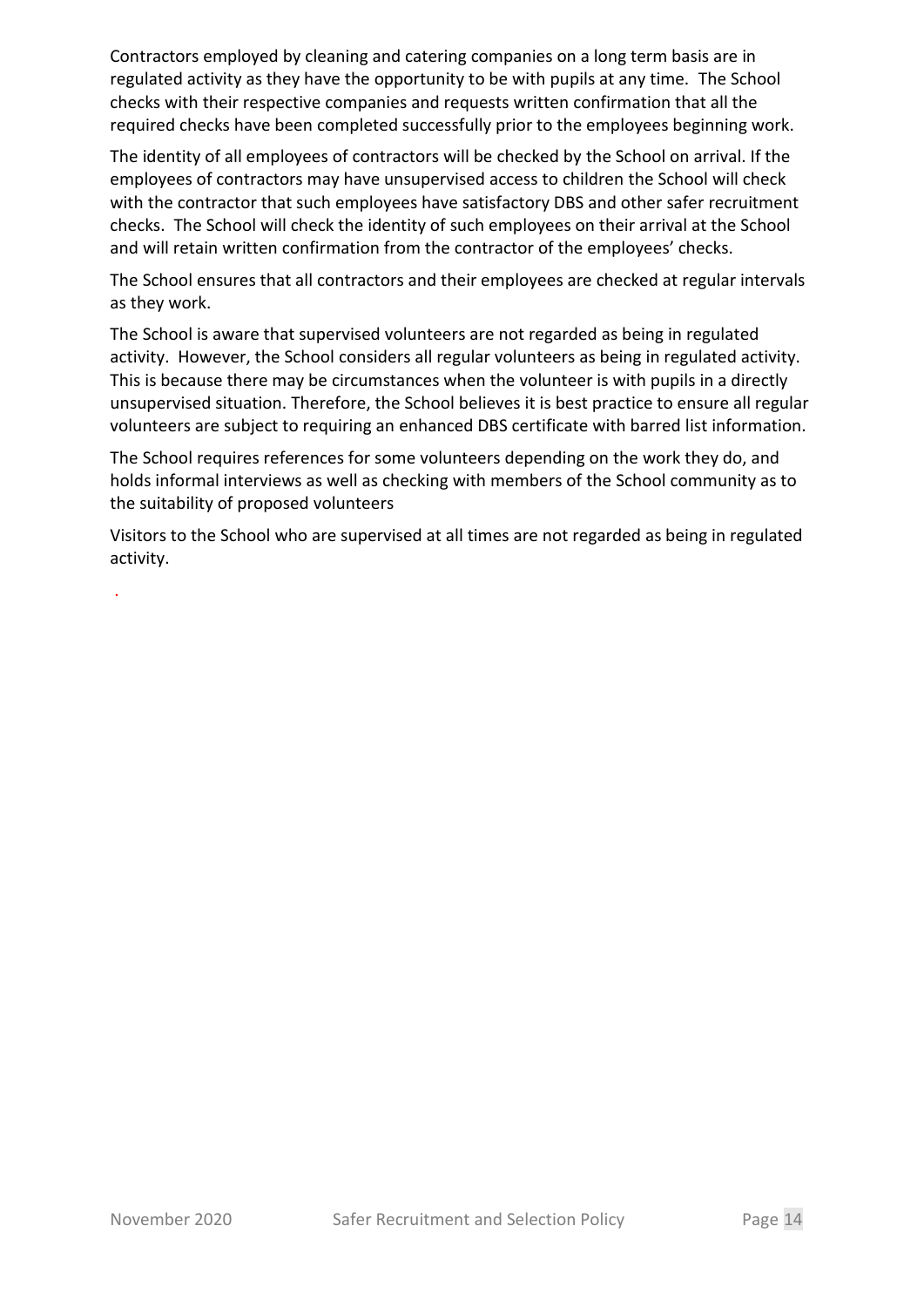## **APPENDIX 2 - Types of appointments and pre-employment checks.**

#### **Staff in regulated activity**

Disclosure and Barring Service Check

Due to the nature of the work, the School applies for enhanced certification from the DBS in respect of all prospective staff members, governors, unsupervised and where appropriate supervised volunteers engaging in regulated activity.

A member of staff is defined as any person working at the School whether under a contract of employment, under a contract for services or in a different capacity but is neither supply staff nor a volunteer.

An employee of the School will be regarded as being in regulated activity if:

- They will be responsible on a regular basis, in any setting, for the care or supervision of children
- They regularly work in the School at times when the children are on school premises (where the person's work requires interaction with children, whether or not the work is paid (unless they are a supervised volunteer)

An enhanced disclosure contains details of all convictions on record, including those which are defined as "spent" under the Rehabilitation of Offenders Act 1974 together with details of any cautions, reprimands or warnings held on the Police National Computer. It will also reveal whether an applicant is barred from working with children or vulnerable adults by virtue of his/her inclusion on the lists of those considered unsuitable to work with children or vulnerable adults maintained by the Independent Safeguarding Authority. The enhanced disclosure may also contain non-conviction information from local police records which a chief police officer thinks may be relevant in connection with the matter in question.

The School is not required to obtain an enhanced DBS check if, in the three months prior to beginning work in their new appointment, the applicant has worked:

- In a school in England in a post which brought them into regular contact with children or in any post in a maintained school since 12 May 2006
- In a college in England in a position which involved the provision of education and regularly caring for, training, supervising or being in sole charge of children or young people under the age of 18 during a period of not more than three months prior to the appointment offered.

However, a separate barred list check will be completed for any such applicant should the School have any concerns.

If an applicant has a disclosure from a previous employer but does not fall within the threemonth exception above and has not subscribed to the DBS Update service, the School will apply for a disclosure, including a barred list check. If the disclosure is delayed, a separate barred list check will be obtained in advance of the applicant starting work

An applicant with a disclosure from a previous employer at the enhanced level (including children's barred list) who subscribes to the Update service may give the School permission to check their status. The School will undertake an online Update check, which will provide information about any changes since the certificate was issued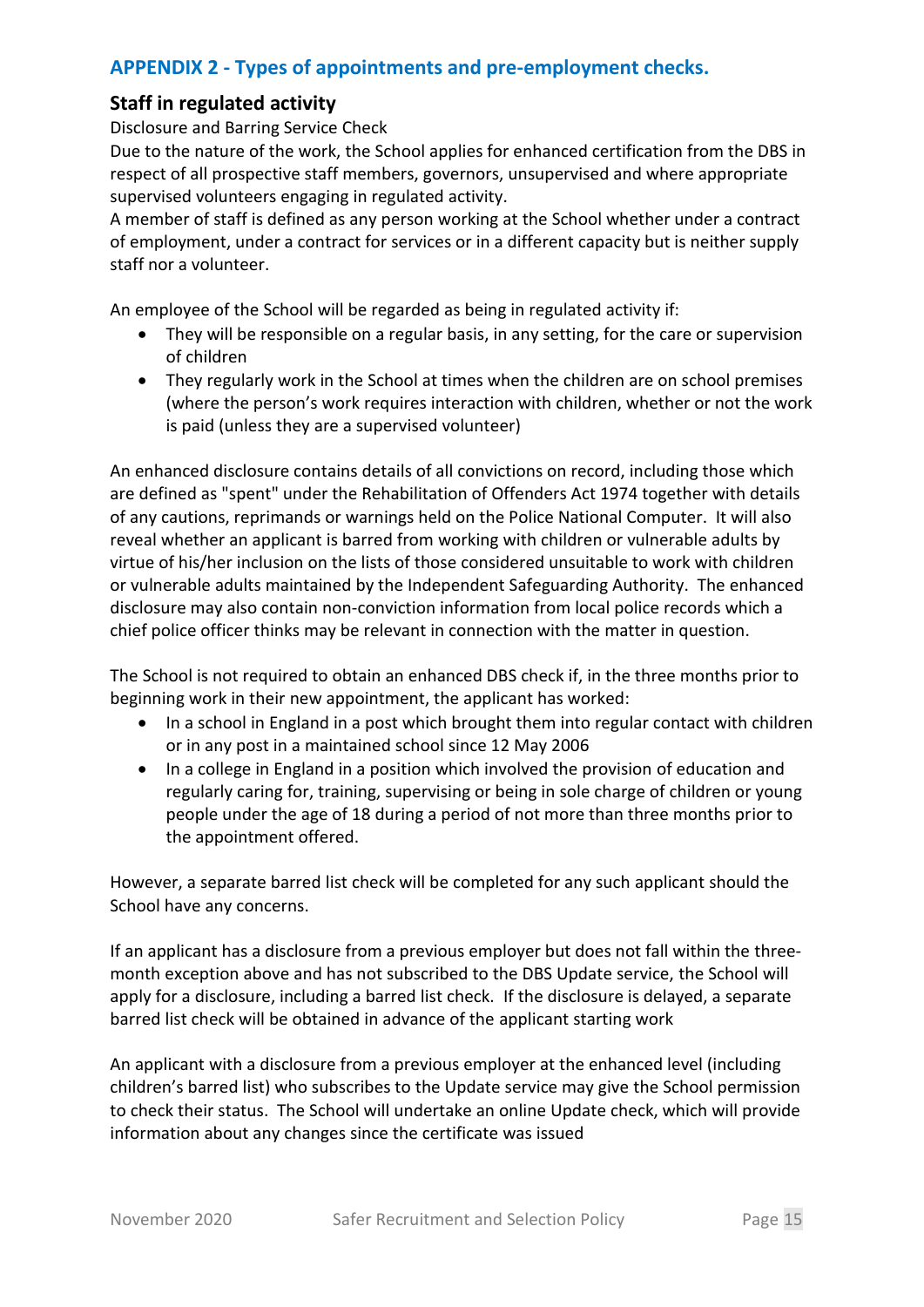An applicant with a standard level disclosure who subscribes to the Update service will be informed that the School will apply for a new disclosure, including a new barred list check, because the previous disclosure is not at the correct level.

## **Overseas staff**

DBS checks will be requested for applicants with recent periods of overseas residence and those with little or no previous UK residence. These applicants may also be asked to provide further information, including the equivalent of a disclosure, if one is available in the relevant jurisdiction(s). Such further checks as the Proprietors or Governing Board think appropriate including a certificate of good conduct will be sought as appropriate and /or if practicable certification that the applicant is not subject to any teaching sanctions or restrictions. In addition, advice on obtaining criminal record information from overseas police forces, published by the Home Office on GOV.UK. will be followed. The School will also have regard to Department for Education guidance on the employment of overseastrained teachers from the European Economic Area to teach in England, and the award of qualified teacher status for teachers qualified in Australia, Canada, New Zealand and the US.

### **Trainee/student teachers**

Where applicants for initial teacher training are successful in being offered a position, the School will ensure that all necessary checks are carried out. Trainee teachers undertake regulated activity, sometimes unsupervised; therefore, the School will obtain an enhanced DBS certificate and undertake a barred list check. When student teachers visit the School from their Colleges for teaching purposes or work placements, the School will request written confirmation from the College that the appropriate checks have been performed.

### **EYFS applicants**

All applicants offered a post, whether or not they will be working within the Early Years Foundation Stage will be requested to complete a declaration stating that they are not disqualified under the Childcare Act. See Appendix 4.

The School will consider any information disclosed before deciding whether to proceed with an interview. An interview will not proceed if the School has not received a completed Self-Declaration Form in advance. The School will not knowingly employ any person to work in childcare or be connected with the management of childcare if they are 'disqualified'.

Statutory guidance applying to the Childcare Act 2006 and the Childcare (Disqualification) Regulations 2009 applies also to volunteers, supply/agency staff, self-employed people, and staff of other organisations contracted by the School to supply childcare and governors who volunteer with EYFS or are concerned with their daily management. (For full details see Appendix 3)

#### **Peripatetic Staff**

The School requires all necessary checks and DBS requirements are fulfilled.

#### **Supply and temporary teaching staff agencies**

The School maintains its own bank of supply staff who have all the necessary checks and DBS requirements. However there are rare occasions when the School has to use supply agencies to supply temporary staff to the School. The School receives written confirmation from the agency that all the required checks have been carried out to the extent relevant to that person: identity, enhanced disclosure, right to work in the UK, barred list check, prohibition from teaching, prohibition from management of an independent school,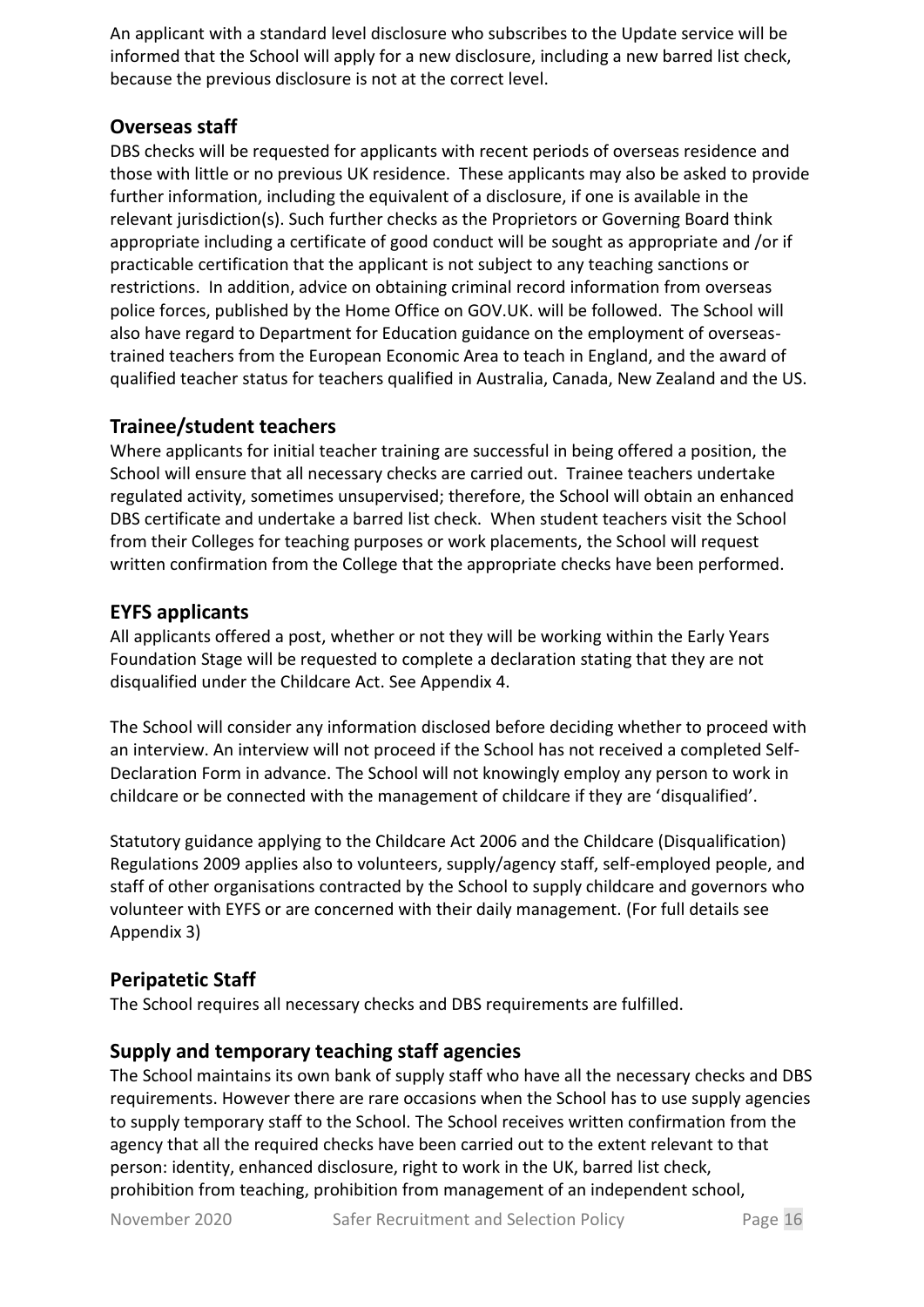qualifications and overseas checks. The School sees the criminal record certificate, whether it discloses any information, and checks the identity of any supply staff on arrival at School to ensure that they are the same person on whom checks have been carried out. In addition, having regard to KCSIE, the agency should have taken up references, obtained a declaration of medical fitness, checked previous employment and, if applicable, checked whether the applicant is disqualified from childcare under the Childcare Act 2006, and Regulations made thereunder.

#### **Governors**

The School governors are volunteers. The School requires:

- An enhanced disclosure and barred list check
- Proof of identity
- Confirmation of the governor's right to work in the UK

For any post 2007 appointments the School carries out comprehensive checks (see ante) for any governor in regulated activity.

If a governor who has been overseas is appointed appropriate checks will be made. If a governor or proprietor is to be involved with teaching, a prohibition from teaching and /or management check will be made. If a governor or proprietor is to be actively involved with EYFS children or with management of EYFS a Disqualification from Childcare disclosure will be requested.

All the above checks should be made prior to appointment.

#### **Contractors**

The School will check photographic identification of contractors on arrival at the School. The School will keep records of the confirmations received from the contractor.

When the School employs contractors whose employees are in regulated activity, for example, catering, the contractors are responsible for undertaking DBS checks. The School requires written confirmation from the contracting company that the required checks have been undertaken and are satisfactory in relation to all of its employees working on site.

In the absence of statutory definitions, the School will, following DfE advice, determine when contractors are occasional or temporary, and therefore whether or not they are working in regulated activity. If the School decides the workers are not in regulated activity they will not be eligible for a barred list check but the School may opt to carry out an enhanced check if they judge this necessary.

It is for the School to decide whether emergency workmen are in regulated activity. If it is not possible to find workers at short notice who have already been checked, the discretion permitted in relation to occasional or temporary contractors will be exercised in good faith by the School. This will entail the issue being considered at the time of the work and the School will undertake all necessary checks. However, if the work of emergency workmen does give them the opportunity to have contact with children then the School will ensure they are subject to a DBS check without a barred list check.

#### **Self-employed contractors**

The School will check to ascertain whether self-employed contractors have been checked by their professional associations. It is not possible for self-employed people to check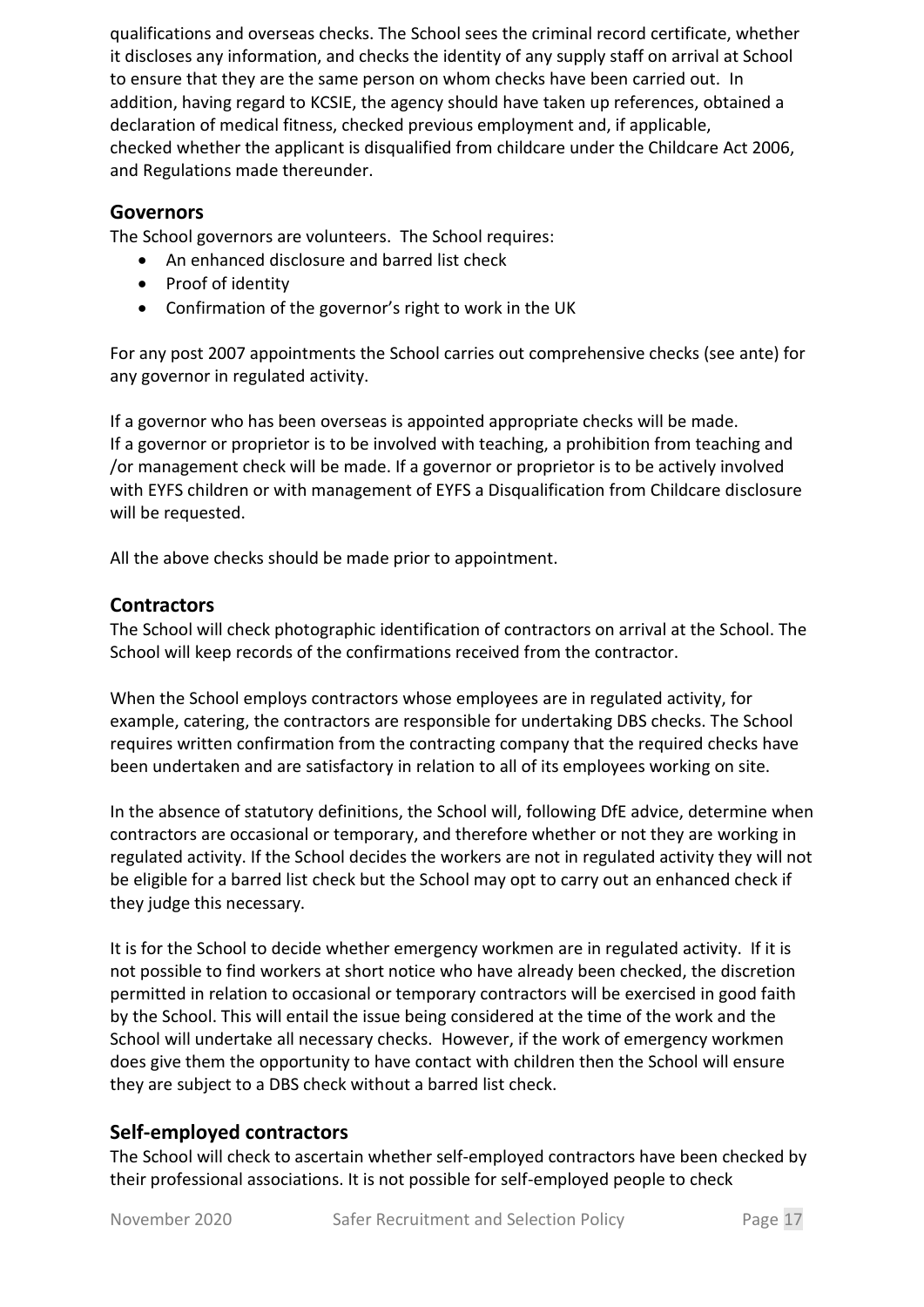themselves but professional associations usually assist to enable their members to access work. If the self-employed person subscribes to the DBS update service, the School can check identity, view the original certificate and check online for updated information. Selfemployed contractors will be monitored at various intervals to ensure they have no opportunity to politically indoctrinate or radicalise at any time.

### **Visiting Speakers**

The School will check that visiting speakers, whether invited by staff or pupils, are suitable and appropriately supervised at all times whilst on site. Visiting speakers must provide ID on arrival. The School will make reasonable enquiries to ascertain that any visiting speaker has no known terrorist connections nor extremist views. This could include checking their website and/or social media and a personal referral for a member of staff and/or a parent. Any visiting speaker should be approved by the Headmistress.

#### **Volunteers**

Under no circumstances will a volunteer in respect of whom no checks have been obtained be left unsupervised or allowed to work in regulated activity.

#### **Unsupervised Volunteers**

A number of people offer their services to the School as volunteers. The term "volunteer" is defined in the Police Act 1997 (Criminal Records) Regulations 2002, as 'any individual engaged in an activity which involves spending time, unpaid (except for travel and other approved out of pocket expenses), doing something which aims to benefit some third party and not a close relative. A volunteer cannot therefore:

- Receive payment (except for travel or other approved out of pocket expenses
- Be on a work placement
- Be on a course that requires them to do this job role
- Be in a trainee post that will lead to a full-time role/qualification

All unsupervised volunteers will be monitored and supervised to ensure no political indoctrination or radicalisation of pupils takes place at any time.

In line with KCSIE recommendations, the School will obtain an enhanced DBS certificate with barred list check for all new volunteers in regulated activity who regularly help teachers or look after children on an unsupervised basis.

The School will also check the suitability and competence of the individual volunteer through either obtaining character references and/or an informal interview, and/or ascertaining whether the School community for any concerns.

#### **Supervised Volunteers**

On an occasion when a volunteer assists the School as a supervised volunteer who may regularly teach or look after children but are supervised at all times, they do not fall into the category of regulated activity. In such situations where individuals are acting as supervised volunteers, the School will ensure:

- Supervision is conducted by a person who is in regulated activity
- Supervision is regular (on-going) and day to day
- The supervision is "reasonable in all the circumstances to ensure the protection of children"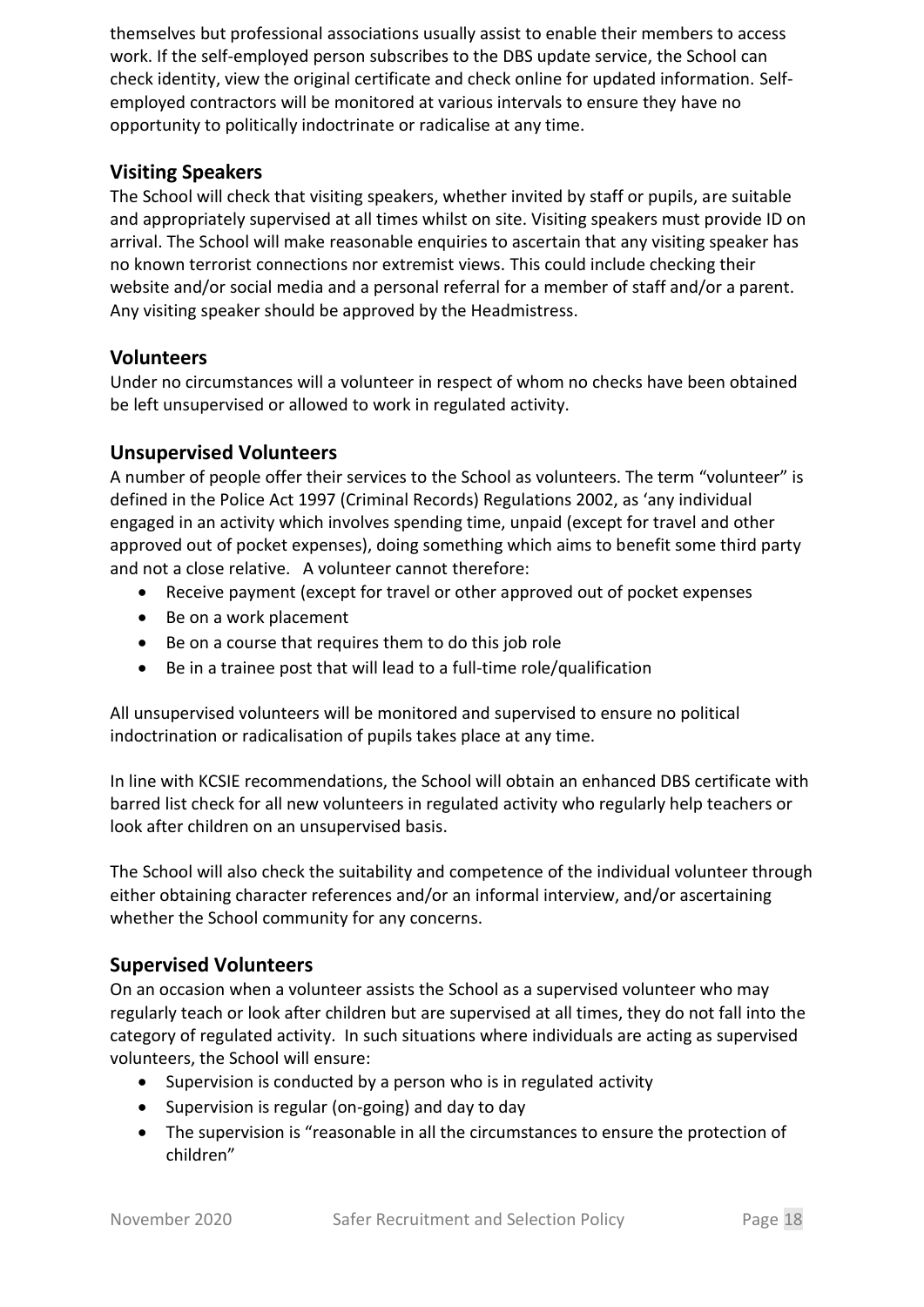For new supervised volunteers not in regulated activity an enhanced DBS certificate will be required.

One-off' volunteers who offer to assist with day outings, school concerts and such do not require vetting checks. Such volunteers will not be unsupervised or undertake any kind of personal care.

All supervised volunteers will be monitored to ensure no political indoctrination or radicalisation of pupils takes place at any time.

## **Other checks**

Applicants in regulated activity who are invited to an interview will be required to bring any from the following list of valid documentation as evidence of identity, right to work in the UK, address and qualifications. Pursuant to KCSIE 2021, a birth certificate is preferred as documentary evidence of identity.

(Note- If a document in the list of valid identity documents is denoted with \* - it should be less than three months old)

- Current valid passport
- Biometric residence permit (UK)
- Current driving licence (full or provisional) (UK / Isle of Man / Channel Islands; photo card with the associated counterpart licence; except Jersey)
- Birth certificate (UK & Channel Islands) issued at the time of birth (within 42 days of date of birth); Full or short form acceptable including those issued by UK authorities overseas, such as Embassies, High Commissions and HM Forces
- Current UK driving licence (old style paper version)
- Current non-UK driving licence (valid for up to 12 months from the date the applicant entered the UK)
- Birth certificate (UK and Channel Islands) issued at any time after the date of birth by the General Registrar Office / relevant authority i.e. Registrars)
- Marriage / civil partnership certificate (UK and Channel Islands)
- Adoption certificate (UK and Channel Islands)
- HM Forces ID card (UK)
- Fire arms licence (UK and Channel Islands)
- Mortgage statement (UK or EEA)\*\*
- Bank / building society statement (UK and Channel Islands or EEA)\*
- Bank / building society account opening confirmation letter (UK)
- Credit card statement (UK or EEA)\*
- Financial statement \*\* e.g. pension, endowment, ISA (UK)
- P45 / P60 statement \*\*(UK and Channel Islands)
- Council tax statement (UK and Channel Islands) \*\*
- Work permit / visa (UK) (UK Residence Permit) \*\*
- Letter of sponsorship from future employment provider (non UK / non EEA only valid for applicants residing outside the UK at the time of application)
- Utility bill  $(UK)^*$  not mobile telephone
- Benefit statement\* e.g. child benefit, pension
- A document from central / local government/ government agency / local authority giving entitlement (UK and Channel Islands)\*- e.g. from the Department for Work and Pensions, the Employment Service , HM Revenue and Customs (HMRC), Job Centre, Job Centre Plus, Social Security
- EU national ID card and cards carrying the PASS accreditation logo (UK)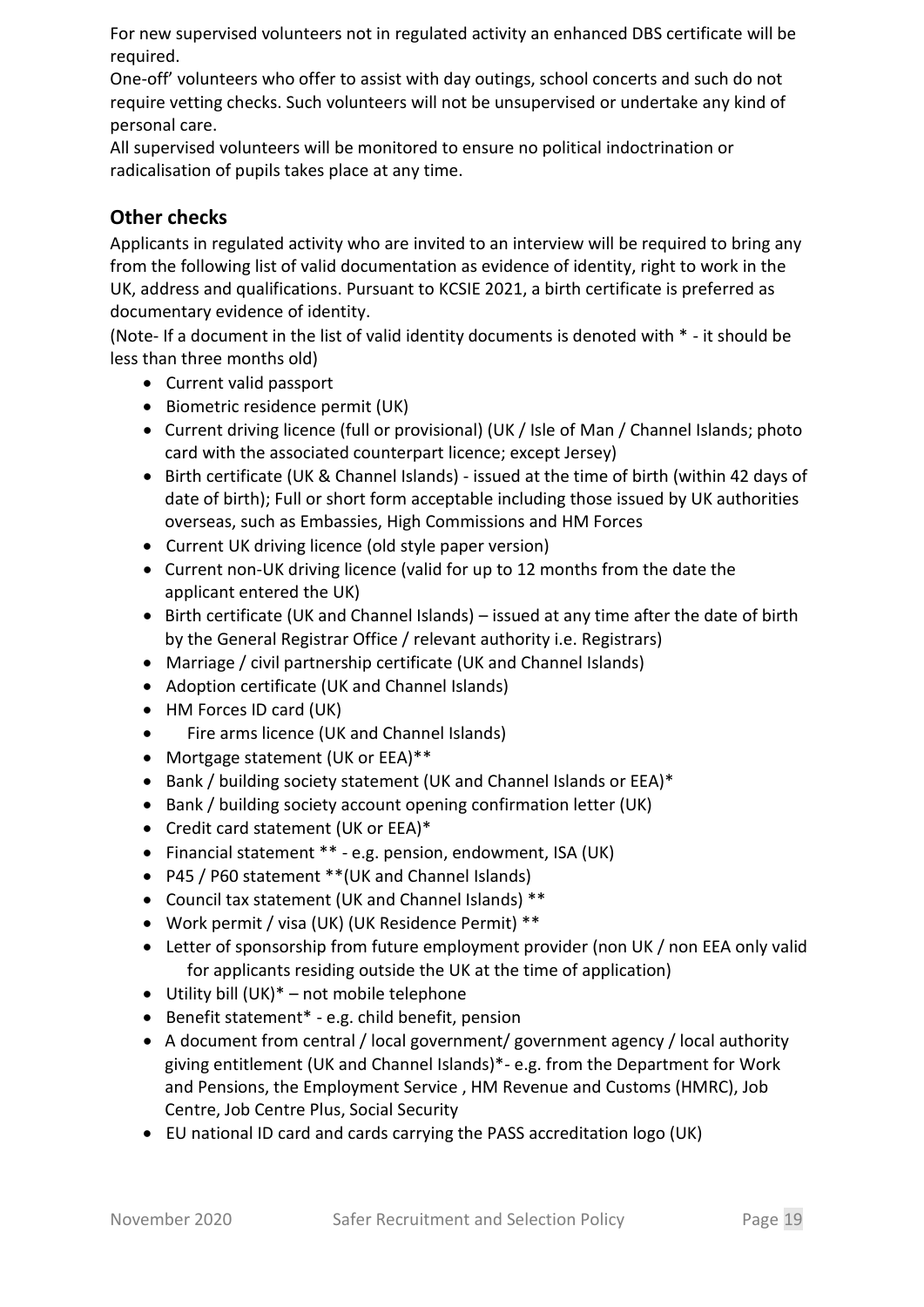• Where an applicant claims to have changed his/her name by deed poll or any other mechanism (e.g. marriage, adoption, statutory declaration) he/she will be required to provide documentary evidence of the change

The School asks for proof of the date of birth of all applicants in accordance with the Department for Education guidance. This enables the School to verify the identity of the applicant and check for any unexplained discrepancies in their employment and education history.

Applicants will also be required to provide:

- Two forms of ID, utility bills or statements (from different sources) showing their name and home address
- Documentation confirming their National Insurance Number (P45, P60 or National Insurance Card)
- Original documents confirming any educational and professional qualifications referred to in their application

#### **Medical fitness**

The School is, however, legally required to verify the medical fitness of successful applicants before an appointment can be confirmed (Registration of Independent Schools, December 2013).

The successful applicant will be required to complete a health questionnaire. Applicants will be requested to sign a statement declaring that they know of no mental or physical reasons concerning their health that would prevent them from fulfilling the requirements of the role. This will be reviewed by the Proprietor. This information will be reviewed against the job description and the person specification for the particular role, together with details of any other physical or mental requirements of the role i.e. proposed timetable, extra-curricular activities, and layout of the School. If there are any doubts about an applicant's fitness the School will seek a further medical opinion from a specialist or request that the applicant undertakes a full medical assessment.

The School is aware of its duties under the Equality Act 2010. No job offer will be withdrawn without first consulting with the applicant, discussing medical evidence, considering reasonable adjustments to enable disabled applicants to fulfil the role advertised.

#### **Ceasing to use staff services**

Where the School ceases to use the services of an applicant because of serious misconduct, or would have dismissed them had they not left first, the School will consider whether to refer the case to the Secretary of State, as required by sections 141D and 141E of the Education Act 2002. The Secretary of State may investigate the case, and if s/he finds there is a case to answer, must then decide whether to make a prohibition order in respect of the person.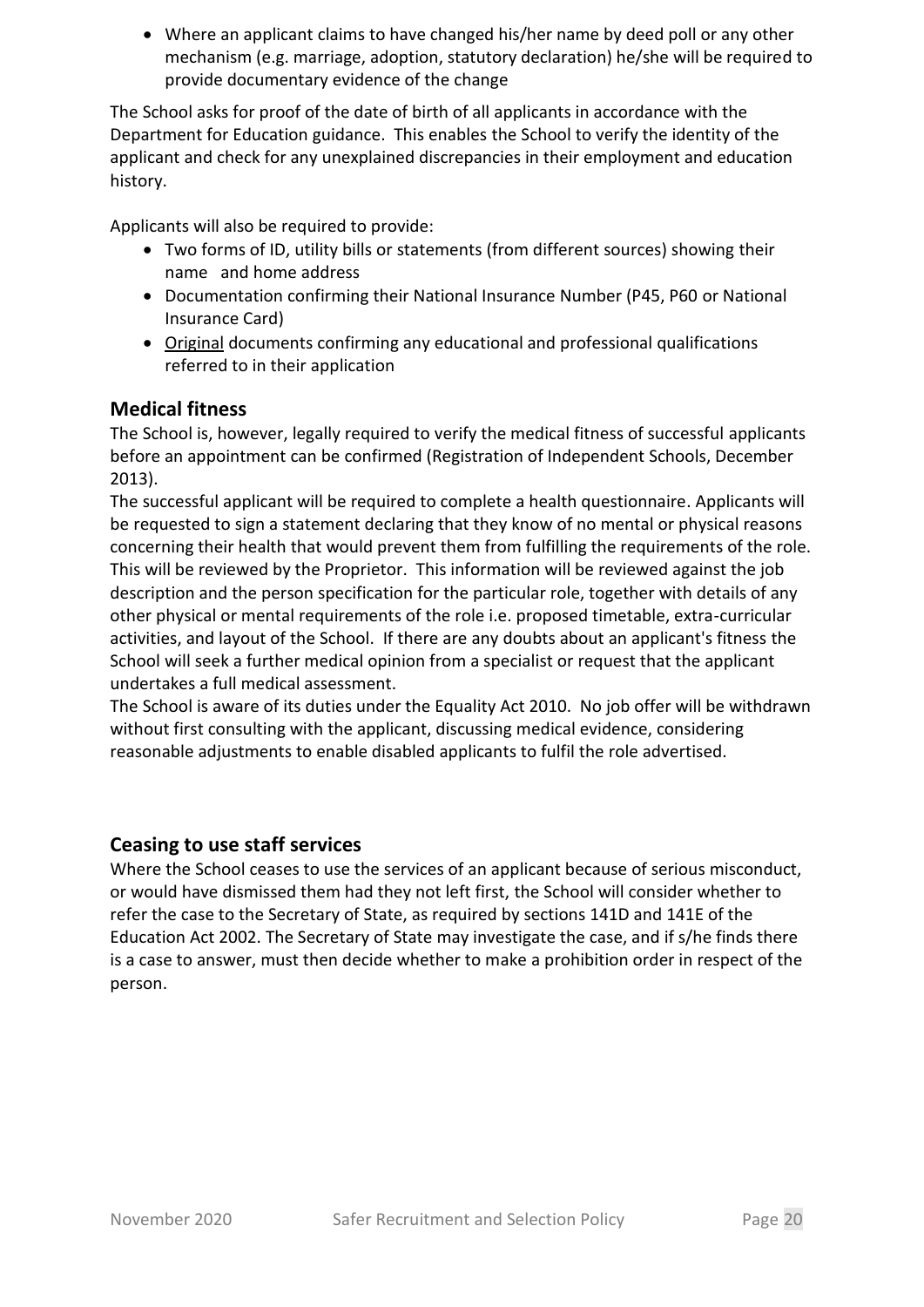# **APPENDIX 3 - EYFS- Childcare disqualification requirements**

The Childcare Act 2006, the Childcare (Disqualification) Regulations 2009 and 2018, and 'Disqualification under the Childcare Act 2006' (March 2015), place separate and additional requirements on schools.

Early Years childcare is the education, care (excepting health care) and any supervised activity of a pupil from birth until the 1<sup>st</sup> September following their fifth birthday. It apples to EYFS provision during and outside of school hours, including Nursery and Reception classes. The Disqualification requirements apply to school staff, volunteers, supply/agency staff, selfemployed people, staff of any external organisation contracted to supply childcare and those governors who volunteer with EYFS provision or are involved in the day-to-day management of EYFS.

The key requirement of the Act upon schools is that they must not knowingly employ people to work in childcare or allow them to be directly concerned in its management, if they are 'disqualified'.

This school fulfils the duty to have regard to the Disqualification guidance by:

• Ensuring all those connected with EYFS and childcare in the School have access to this policy and understand the requirements of the legislation, taking all required steps to gather sufficient and accurate information about whether any member of staff in a relevant childcare setting is disqualified, keeping a record on the Single Central Register of staff of the date and findings of disqualification checks of those who work in relevant childcare

The School will also retain all documentation relating to the above Disqualification checks in staff files - the dates the checks were completed, dates and copies of contracts signed and copies of any emails, meetings or letters relating to the matter. In addition to inclusion on the DBS Children's Barred List, the grounds for possible disqualification include:

- Being found to have been cautioned about or having committed certain violent and sexual criminal offences against children and adults at home or abroad which are referred to in regulation 4 and Schedules 2 and 3 of the 2009 Regulations (note that regulation 4 also refers to offences that are listed in other pieces of legislation)
- Being the subject of certain orders made in relation to the care of children which are referred to in regulation 4 and listed at Schedule 1 of the 2009 and 2018 Regulations
- Refusal or cancellation of registration relating to childcare or children's homes, or being prohibited from private fostering, as specified in Schedule 1 of the 2009 and 2018 Regulations

Disqualification occurs as soon as any of the above criteria are met unless a waiver from disqualification applies. At the point that an individual is convicted of, or cautioned for, a criminal offence of a specified type or category, or where they meet other disqualification criteria set out in the regulations, the Act and Regulations disqualify that individual from:

- Providing Early Years childcare or Later Years childcare to children who have not attained the age of eight.
- Being directly concerned in the management of that childcare

Staff are covered by this legislation if they are involved in:

• Early Years provision - staff who provide any care for a child up to and including reception age. This includes education in nursery and reception classes and/or any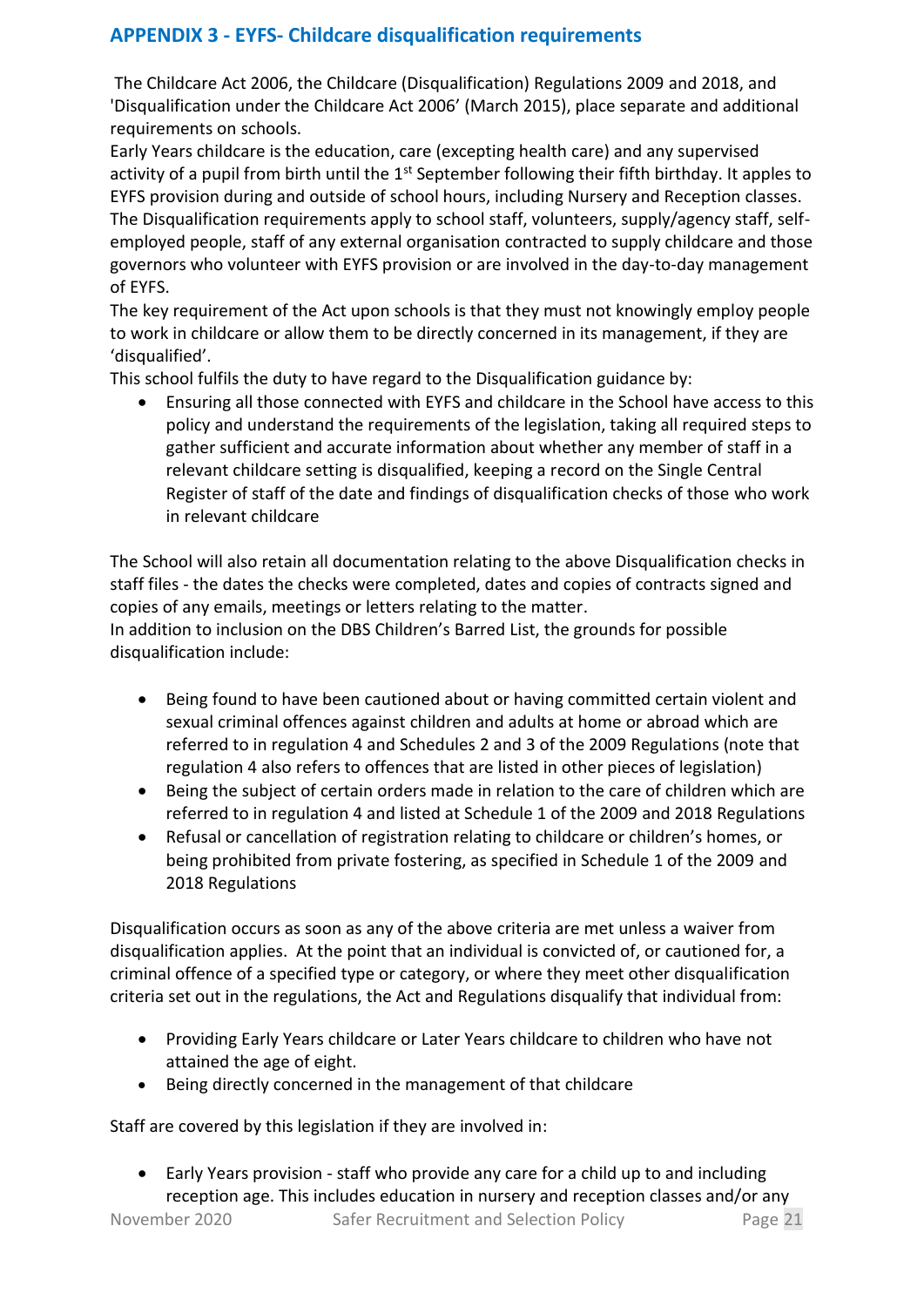supervised activity (such as breakfast clubs, lunchtime supervision and after school care provided by the School) both during and outside of school hours for children in the Early Years age range

- Later Years provision (for children under 8) staff who are employed to work in childcare provided by the School outside of school hours for children who are above reception age but who have not attained the age of 8. This does not include education or supervised activity for children above Reception age during school hours (including extended school hours for co-curricular learning activities
- The management of Early or Later Years provision. This includes the head teacher and, on occasion, other members of the School's leadership team and any manager, supervisor, leader or volunteer responsible for the day-to-day management of the provision

School governors and proprietors are not covered by the legislation, unless they volunteer to work in childcare on a regular basis, visit the EYFS regularly or they are directly concerned with the day-to-day management of such provision.

Volunteers and casual workers who are directly concerned with the management of childcare provision, or who work on a fairly regular basis, whether supervised or not, in EYFS or before and after school care or relevant childcare, are within the scope of the legislation and are covered by this guidance.

Staff who work in the following roles are not covered by this legislation:

- Staff who only provide education, childcare or supervised activity during school hours to children above reception age
- Staff who only provide supervised activities out of school hours for children who are aged 8 or over
- Staff who have no involvement in the management of relevant provision
- Staff such as caretakers, cleaners, drivers, transport escorts, catering and office staff, who are not employed to directly provide childcare
- Anybody involved in any form of health care provision for a child, including school nurses and local authority staff, such as speech and language therapists and education psychologists

Implications for staff

.

In brief, who may be disqualified?

- Someone who has been cautioned for, or convicted of certain violent or sexual criminal offences against adults and any offences against children
- Someone who is the subject of an Order, direction or similar in respect of childcare, including orders made in respect of their own children
- Someone who had registration refused or cancelled in relation to childcare of children's homes or have been disqualified from private fostering

Individuals who are disqualified, are not permitted to continue to work in Early or Later Years provision or be directly concerned in the management of that provision. Staff are expected to declare all their convictions and cautions, including those that are spent, but will not be required to declare details of spent convictions and cautions of those who live and work in their households.

If a person is 'disqualified' they may not work in the EYFS or childcare provision. Should a person be disqualified, or doubt arises over the issue of disqualification, then pending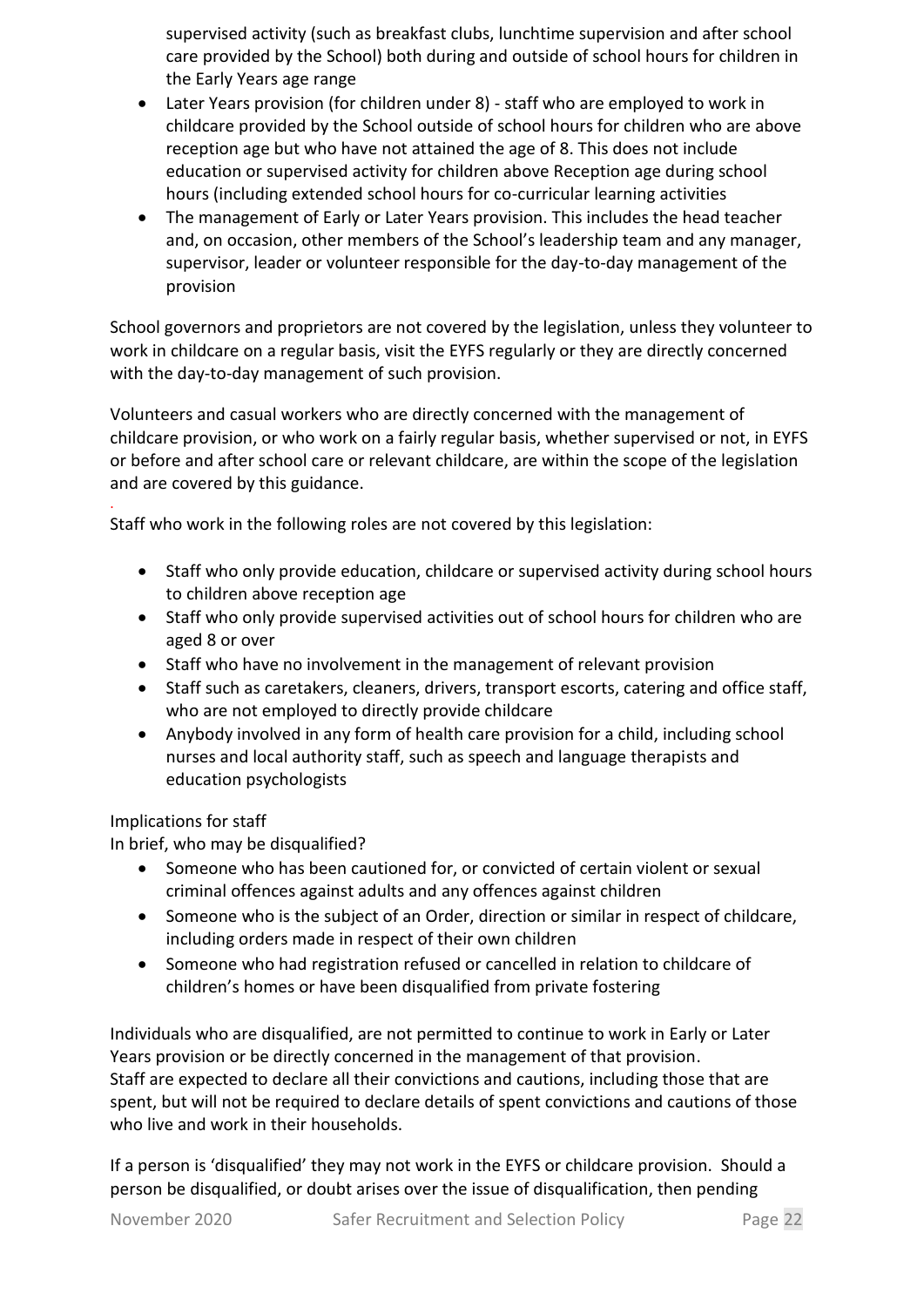resolution of the issue the member of staff will be removed from the work for which they are disqualified. The School will not automatically suspend or dismiss such a person. The School will consider possible redeployment with an age group or other work from which they are not disqualified, subject to assessing the risk and, where appropriate, taking advice from the LADO. All actions taken during consideration of possible disqualification will be recorded in full.

Any relevant information passed to the School will be sent to Ofsted as soon as reasonably practicable, but at the latest within 14 days of the School becoming aware of the information. If the School is aware that a member of staff is disqualified senior leaders will explain the implications to the individual concerned and advise them that they may apply to Ofsted for a waiver of disqualification unless they are barred from working with children.

Following consideration of the evidence Ofsted may grant a full or partial waiver, including a waiver that would allow an individual to work in the School settings described above. Whilst a waiver application is being considered an individual must not continue to work in a setting. Further details about how to make an application for a waiver can be found in the Ofsted fact sheet: *Applying to waive disqualification: Early Years and childcare providers.* 

This school uses a self-declaration form, with questions relevant and limited to the requirements of the legislation, including:

- Cautions or convictions for a relevant offence:
- Whether the individual has been disqualified from caring for a child (including their own child).
- Whether they named on the DBS Children's Barred List.

No reference will be made to medical records, details about unrelated or spent convictions of household members, DBS certificates from third parties, or copies of a person's criminal record.

When responding to questions about their cautions or convictions, staff do not need to provide details about any protected cautions or protected convictions and are not required to disclose spent cautions or convictions.

The School must be certain that the information provided is adequate, accurate and relevant to our enquiries and where information is provided in error, or is not relevant, e.g. unspent caution or conviction which is not listed as a relevant offence, it will be destroyed.

If a person is found to be disqualified or if there is any doubt over the issue they must be removed from their work until the matter is resolved. The School may not automatically suspend or dismiss all those found to be disqualified- it may be possible to redeploy them with other age groups or in work from which they are not disqualified subject to a risk assessment and guidance from the LADO.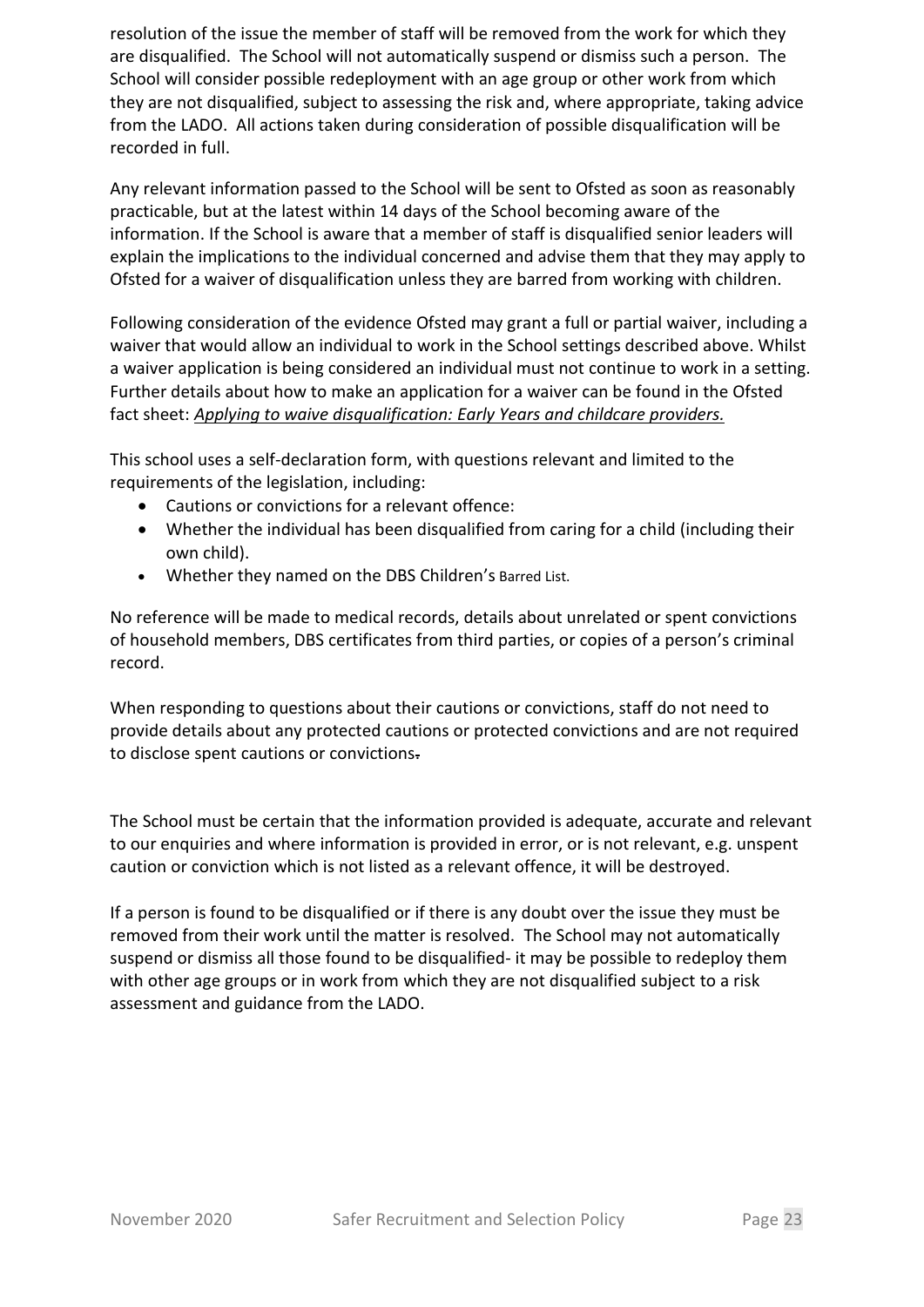

# **High March Self Declaration Statement**

The Childcare (Disqualification) Regulations July 2018 and related obligations under the Childcare Act 2006 require schools to ensure that certain staff working within certain school settings are not "disqualified". High March has adopted a policy of requiring all staff to sign such a declaration.

You are not allowed to work in school or to be directly concerned in its management, if you are "disqualified" within the meaning of the 2009 and 2018 Regulations.

The grounds for disqualification include, within the meaning of the 2009 and 2018 Regulations and as the ISI states:

- That you are barred from working with children (included on the Disclosure and Barring Service Children's Barred List).
- You have been cautioned for or convicted of certain violent and sexual criminal offences against children and adults, at home or abroad.
- An order has been made against you relating to the care of children (including where an order is made in respect of a child under the person's care).
- You have had your registration refused or cancelled in relation to childcare or children's homes or have been disqualified from private fostering.
- You have been found to have committed a qualifying offence overseas.

It is the School's responsibility to ensure that you have had the appropriate checks and that you are not disqualified in your own right.

Please sign and return this form to Jo Stevenson to confirm that you are not disqualified for any reason including by reason of any of the bullet points above. If you have any queries or further questions then please speak to Kate Gater our Designated Safeguarding Lead. ----------------------------------------------------------------------------------------------------------------

I can confirm that to the best of my knowledge and belief I, am not "disqualified" based on the criteria outlined above, within the meaning of The Childcare Act 2006 and the Child Care (Disqualification Regulations) 2018 as amended from time to time.

I agree to inform the Headmistress immediately, if my circumstances change such that I become disqualified or if I am in doubt about this.

Signed:

Print Name: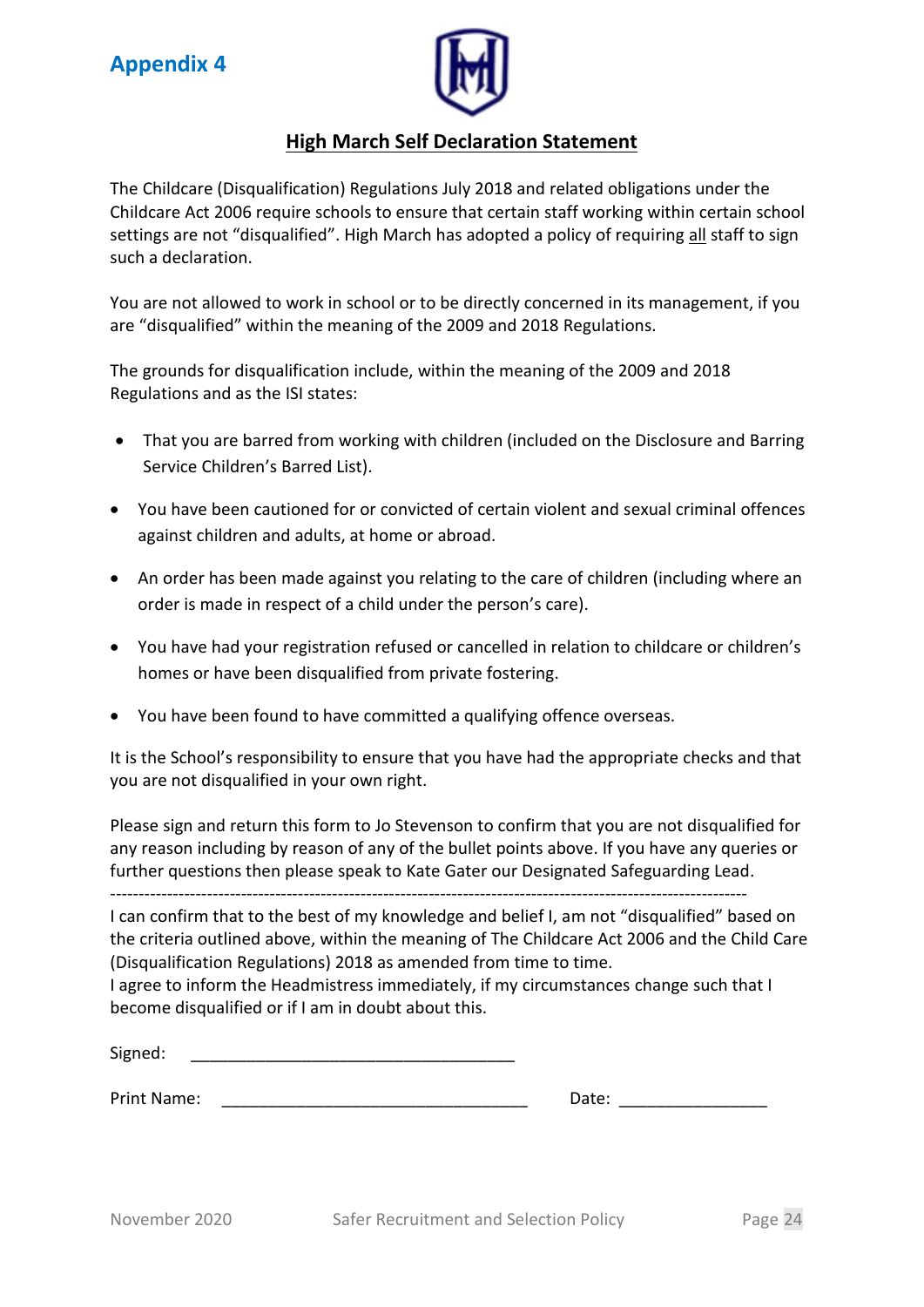#### **APPENDIX 5**

#### **PRIVATE AND CONFIDENTIAL (WHEN COMPLETED)**



High March Ledborough Lane Beaconsfield Bucks HP9 2PZ

#### **EMPLOYMENT APPLICATION FORM**

**DETAILS OF POST APPLIED FOR**

**Name of Applicant:**

**Job Title:** 

**Closing date for receipt of applications:** 

This Application form has been drafted in accordance with the requirements of the DfE publication "Safeguarding Children and Safer Recruitment in Education" which came into force 1 January 2007, and the Data Protection Act, GDPR and High March Privacy Notices.

Please ensure that within this form you provide a **full history, without any gaps and in chronological order,** since leaving full-time education, including periods of post-secondary education and training. Please also include any part time and voluntary work as well as fulltime employment, with start and end dates.

**At High March we have one application form for all positions. Please fill in the elements relevant to the position you have applied for.**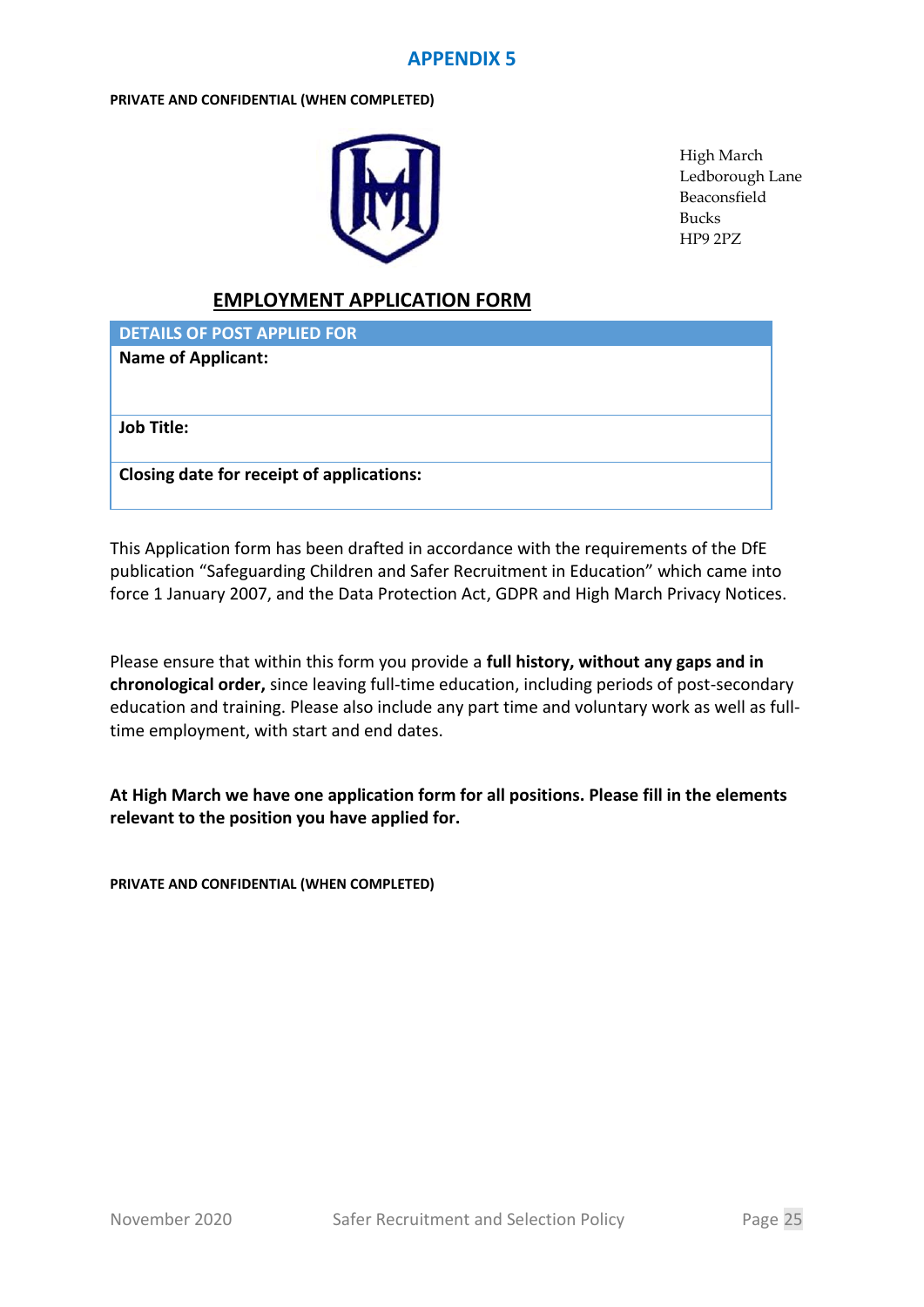**Please identify, with explanation, any periods when you were not in employment, education or training.**

| <b>PERSONAL DETAILS</b>                                  |                            |  |  |  |  |
|----------------------------------------------------------|----------------------------|--|--|--|--|
| Title:                                                   |                            |  |  |  |  |
| Surname:                                                 |                            |  |  |  |  |
| Forename(s):                                             | Date of birth:             |  |  |  |  |
| Other former names such as maiden<br>name:               | National insurance number: |  |  |  |  |
| DfE reference number (where<br>applicable):              |                            |  |  |  |  |
| Please state where you saw this<br>position advertised:  |                            |  |  |  |  |
| Do you have Qualified Teacher status<br>(QTS)?           |                            |  |  |  |  |
| <b>Address:</b>                                          |                            |  |  |  |  |
| Postcode:                                                |                            |  |  |  |  |
| <b>Telephone numbers</b>                                 |                            |  |  |  |  |
| Home:                                                    |                            |  |  |  |  |
| <b>Mobile:</b><br>Work:                                  |                            |  |  |  |  |
| <b>Email Address:</b>                                    |                            |  |  |  |  |
| May we contact you at work? (YES/NO)                     |                            |  |  |  |  |
| Do you need a work permit?                               |                            |  |  |  |  |
| Do you have permission/entitlement to<br>work in the UK? |                            |  |  |  |  |
| Do you hold a valid UK driving licence?                  |                            |  |  |  |  |
| PRIVATE AND CONFIDENTIAL (WHEN COMPLETED)                |                            |  |  |  |  |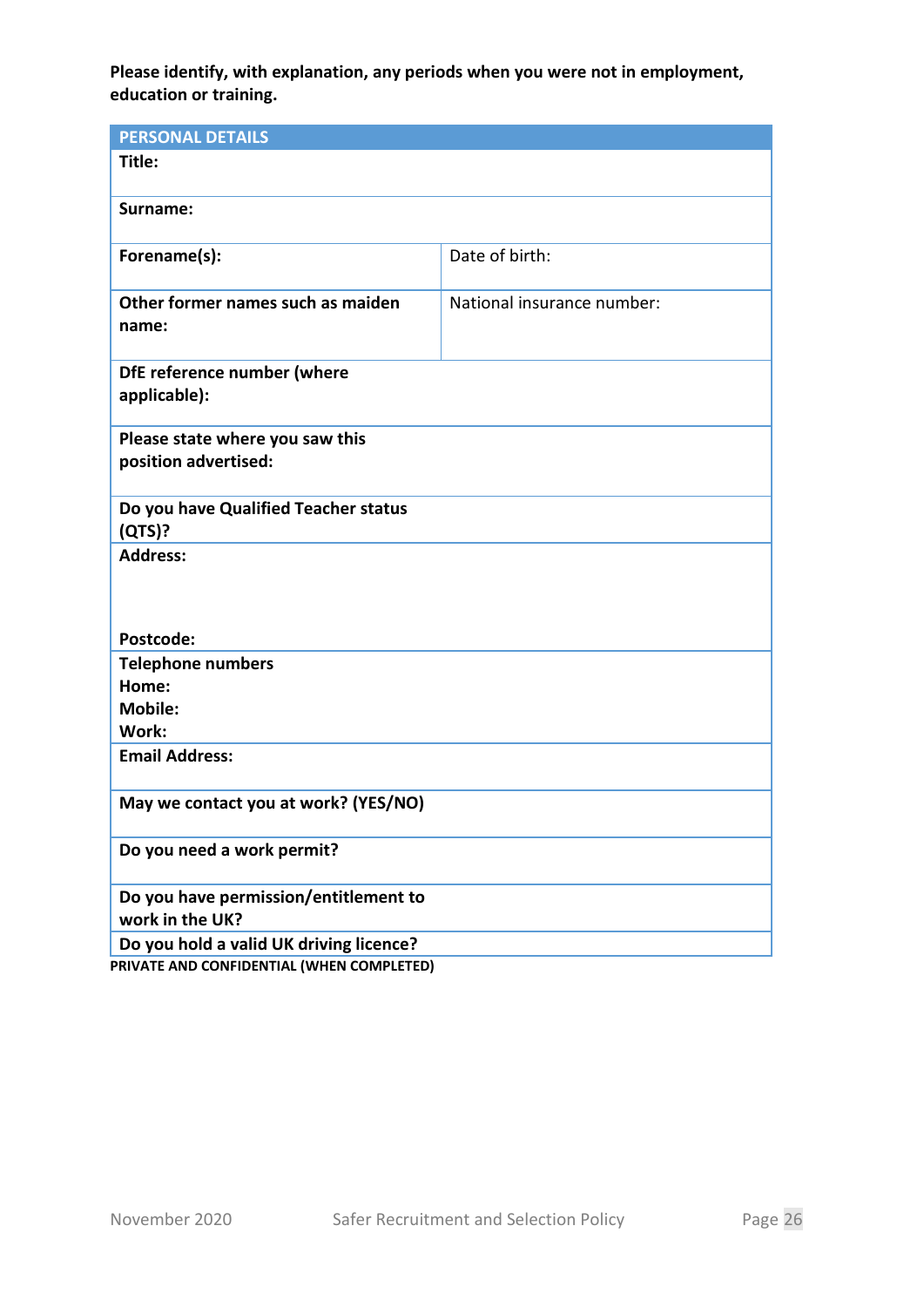| PRESENT or MOST RECENT EMPLOYMENT DETAILS             |
|-------------------------------------------------------|
| Are you currently employed or unemployed?             |
| Name and address of current or most recent employer:  |
| <b>Job Title:</b>                                     |
| <b>Nature of business:</b>                            |
| <b>Current Salary:</b>                                |
| Start date of current or most recent employment:      |
| Leaving date or notice required:                      |
| When would you be able to start work?                 |
| Reason for leaving current or most recent employment: |

**PRIVATE AND CONFIDENTIAL (WHEN COMPLETED)**

**Please give a brief description of your current or most recent duties / responsibilities and achievements or attach a copy of your Job Description.**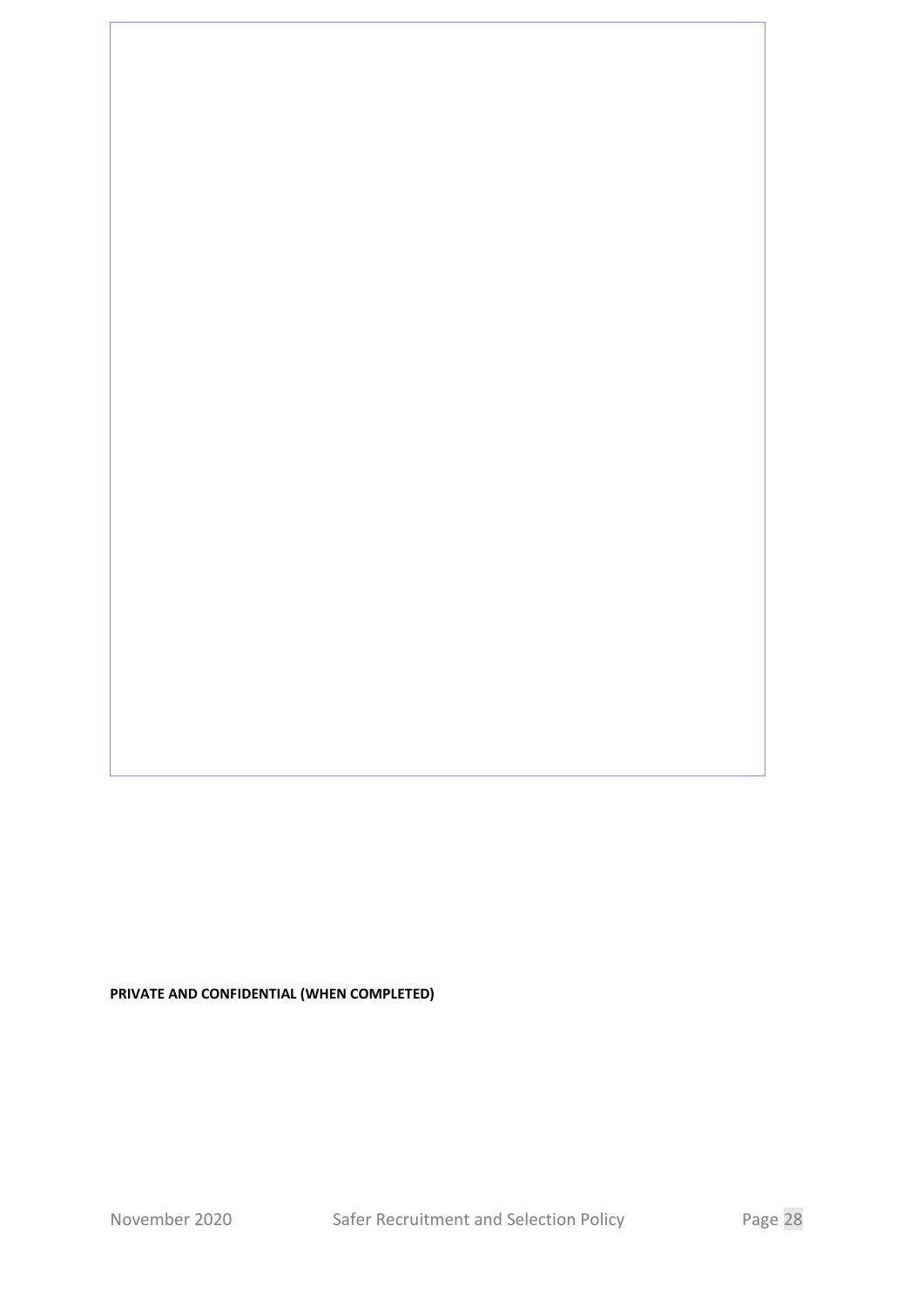**Please identify, with explanation, any periods when you were not in employment, education or training.**

| PREVIOUS EMPLOYMENT DETAILS (IN CHRONOLOGICAL ORDER) |                                                                                                                                                                  |                |    |                    |
|------------------------------------------------------|------------------------------------------------------------------------------------------------------------------------------------------------------------------|----------------|----|--------------------|
|                                                      | Please summarise your employment history since leaving full-time education, paid                                                                                 |                |    |                    |
|                                                      | or unpaid, or working in a voluntary organisation or agency, full or part-time. Start<br>with the most recent. Please continue on a separate sheet if necessary. |                |    |                    |
| Employer's                                           | Job title                                                                                                                                                        | Dates employed |    | Reason for Leaving |
| name and                                             |                                                                                                                                                                  |                |    |                    |
| address                                              |                                                                                                                                                                  | From           | To |                    |
|                                                      |                                                                                                                                                                  |                |    |                    |
|                                                      |                                                                                                                                                                  |                |    |                    |
|                                                      |                                                                                                                                                                  |                |    |                    |
|                                                      |                                                                                                                                                                  |                |    |                    |
|                                                      |                                                                                                                                                                  |                |    |                    |
|                                                      |                                                                                                                                                                  |                |    |                    |
|                                                      |                                                                                                                                                                  |                |    |                    |
|                                                      |                                                                                                                                                                  |                |    |                    |
|                                                      |                                                                                                                                                                  |                |    |                    |
|                                                      |                                                                                                                                                                  |                |    |                    |
|                                                      |                                                                                                                                                                  |                |    |                    |
|                                                      |                                                                                                                                                                  |                |    |                    |
|                                                      |                                                                                                                                                                  |                |    |                    |
|                                                      |                                                                                                                                                                  |                |    |                    |
|                                                      |                                                                                                                                                                  |                |    |                    |
|                                                      |                                                                                                                                                                  |                |    |                    |
|                                                      |                                                                                                                                                                  |                |    |                    |
|                                                      |                                                                                                                                                                  |                |    |                    |
|                                                      |                                                                                                                                                                  |                |    |                    |
|                                                      |                                                                                                                                                                  |                |    |                    |
|                                                      |                                                                                                                                                                  |                |    |                    |
|                                                      |                                                                                                                                                                  |                |    |                    |
|                                                      |                                                                                                                                                                  |                |    |                    |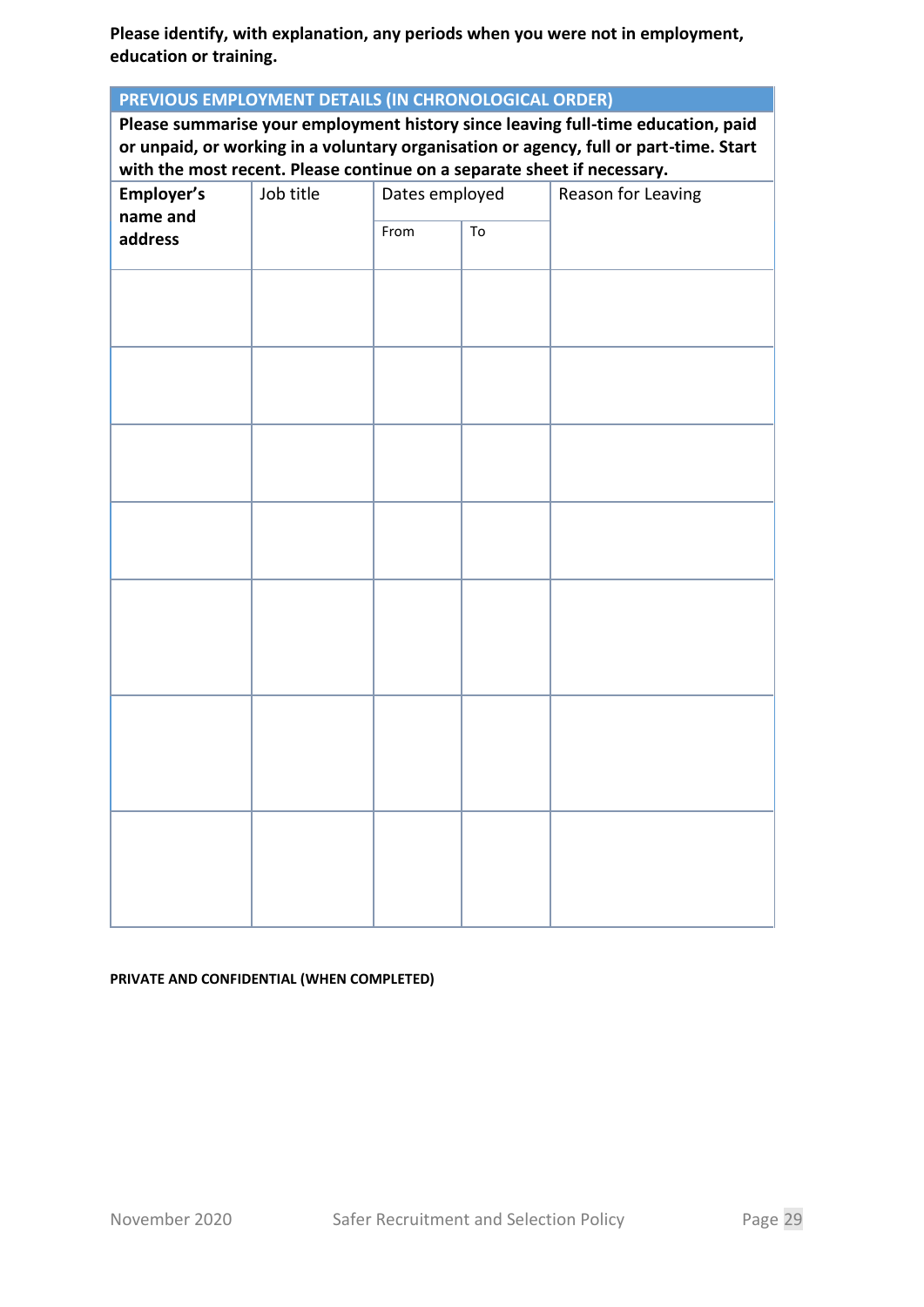#### **GAPS IN YOUR EMPLOYMENT HISTORY**

**Please give details of any gaps in your employment history below:**

#### **EDUCATION AND OTHER TRAINING DETAILS**

**Please list all universities / colleges / schools attended together with details of other training you have undertaken relevant to the position you have applied for. Please include any 'O' levels, GSCE's, A levels etc.**

| Name of<br>university /<br>college / school | From | To | Qualifications / skills / training courses and<br>results (where appropriate - see also below) |
|---------------------------------------------|------|----|------------------------------------------------------------------------------------------------|
|                                             |      |    |                                                                                                |
|                                             |      |    |                                                                                                |
|                                             |      |    |                                                                                                |
|                                             |      |    |                                                                                                |
|                                             |      |    |                                                                                                |
|                                             |      |    |                                                                                                |
|                                             |      |    |                                                                                                |
|                                             |      |    | Please give details of your ICT skills indicating a level of expertise if possible:            |
|                                             |      |    |                                                                                                |
|                                             |      |    |                                                                                                |
|                                             |      |    |                                                                                                |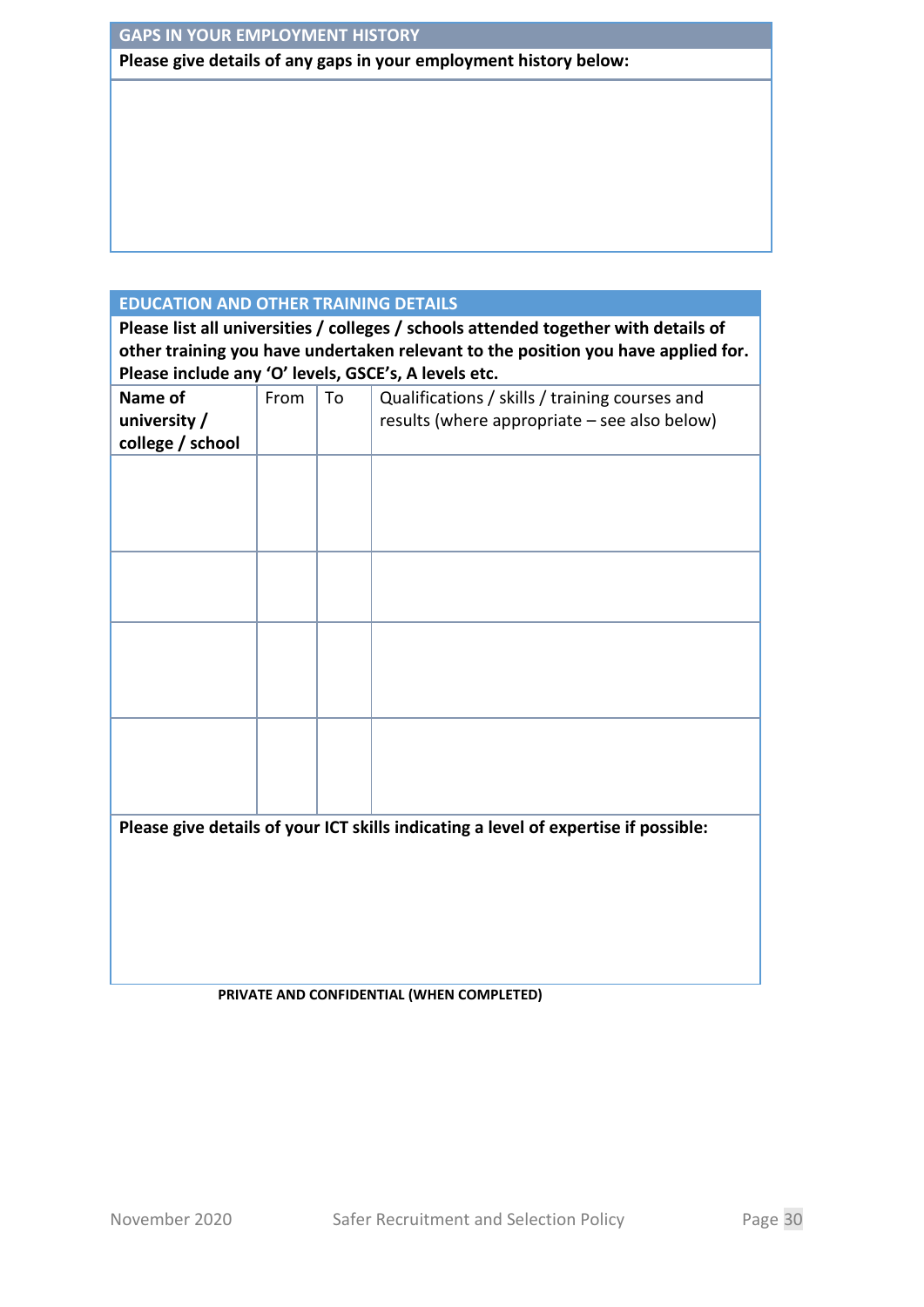| PROFESSIONAL / OTHER QUALIFICATIONS |      |               |  |  |  |
|-------------------------------------|------|---------------|--|--|--|
| <b>Qualifications obtained</b>      | Date | Awarding body |  |  |  |
|                                     |      |               |  |  |  |
|                                     |      |               |  |  |  |
|                                     |      |               |  |  |  |
|                                     |      |               |  |  |  |
|                                     |      |               |  |  |  |
|                                     |      |               |  |  |  |
|                                     |      |               |  |  |  |
|                                     |      |               |  |  |  |
|                                     |      |               |  |  |  |
|                                     |      |               |  |  |  |
|                                     |      |               |  |  |  |
|                                     |      |               |  |  |  |
|                                     |      |               |  |  |  |
|                                     |      |               |  |  |  |
|                                     |      |               |  |  |  |
|                                     |      |               |  |  |  |
|                                     |      |               |  |  |  |
|                                     |      |               |  |  |  |
|                                     |      |               |  |  |  |

#### **GENERAL QUESTIONS**

**Please give details of any membership of any professional body to which you belong:**

**Please give details of any courses you have attended in the last five years:**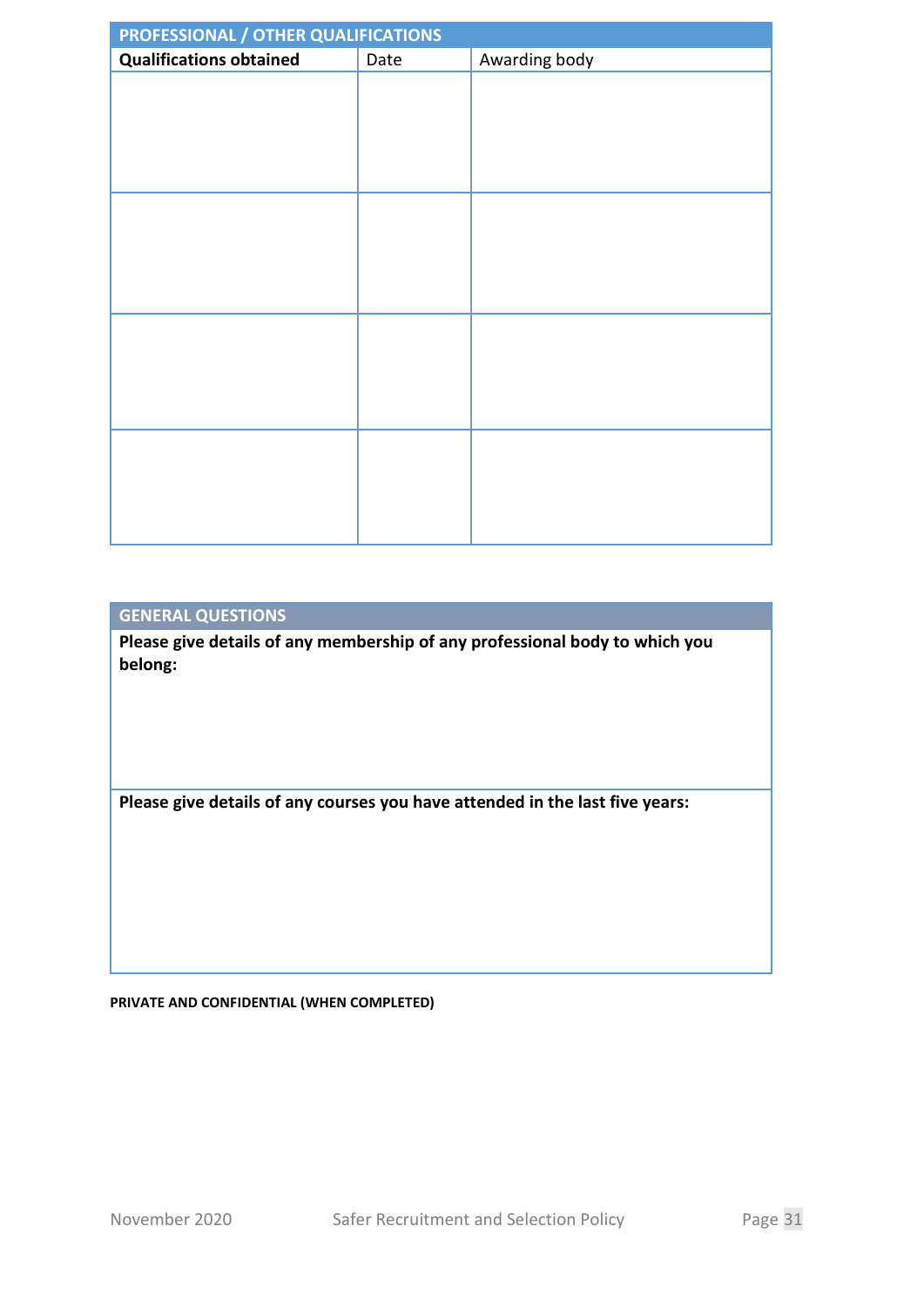| Please list any specialist subject(s) that you would be able to teach if you are<br>applying for a teaching post in Years 3 to 6:<br>Please give details of any membership of working parties or committees below:<br>How many days absence from work have you taken in the last twelve months:<br>Please list your wider activities and interests: |  |  |
|-----------------------------------------------------------------------------------------------------------------------------------------------------------------------------------------------------------------------------------------------------------------------------------------------------------------------------------------------------|--|--|
|                                                                                                                                                                                                                                                                                                                                                     |  |  |
|                                                                                                                                                                                                                                                                                                                                                     |  |  |
|                                                                                                                                                                                                                                                                                                                                                     |  |  |
|                                                                                                                                                                                                                                                                                                                                                     |  |  |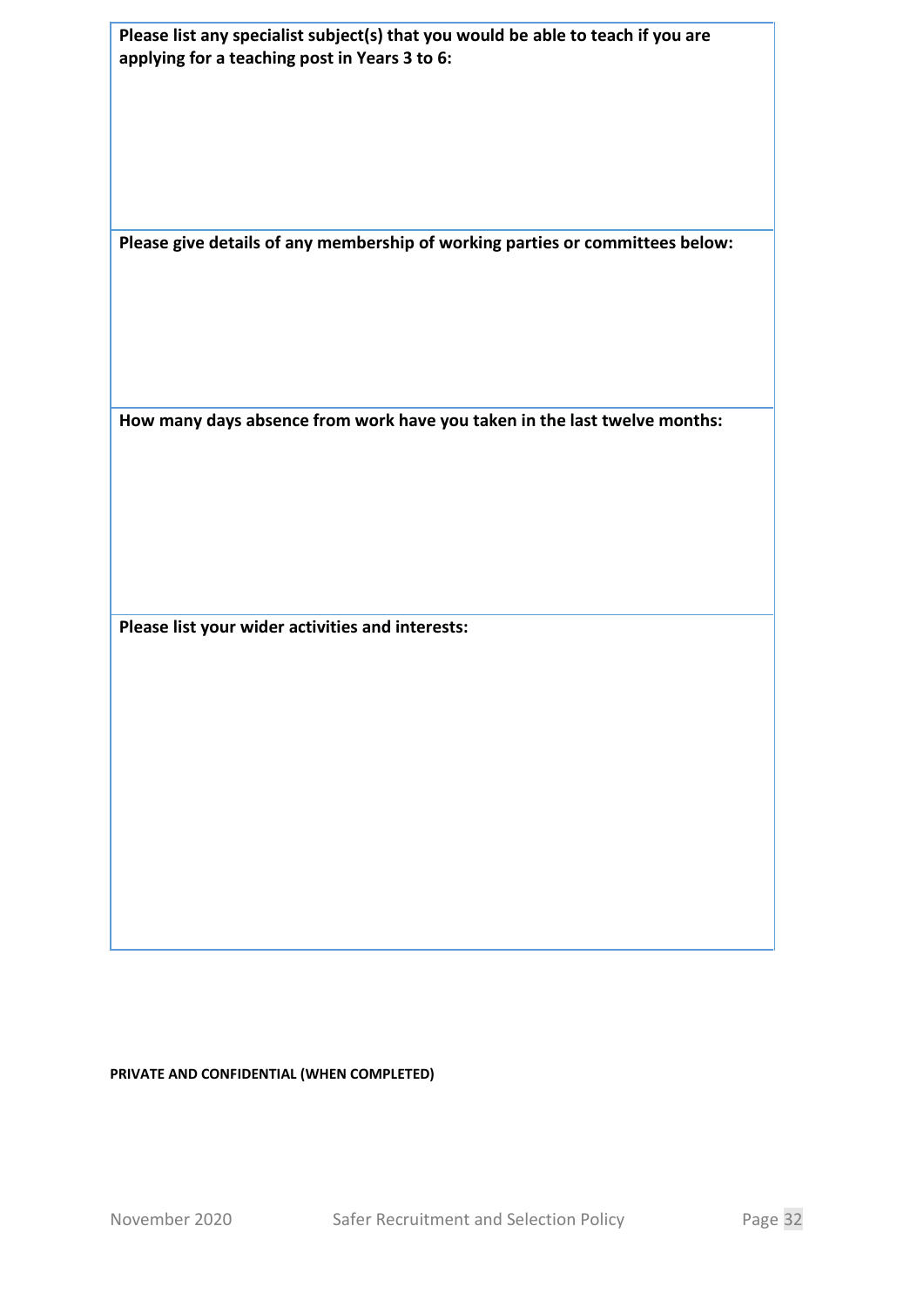#### **REFEREES**

**Please give the name, address and other contact details of at least two referees who can comment on your suitability for this position. One must be your current or most recent employer. (NOTE: If you are an applicant who is not currently working with children, but has done so in the past, one referee must be the employer by whom you were most recently employed in work with children).**

**A referee who is a current or previous employer will be asked about disciplinary offences relating to children, including any for which the penalty is time expired, whether you have been the subject of any child protection concerns, and if so the outcome of any enquiry or disciplinary procedure. If you are not currently working with children, your previous relevant employer will be asked about these issues. References will not be accepted from relatives or from people writing solely in the capacity of friends. 'Open references' cannot be accepted. We reserve the right to take up further references from any other previous employer.**

**To comply with good practice for safeguarding children, references will be obtained prior to any formal interview.**

| <b>REFEREES</b>                               |                                               |
|-----------------------------------------------|-----------------------------------------------|
| <b>Current / most recent employer</b>         | Other referee                                 |
| Name:                                         | Name:                                         |
| <b>Address:</b>                               | Address:                                      |
| Telephone no:                                 | Telephone no:                                 |
| Fax no:                                       | Fax no:                                       |
| Mobile no:                                    | Mobile no:                                    |
| <b>Email address:</b>                         | Email address:                                |
| In what capacity do you know this<br>referee? | In what capacity do you know this<br>referee? |

**Please give as much information as you can above, as it can sometimes be difficult to contact referees. Email addresses are essential and we will need to telephone your referees to verify your references (pursuant to safeguarding legislation).**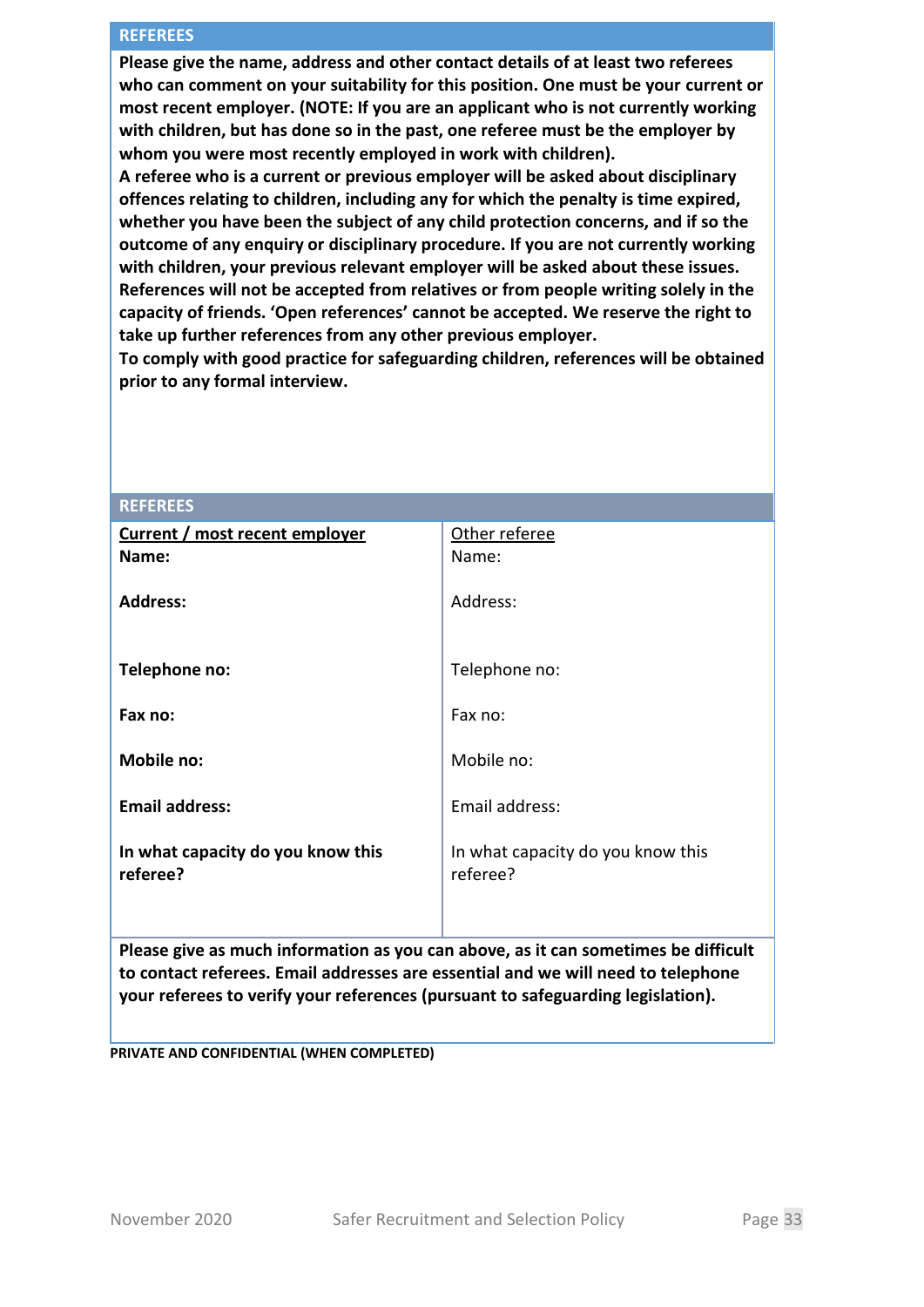#### **Statutory Requirements**

**Please note: the post is exempt from the Rehabilitation of Offenders Act 1974. All convictions, cautions and 'bind-overs', including those regarded as 'spent', must be declared. Please sign the declarations within this box.**

- **I am not recorded on the Children's Barred List.**
- **I am not disqualified from work with children.**
- **I am not subject to sanctions imposed by a regulatory body (e.g. NCTL).**
- **I am not subject to a prohibition order within the meaning of the Childcare Act 2006 (Disqualification Regulations 2009)**

| Signature:                                                                                                                                                                   | Date: |  |  |  |
|------------------------------------------------------------------------------------------------------------------------------------------------------------------------------|-------|--|--|--|
| I have no convictions, cautions or 'bind-overs', or if I do I have attached to<br>$\bullet$<br>this form details of their record in a sealed envelope marked "confidential". |       |  |  |  |
| Signature:                                                                                                                                                                   | Date: |  |  |  |

High March is an Equal Opportunities employer and committed to safeguarding and promoting the welfare of children and young people and expects all staff and volunteers to share this commitment. Please note that, where appropriate, the successful applicant will be required to provide a DBS Disclosure at the appropriate level for the post.

#### **SUMMATIVE DECLARATION**

**I declare that to the best of my knowledge and belief the information given above is correct and that I know of no reason, on grounds of mental or physical health why I should not be able to discharge the responsibilities required by the post in question.**

**I confirm that I do not require High March to make any further reasonable adjustments to working conditions /equipment to accommodate any disability/condition other than those disclosed above. I understand that my employment with the School is conditional upon verification of my medical fitness and that I may be required to attend a medical examination.** 

**I understand that any false statement on this form is an offence and may result in my application being rejected, also that failure to disclose relevant information or providing false information may result in termination of my employment, the withdrawal of an offer of employment or my summary dismissal from High March if selected / appointed, and possible referral to the police.**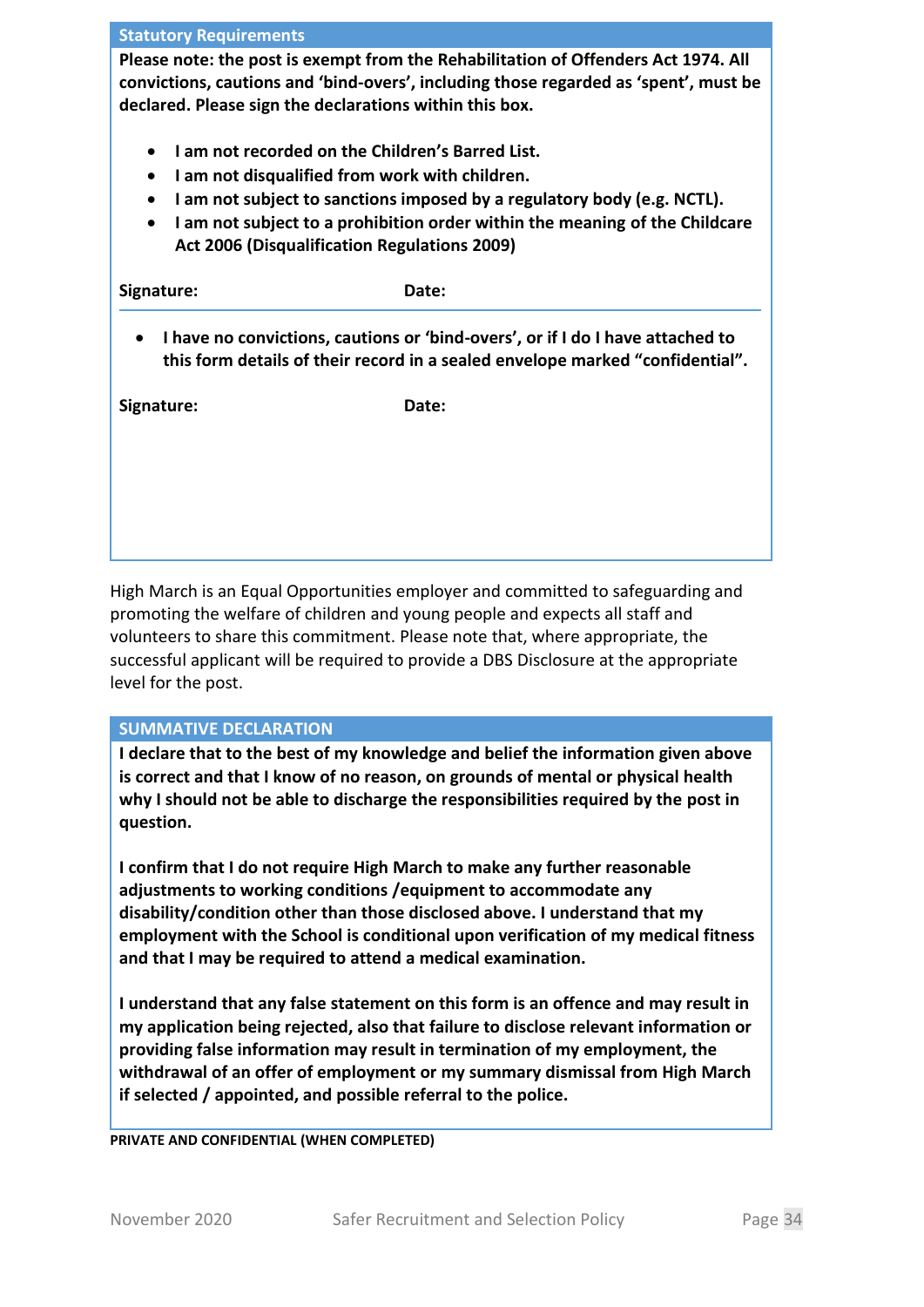**Applications will only be accepted using this form and with an accompanying handwritten letter of application**. **CVs will not be accepted in place of an application form.** Using the person specification that you have been sent with your application pack, your letter should demonstrate, using examples, your suitability for the positions you are applying for. Please include your reasons for applying for and interest in this position. This should include any relevant experience gained whilst undertaking previous jobs and from "other-than-paid" work such as at home, in the community or through voluntary, leisure or college activities.

Please note that incomplete or incorrectly completed application forms will be returned to, or queried with, the applicant where the deadline for completed application forms has not passed.

| Signature: |
|------------|
|------------|

Date:

#### **PLEASE RETURN THE COMPLETED FORM TO:** head@highmarch.bucks.sch.uk

**OR POST TO:** Mrs K. E. Gater, Headmistress High March Ledborough Lane Beaconsfield, Bucks, HP9 2PZ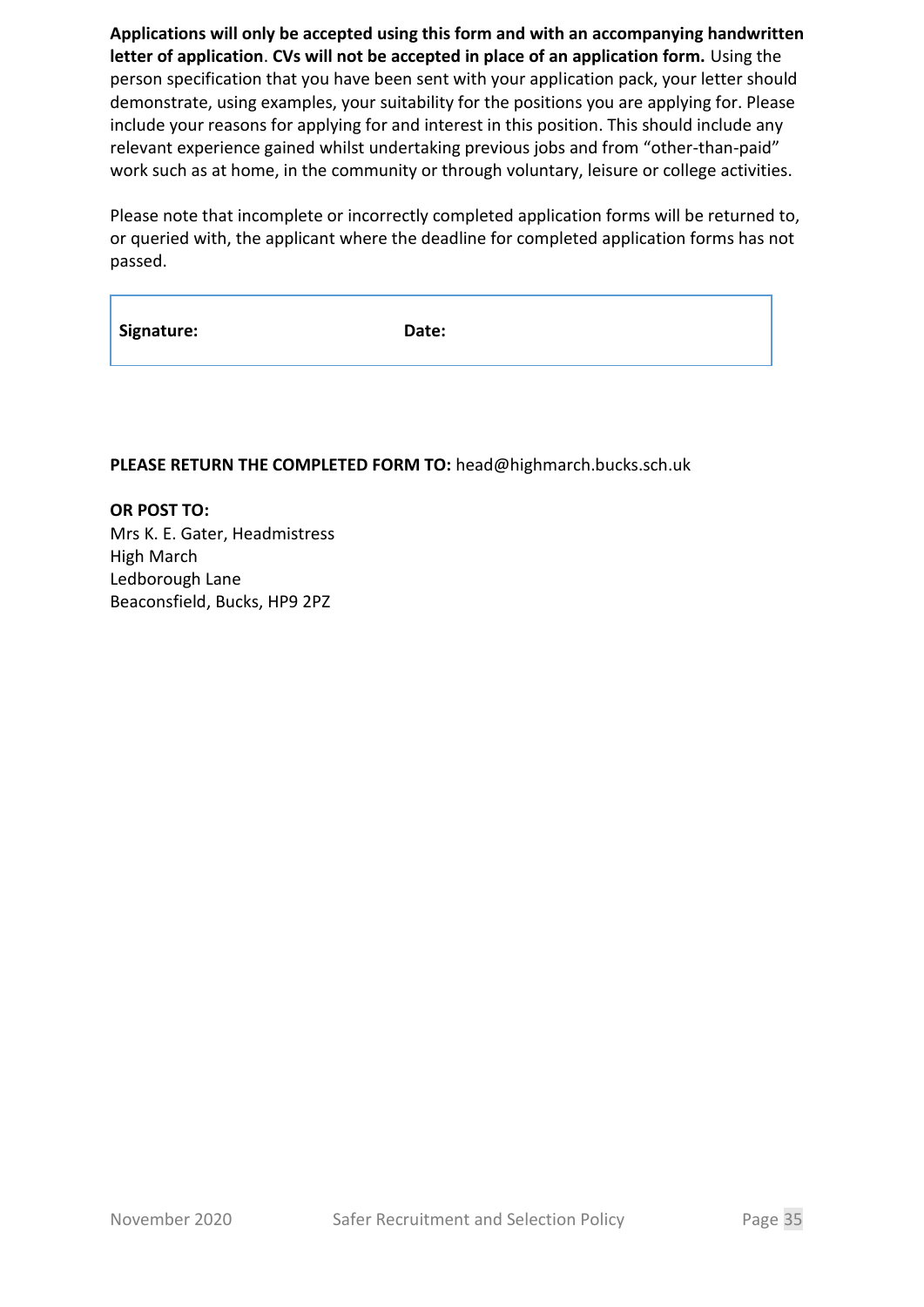

# **APPLICANT REFEREE EVALUATION – for a teacher**

| <b>Applicant:</b>         |  |
|---------------------------|--|
| Post applied for:         |  |
| <b>Current post held:</b> |  |

#### **Part I**

| Please comment on the above named applicant's ability in respect of each of the statements below: |                              |                          |         |                         |                                                |  |
|---------------------------------------------------------------------------------------------------|------------------------------|--------------------------|---------|-------------------------|------------------------------------------------|--|
|                                                                                                   | <b>Excellent</b><br>(Top 5%) | <b>Very</b><br>Good/Good | Average | <b>Below</b><br>Average | Not included in<br>present<br>responsibilities |  |
| <b>Management Skills</b>                                                                          |                              |                          |         |                         |                                                |  |
| <b>Strategic planning skills</b>                                                                  |                              |                          |         |                         |                                                |  |
| Ability to lead and motivate                                                                      |                              |                          |         |                         |                                                |  |
| Line management and monitoring                                                                    |                              |                          |         |                         |                                                |  |
| Ability to take appropriate decisions                                                             |                              |                          |         |                         |                                                |  |
| <b>Communication skills</b>                                                                       |                              |                          |         |                         |                                                |  |
| <b>Organisational skills</b>                                                                      |                              |                          |         |                         |                                                |  |
| <b>Contribution to teamwork</b>                                                                   |                              |                          |         |                         |                                                |  |
| <b>Teaching and Learning Skills</b>                                                               |                              |                          |         |                         |                                                |  |
| Knowledge of subject                                                                              |                              |                          |         |                         |                                                |  |
| Overall effectiveness in the classroom                                                            |                              |                          |         |                         |                                                |  |
| Use of differentiated teaching skills                                                             |                              |                          |         |                         |                                                |  |
| Lesson planning/evaluation                                                                        |                              |                          |         |                         |                                                |  |
| <b>Relationship with pupils</b>                                                                   |                              |                          |         |                         |                                                |  |
| Setting high but realistic expectations of<br>pupils                                              |                              |                          |         |                         |                                                |  |
| Ability to 'add value' to pupils' learning                                                        |                              |                          |         |                         |                                                |  |
| Ability to inspire pupils                                                                         |                              |                          |         |                         |                                                |  |
| <b>Commitment to pupils' development</b>                                                          |                              |                          |         |                         |                                                |  |
|                                                                                                   | <b>Excellent</b><br>(Top 5%) | <b>Very</b><br>Good/Good | Average | <b>Below</b><br>Average | Not included in<br>present<br>responsibilities |  |
| Ability to promote a high level of pupil<br>discipline                                            |                              |                          |         |                         |                                                |  |
| <b>Regular and constructive marking</b>                                                           |                              |                          |         |                         |                                                |  |
| <b>Effectiveness as a Form Teacher</b>                                                            |                              |                          |         |                         |                                                |  |
| General                                                                                           |                              |                          |         |                         |                                                |  |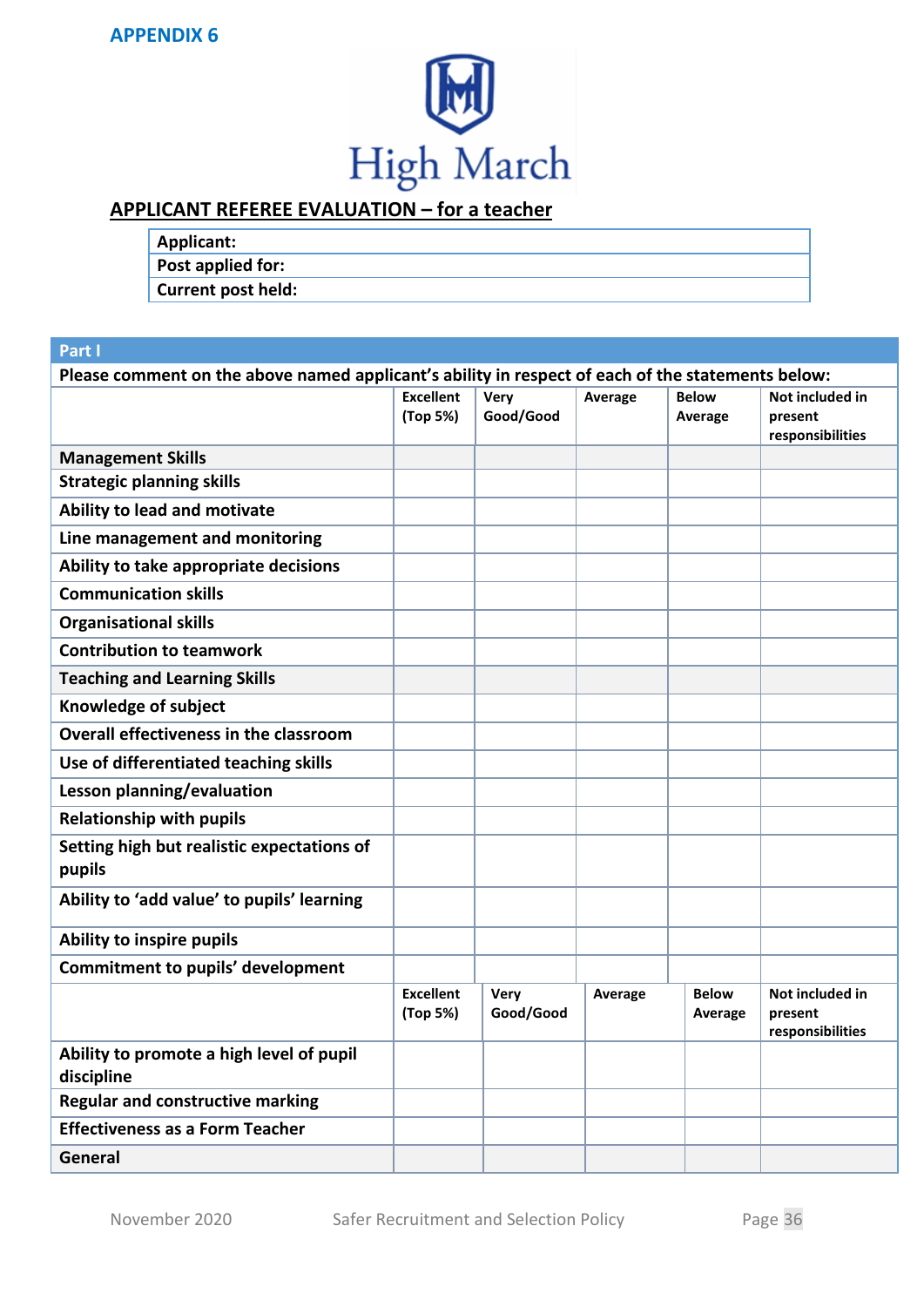| ICT Skills - please indicate level of      |  |  |  |
|--------------------------------------------|--|--|--|
| understanding and use                      |  |  |  |
| Self-motivation to work hard and meet      |  |  |  |
| deadlines                                  |  |  |  |
| Ability to remain calm under pressure      |  |  |  |
| Ability to manage change                   |  |  |  |
| <b>Personal impact and presence</b>        |  |  |  |
| <b>Energy and enthusiasm</b>               |  |  |  |
| <b>Relationship with colleagues</b>        |  |  |  |
| Relationship with Senior Leadership and    |  |  |  |
| <b>Management Team</b>                     |  |  |  |
| <b>Attendance and punctuality</b>          |  |  |  |
| <b>Commitment to personal professional</b> |  |  |  |
| development                                |  |  |  |

#### **Part II**

**What strengths do you consider the applicant could bring to this post?**

**Would you have any reservations about the applicant's ability to fulfil any areas of the job description?**

**Overall, what is your assessment of the applicant's suitability for the post?**

**Have you been satisfied by the applicant's professional conduct?**

**How long have you known the applicant and in what capacity?**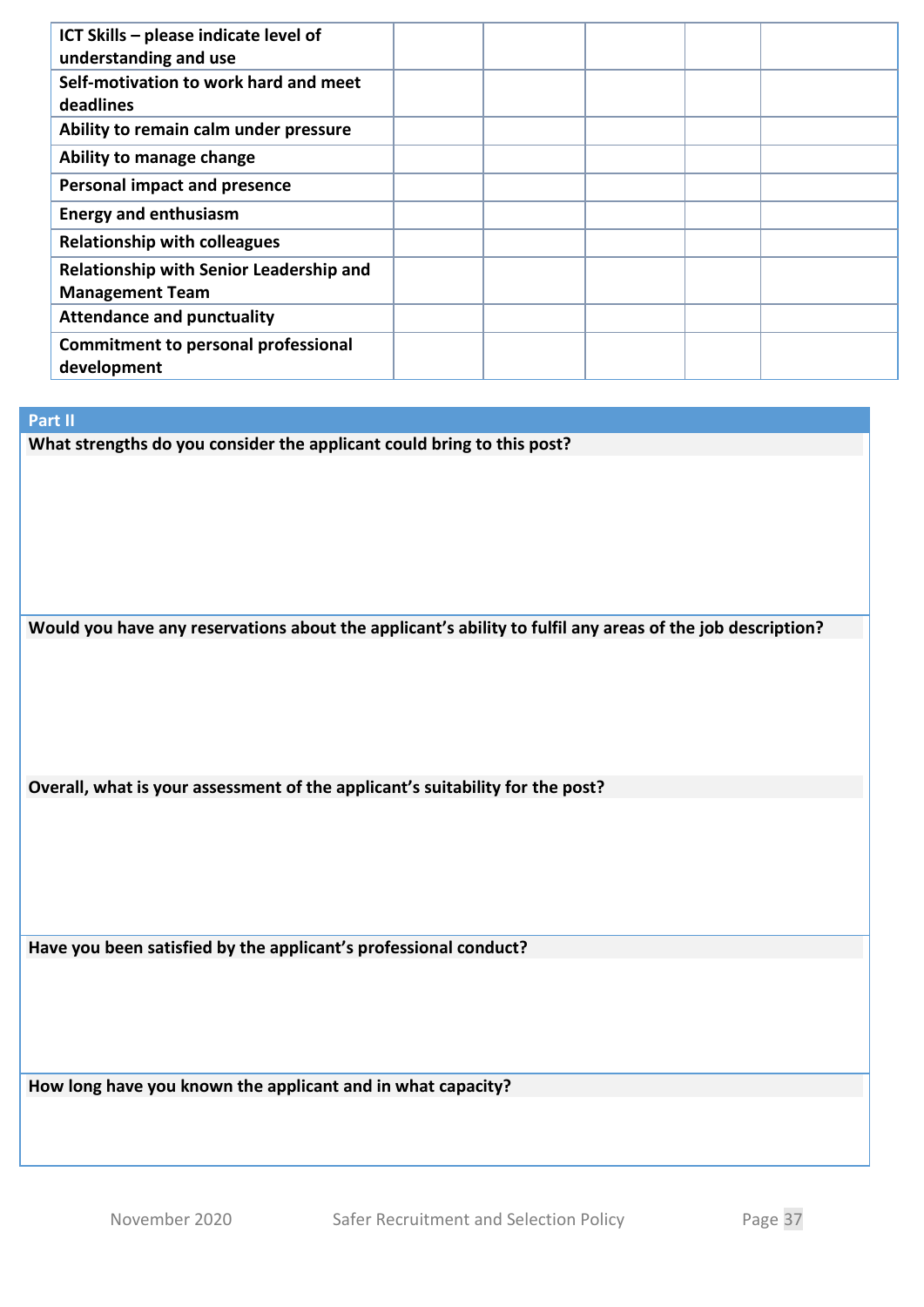**Do you have knowledge of his / her day-to-day work within a school environment?**

**How long has or did the applicant work for you? Please also give the dates of employment and the reason for leaving.**

**What is the applicant's current post?**

**How many days absence have been taken in the last 12 months?**

**Part III**

**High March is committed to safeguarding children and is required to ask the following questions: Are you completely satisfied that the applicant is a suitable person to work with children? (If not, please give specific reasons for your concerns)**

**To the best of your knowledge has the applicant ever been subject to any disciplinary procedures related to the safety and welfare of children or young people, including any in which the sanction has expired? If so please give details.**

**To the best of your knowledge has the applicant ever been subject to any allegations relating to the safety and welfare of children or young people that may or may not have been investigated? If so please give details.**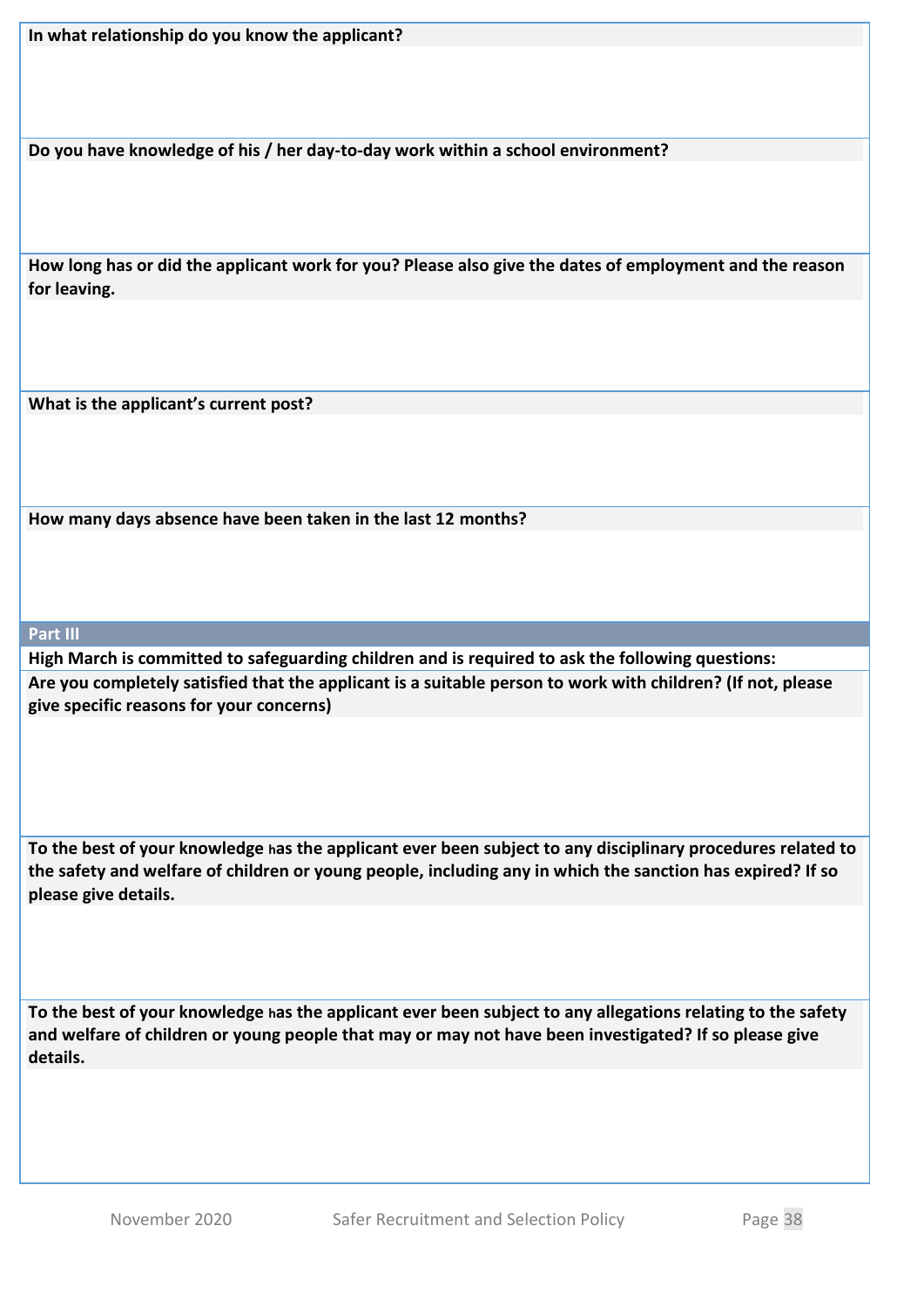**Are you satisfied, to the best of your knowledge, that the applicant is not involved in "extremism" or active opposition to fundamental British values, including democracy, the rule of law, individual liberty and mutual respect and tolerance of different faith and beliefs? Extremism also includes calls for the death of members of the armed forces, whether in this country or overseas.**

**Are you aware of any performance management issues, disciplinary investigations or disciplinary offences, including any that are "time expired", concerning the applicant?**

**If yes, please give details below and continue on a separate sheet if necessary.**

**Any other comments:**

| Reference completed by:      |
|------------------------------|
| Name: (Please print)         |
| Signature:                   |
| Organisation:                |
| <b>Position:</b>             |
| <b>Address:</b>              |
| Date:                        |
| <b>Email Address:</b>        |
| <b>Contact Phone Number:</b> |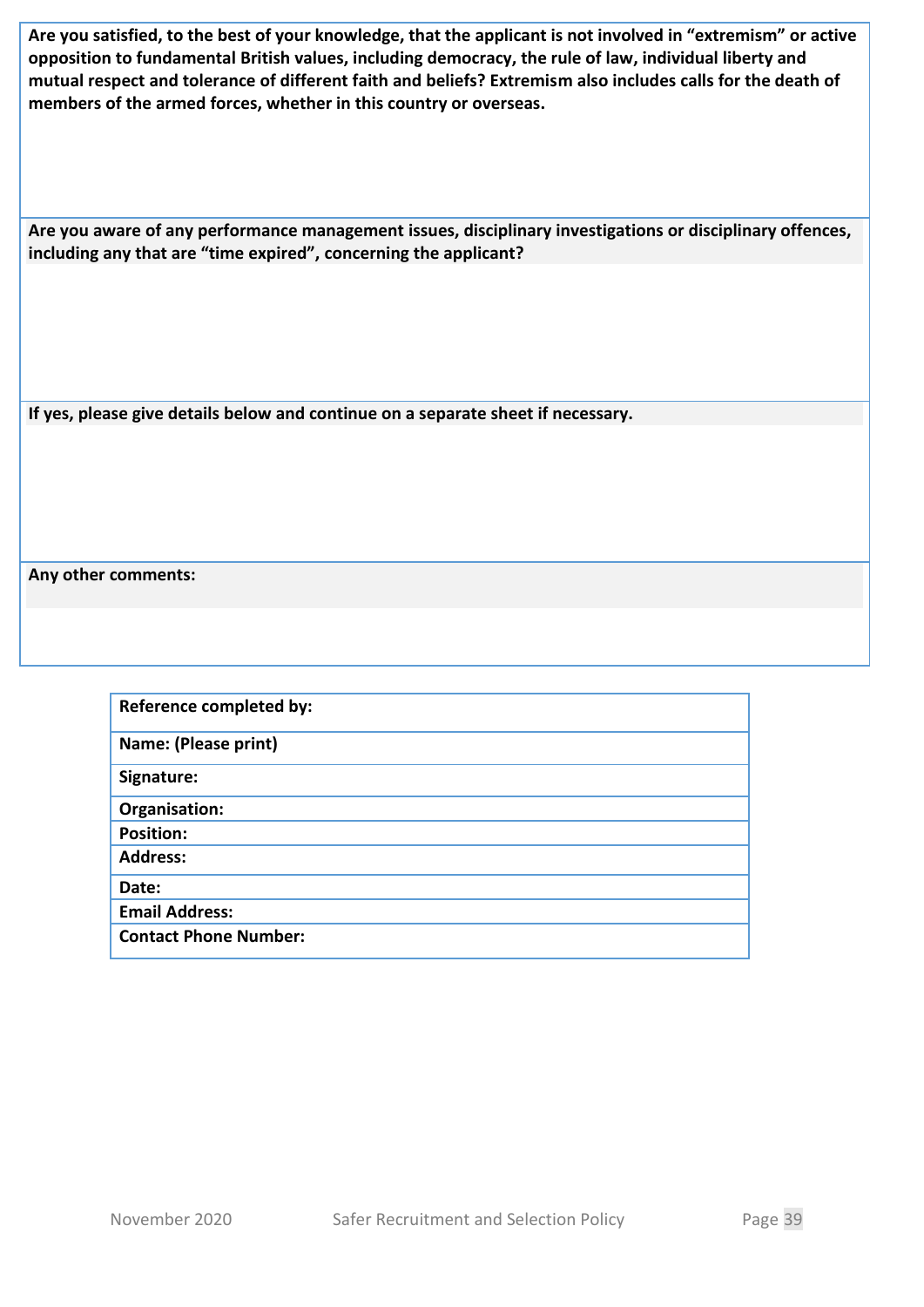**APPENDIX 7**



# **Reference request for Peripatetic staff or volunteers RECRUITMENT PRO FORMA**

Please fill in the answers to the questions on this form accurately and honestly. High March School is committed to safeguarding and promoting the welfare of children and young people and the responses on this form are a vital contribution towards this. It is therefore important that this form does not include any material misstatements or omissions. Please note that relevant factual content may be discussed with the applicant before any appointment is made.

| Name of applicant: |  |  |
|--------------------|--|--|
| Post applied for:  |  |  |

| How long have you known the applicant?                                                                                                                    |  |
|-----------------------------------------------------------------------------------------------------------------------------------------------------------|--|
| In what relationship do you know the applicant?                                                                                                           |  |
| Do you have knowledge of his / her day-to-day work<br>within a school or childcare environment?                                                           |  |
| How long has or did the applicant work for you?                                                                                                           |  |
| Are you completely satisfied that the applicant is a<br>suitable person to work with children? If not, please<br>give specific reasons for your concerns. |  |
| What is the applicant's current post? Please give the<br>dates of employment and the reason for leaving.                                                  |  |
| How many days' absence have been taken in the last 12<br>months?                                                                                          |  |
| Have you been satisfied by the applicant's performance<br>in his/her current role? If not, please give details.                                           |  |
| What strengths do you consider the applicant could<br>bring to this post?                                                                                 |  |
| Would you have any reservations about the applicant's<br>ability to fulfil any areas of the post applied for?                                             |  |
| Have you been satisfied by the applicant's professional<br>conduct?                                                                                       |  |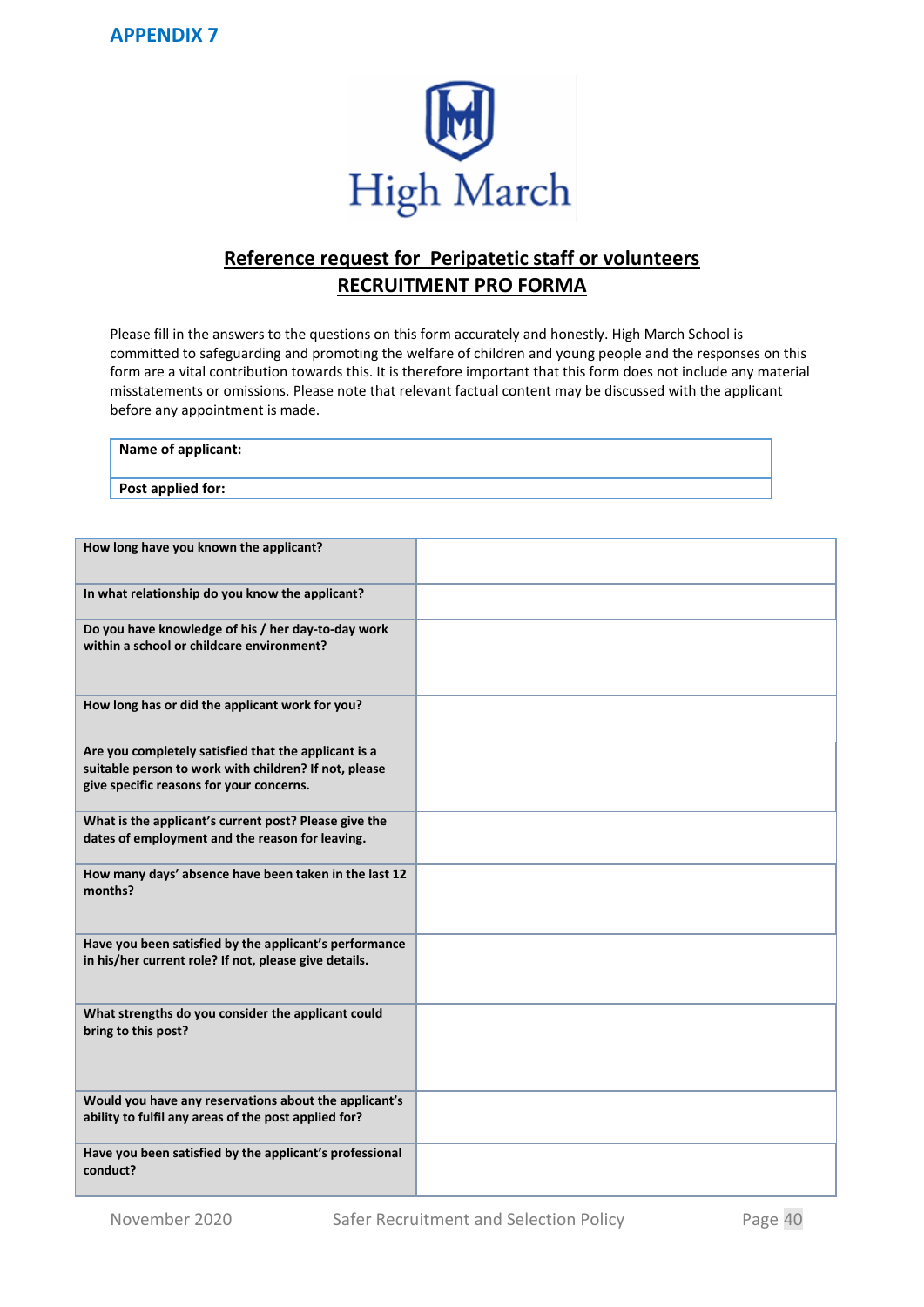| Has the applicant been subject to any disciplinary<br>procedures for which sanctions are still current? If so,<br>please give details.                                                                                                                                                                                                                                                                                  |  |
|-------------------------------------------------------------------------------------------------------------------------------------------------------------------------------------------------------------------------------------------------------------------------------------------------------------------------------------------------------------------------------------------------------------------------|--|
| To the best of your knowledge has the applicant ever<br>been subject to any disciplinary procedures related to<br>the safety and welfare of children or young people,<br>including any in which the sanction has expired? If so,<br>please give details.                                                                                                                                                                |  |
| To the best of your knowledge has the applicant ever bee<br>subject to any allegations relating to the safety<br>and welfare of children or young people that may<br>or may not have been investigated? If so please<br>give details.                                                                                                                                                                                   |  |
| Are you satisfied, to the best of your knowledge, that<br>the applicant is not involved in "extremism" or active<br>opposition to fundamental British values, including<br>democracy, the rule of law, individual liberty and<br>mutual respect and tolerance of different faith and<br>beliefs? Extremism also includes calls for the death of<br>members of the armed forces, whether in this country<br>or overseas. |  |

**In the space below please write, in confidence, a statement of your support to include your opinion as to the suitability of the applicant for the post applied for.** 

#### **Reference completed by:**

**Name:** 

**(Please print)**

#### **Signature:**

**Organisation:**

**Position:**

**Address:**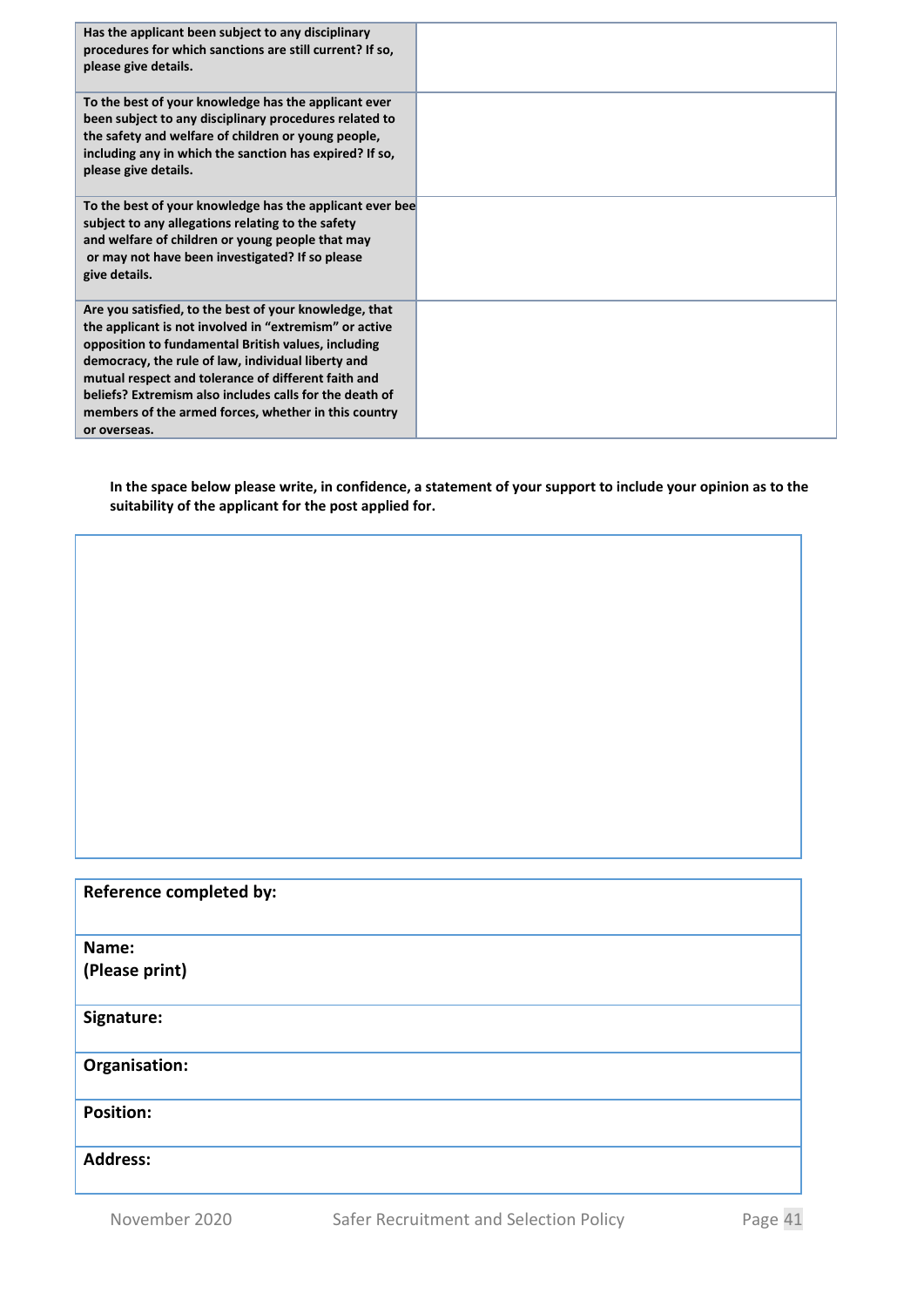**Date:**

**Email Address:**

**Contact Phone Number:**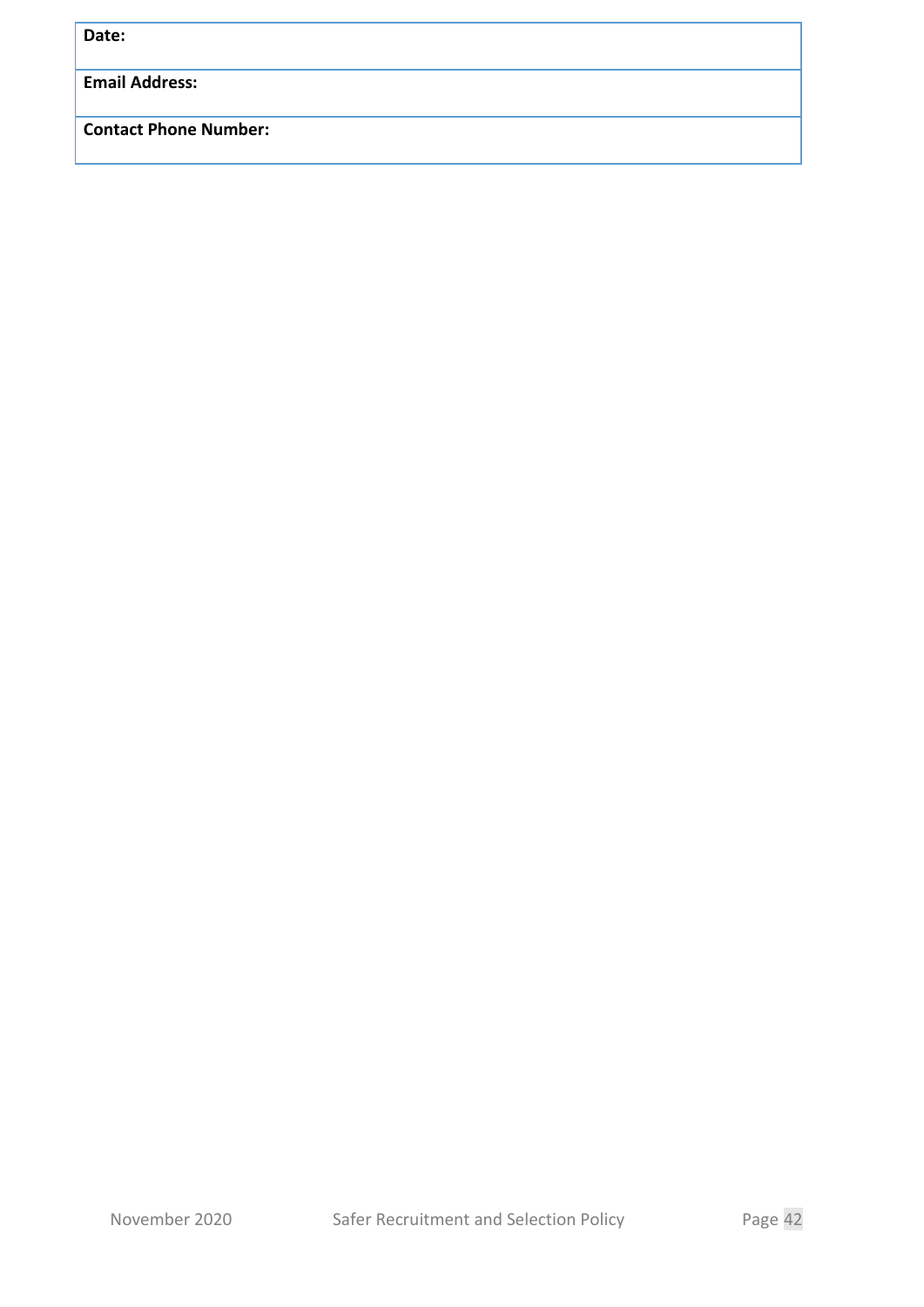

#### **CONFIDENTIAL: MEDICAL QUESTIONNAIRE**

| Name                              |  |
|-----------------------------------|--|
| Date of birth                     |  |
| Job Title                         |  |
| Address:                          |  |
| Name, address and phone           |  |
| number of GP:                     |  |
| <b>Emergency Contact details:</b> |  |

**Please complete this questionnaire. As a result of the information you have given you may be referred to a doctor appointed by the School so that a medical examination can be carried out**

| Have you ever suffered from any of the<br>following illnesses?      | <b>No</b> | <b>Yes</b> | If 'yes' give details including date, amount of<br>time lost from work/school, treatment |
|---------------------------------------------------------------------|-----------|------------|------------------------------------------------------------------------------------------|
| Visual defects / eye conditions (including<br>colour blindness)     |           |            |                                                                                          |
| Hearing defects / ear conditions                                    |           |            |                                                                                          |
| Severe anxiety, depression, other psychiatric<br>disorder           |           |            |                                                                                          |
| Paralysis or other neurological disorder                            |           |            |                                                                                          |
| Fainting attacks, blackouts, epilepsy or fits                       |           |            |                                                                                          |
| Recurrent headaches, migraines                                      |           |            |                                                                                          |
| Vertigo, giddiness or tinnitus                                      |           |            |                                                                                          |
| Heart disease, high blood pressure                                  |           |            |                                                                                          |
| Asthma, bronchitis, tuberculosis, or other<br>chest or lung disease |           |            |                                                                                          |
| Liver disorder                                                      |           |            |                                                                                          |
| Kidney or bladder problems                                          |           |            |                                                                                          |
| Recurrent backache, arthritis, rheumatism                           |           |            |                                                                                          |
| Any blood disorder                                                  |           |            |                                                                                          |
| Eczema, dermatitis, other skin conditions                           |           |            |                                                                                          |
| Diabetes, thyroid or gland problems                                 |           |            |                                                                                          |
| Hay fever, allergies to drugs, animals etc.                         |           |            |                                                                                          |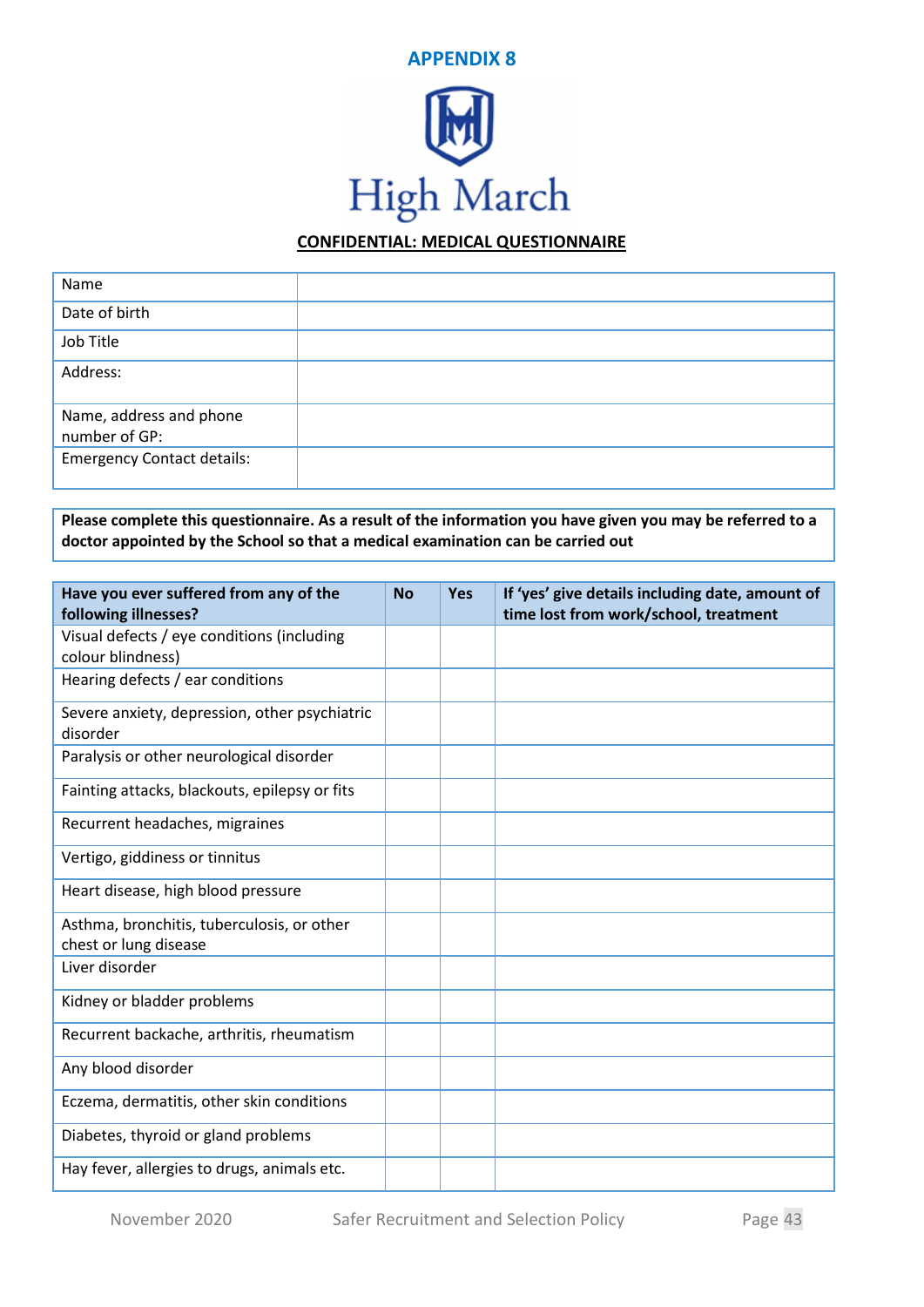| Any recurrent infections                                                                                          |           |            |                             |
|-------------------------------------------------------------------------------------------------------------------|-----------|------------|-----------------------------|
|                                                                                                                   |           |            |                             |
| Any impairment of immunity to infection                                                                           |           |            |                             |
| Hernia                                                                                                            |           |            |                             |
| Any alcohol or drug related problems or<br>illness                                                                |           |            |                             |
| Any other medical condition, physical or<br>mental, not mentioned above                                           |           |            |                             |
| Have you ever:                                                                                                    | <b>No</b> | <b>Yes</b> | If yes, please give details |
| Ever undergone a surgical operation or been<br>admitted to hospital for any reason                                |           |            |                             |
| Had more than 20 days' sickness in the past<br>two years                                                          |           |            |                             |
| Been refused or dismissed from employment<br>for health reasons?                                                  |           |            |                             |
| Ever been, or are, a Registered Disabled<br>Person?                                                               |           |            |                             |
| Ever been made ill by your work?                                                                                  |           |            |                             |
| <b>Present health status</b>                                                                                      | <b>No</b> | <b>Yes</b> | If yes, please give details |
| Are you at present taking any medication<br>prescribed by a doctor?                                               |           |            |                             |
| Are you at present taking any treatment<br>prescribed by a doctor?                                                |           |            |                             |
| Do you have any physical disability<br>necessitating special aids, or requirements<br>for access to the premises? |           |            |                             |
| Do you have any other relevant health<br>problems?                                                                |           |            |                             |

In order that we can comply with our legal obligations under the Equality Act 2010, please give details of any reasonable adjustments you would require within the meaning of the Disability Discrimination Act:

#### **Declaration**

I declare that to the best of my knowledge and belief the information given above is correct and that I know of no reason, on grounds of mental or physical health why I should not be able to discharge the responsibilities required by the post in question.

I confirm that I do not require High March School to make any further reasonable adjustments to working conditions /equipment to accommodate any disability/condition other than those disclosed above.

I understand that the School is legally required to verify my medical fitness for the role, that my employment with the School is conditional upon verification of my medical fitness and that I may be required to attend a medical examination.

I understand that failure to disclose relevant information or providing false information may result in termination of my employment or the withdrawal of an offer of employment.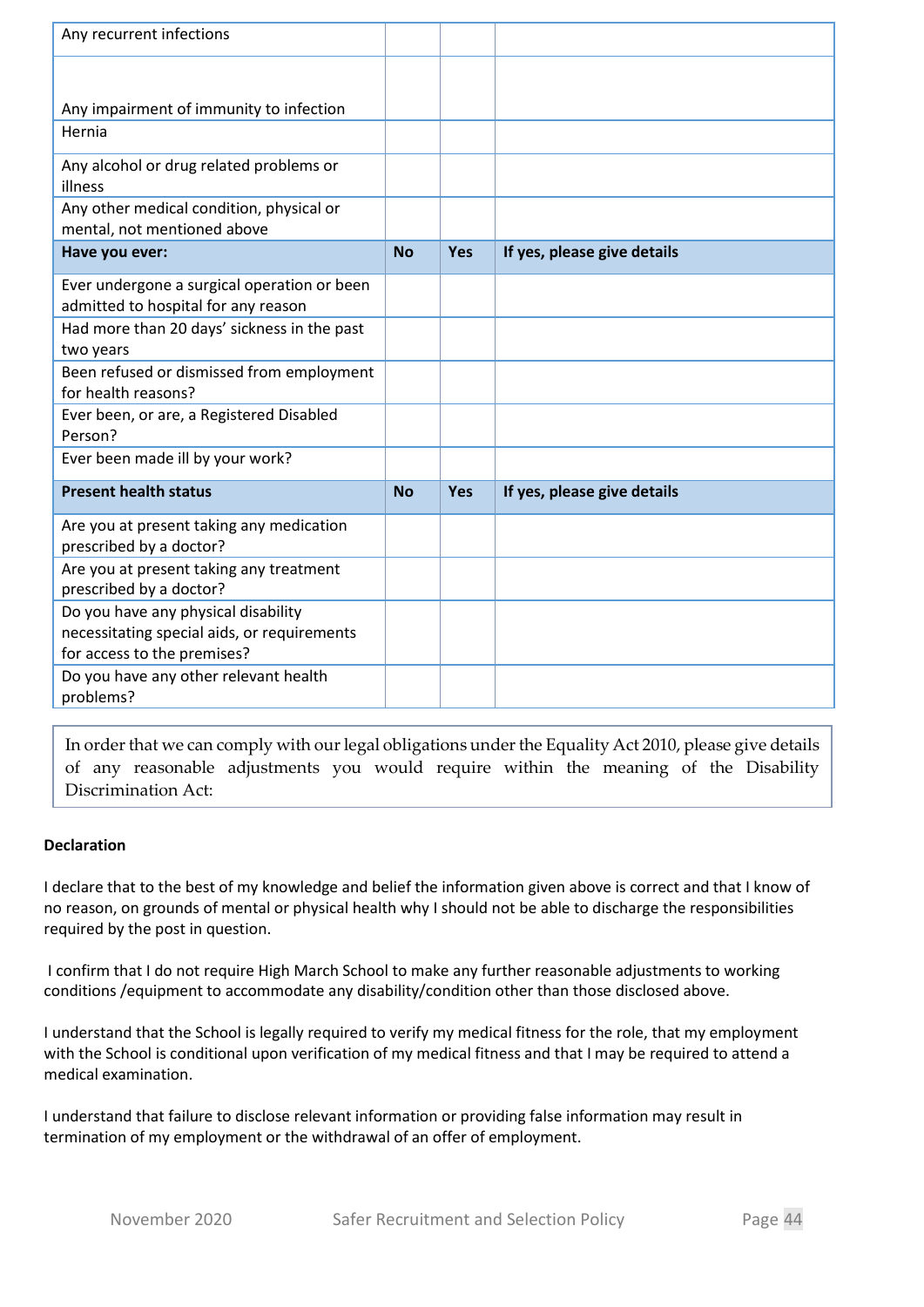I confirm that I shall continue to keep the school informed of any medical condition which might impact upon the performance of my duties.

I consent to the School retaining this medical form and any other information about my medical fitness on my confidential personnel file for the duration of my employment. I understand and agree that the

School may use any medical information about me to help discharge its obligations towards me as an employer as and when it is necessary, or reasonable, to do so.

I hereby give my consent to High March processing the data supplied above within the meaning of the Data Protection Act and GDPR.

Signature: Date : Date : Date : Date : Date : Date : Date : Date : Date : Date :